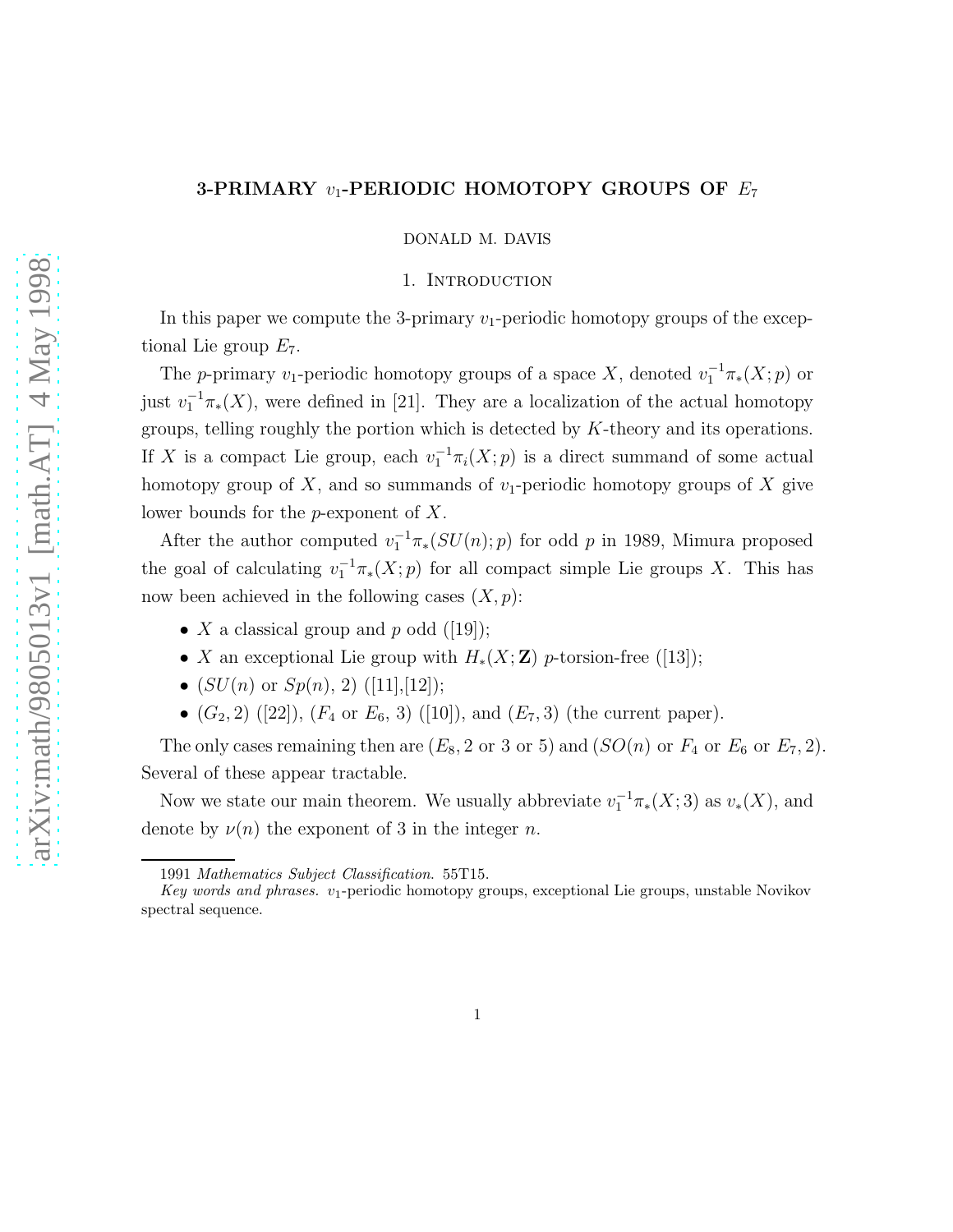**Theorem 1.1.** If j is even, then  $v_{2i}(E_7) = v_{2i-1}(E_7) = 0$ . If j is odd, then

$$
v_{2j}(E_7) \approx v_{2j-1}(E_7) \approx \begin{cases} \mathbf{Z}/3 \oplus \mathbf{Z}/3^{\min(10,\nu(j-9-2\cdot3^5)+4)} & \text{if } j \equiv 0 \mod 3\\ \mathbf{Z}/3 \oplus \mathbf{Z}/3^{\min(8,\nu(j-43)+5)} & \text{if } j \equiv 1,7 \mod 9\\ \mathbf{Z}/3 \oplus \mathbf{Z}/3^{\min(14,\nu(j-13-4\cdot3^8)+5)} & \text{if } j \equiv 4 \mod 9\\ \mathbf{Z}/9 \oplus \mathbf{Z}/3^{\min(19,\nu(j-17-2\delta\cdot3^{13})+4)} & \text{if } j \equiv 5,8 \mod 9, \end{cases}
$$

where  $\delta$  equals one of the numbers 2, 5, or 8. If j is odd and  $j \equiv 2 \mod 9$ , then  $v_{2j-1}(E_7) \approx \mathbf{Z}/9 \oplus \mathbf{Z}/3^{\min(13,\nu(j-11)+4)}$ , while

$$
v_{2j}(E_7) \approx \begin{cases} \mathbf{Z}/3^3 \oplus \mathbf{Z}/3^{\nu(j-11)+3} & \text{if } \nu(j-11) < 10\\ \mathbf{Z}/3^3 \oplus \mathbf{Z}/3^{12} & \text{or } \mathbf{Z}/3^4 \oplus \mathbf{Z}/3^{11} & \text{if } \nu(j-11) \geq 10. \end{cases}
$$

An immediate corollary of this work is a lower bound for the 3-exponent of  $E_7$ . Recall that the *p*-exponent of a space X, denoted  $\exp_p(X)$ , is the largest e such that  $\pi_*(X)$  has an element of order  $p^e$ . We obtain

**Corollary 1.2.** The 3-exponent of  $E_7$  satisfies  $\exp_3(E_7) \ge 19$ .

*Proof.* If X is a compact Lie group, then  $v_i(X) \approx \text{dirlim}_{k,m} \pi_{i+4k\cdot3^m}(X)$ . Hence an element of order  $3^{19}$  in  $v_{2j}(E_7)$  when  $j \equiv 17 + 2\delta \cdot 3^{13}$  mod  $2 \cdot 3^{15}$  corresponds to an element of order  $3^{19}$  in some  $\pi_n(E_7)$ .  $\blacksquare$ 

By comparison, the result that we have obtained at other primes is ([13])

$$
\exp_p(E_7) \begin{cases}\n= 17 & \text{if } p > 17 \\
= 18 & \text{if } p = 17 \\
\geq 17 & \text{if } p = 7, 11, \text{ or } 13 \\
\geq 18 & \text{if } p = 5.\n\end{cases}
$$

This should be contrasted with the situation for spheres, where we have  $\exp_p(S^{2n+1}) =$ n for all odd primes p and all positive integers n by [18].

Note that in Theorem 1.1, we determine the precise abelian group structure of all groups (with isolated exceptions), whereas in some earlier papers, such as [19], [13], and [10], we had been unable to determine the group structure of most groups  $v_{2j-1}(X)$ . Because of the insights of [23], we are able not only to resolve the extension questions (group structure) in almost all cases occurring here, but also in those of [13] and [10]. These new results about group structure are presented in Section 3.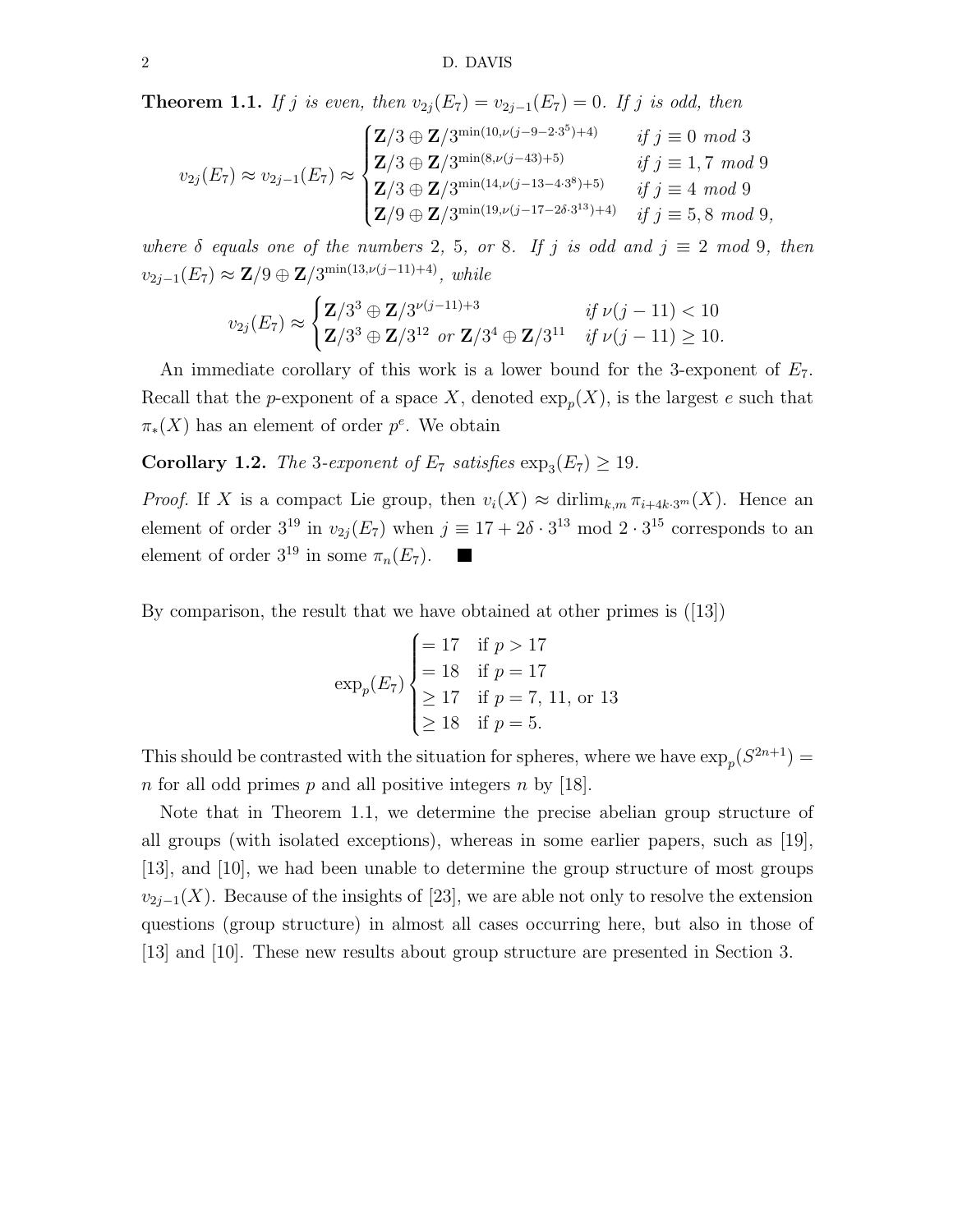Most of the work is calculation of the  $v_1$ -periodic unstable Novikov spectral sequence (UNSS) of the space  $Y_7 := \Omega E_7 / Sp(2)$ . The main input is the detailed structure of  $H_*(\Omega E_7; \mathbf{Z}/3)$  given in [25] and restated here in Proposition 5.2. The advantage of  $Y_7$  over  $\Omega E_7$  is that  $BP_*(Y_7)$  is a free commutative algebra, which makes its UNSS easier to calculate. Perhaps the most novel feature of the calculations here is the use of coassociativity to give detailed formulas for  $BP_*$ -coaction. The terms which arise in this way play crucial roles in the calculations. The calculations of  $v_*(F_4)$  in [10] are essential in the transition from  $v_*(Y_7)$  to  $v_*(\Omega E_7)$ .

Another delicate point is convergence of the  $v_1$ -periodic UNSS for  $Y_7$ . In Section 4, we use deep recent work of Bousfield and Bendersky-Thompson to prove that the  $v_1$ -periodic UNSS converges to  $v_*(-)$  for  $E_7/F_4$ , which we will show implies similar convergence for  $Y_7$ .

The author would like to thank Mamoru Mimura, Pete Bousfield, and especially Martin Bendersky for useful suggestions.

#### 2. BACKGROUND IN  $v_1$ -PERIODIC HOMOTOPY AND THE UNSS

In this section, we review known results, and establish one new useful result about computing the UNSS. Although some of these results are also true when  $p = 2$ , it will simplify exposition to assume that  $p$  is an odd prime.

The  $v_1$ -periodic homotopy groups of any topological space X are defined by

(2.1) 
$$
v_1^{-1} \pi_i(X) = \lim_{\to} [M^{i+1+kqp^e}(p^e), X],
$$

where  $q = 2p - 2$ , a notation that will be used consistently throughout this paper, and  $M^{t}(n)$  denotes the Moore space  $S^{t-1} \cup_n e^{t}$ . Here the direct limit is taken over increasing values of e and k using Adams maps  $M^{t+qp^e}(p^e) \to M^t(p^e)$  and canonical maps  $M^{t}(p^{e+1}) \to M^{t}(p^{e})$ . This definition was given in [21], where their relationship with actual homotopy groups of many spaces was established.

A space X is said to have an  $H$ -space exponent at the prime p if, for some e and L,  $p^e: \Omega^L X \to \Omega^L X$  is null homotopic. It was shown in [21, 1.9] that if X has an H-space exponent, then

$$
v_1^{-1}\pi_i(X) \approx \lim_{\to} \pi_{i+kqp^e}(X),
$$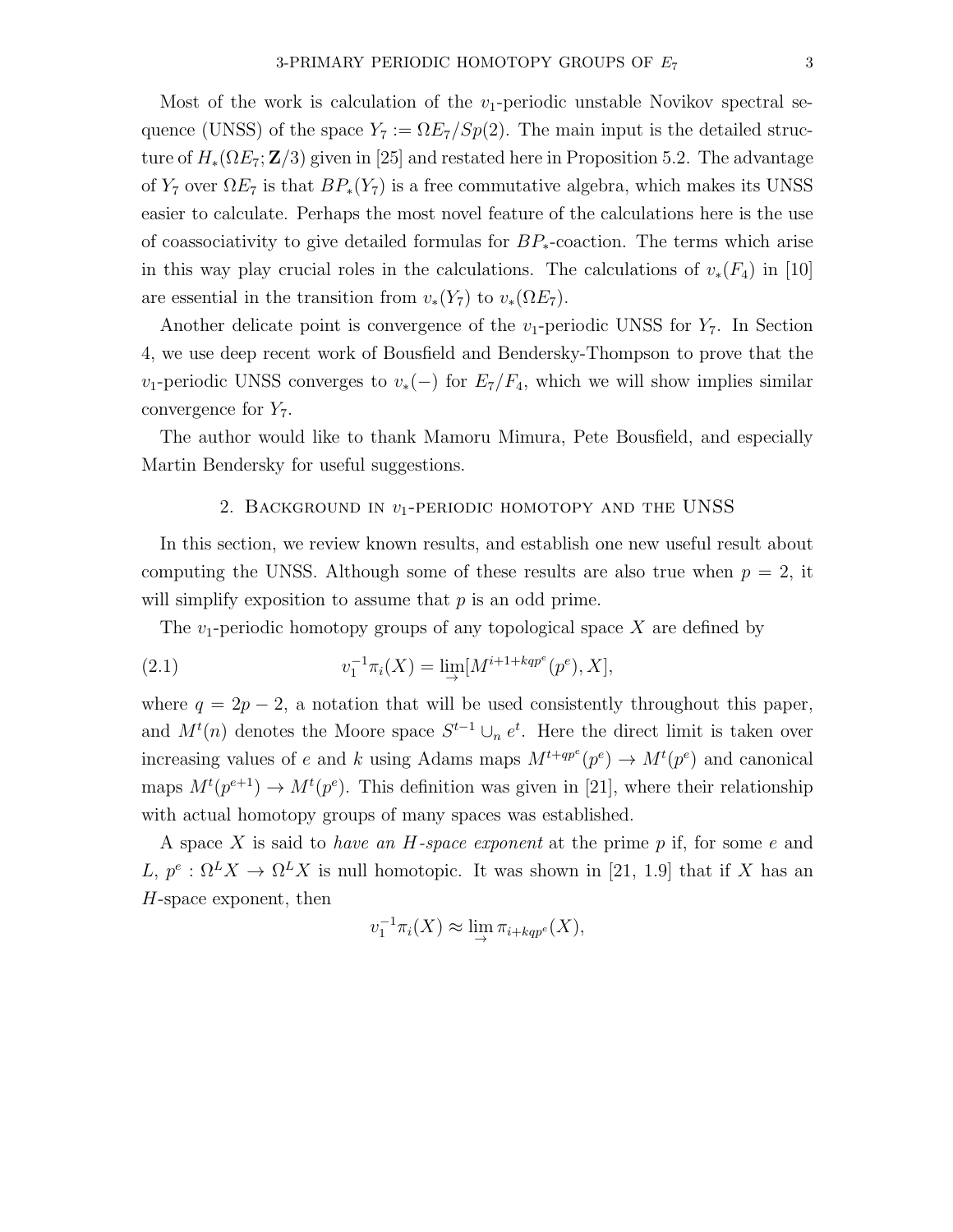and hence  $v_1^{-1}\pi_i(X)$  is a direct summand of some group  $\pi_{i+kqp^e}(X)$ . To make this final deduction, we need to know that the limit group is a finitely generated abelian group, but this will be the case.

Next we discuss the unstable cobar complex, which can be used to compute the UNSS for many spaces. We will modify and generalize previous treatments of this topic. Let  $BP$  be the Brown-Peterson spectrum corresponding to the prime p. Then

$$
BP_* = \pi_*(BP) \approx Z_{(p)}[v_1, v_2, \dots],
$$

where  $v_i$  are the Hazewinkel generators of  $BP_*$ . Let  $\Gamma = BP_*(BP) \approx BP_*[h_1, h_2, \ldots]$ , where  $h_i$  are conjugates of Quillen's generators  $t_i$ . We have  $|v_i| = |h_i| = 2(p^i - 1)$ . Let  $\eta = \eta_R : BP_* \to BP_*(BP)$  be the right unit. We write  $h_i v_j$  interchangeably with  $\eta(v_j)h_i$ ; this is the right action of  $BP_*$  on  $\Gamma$ .

Let M be a Γ-comodule with coaction map  $\psi_M : M \to \Gamma \otimes M$ . Tensor products are always over  $BP_*$ . The stable cobar complex  $SC^*(M)$  is defined by

$$
SC^{s}(M) = \Gamma \otimes \Gamma \otimes \cdots \otimes \Gamma \otimes M,
$$

with s copies of Γ, and differential  $d: SC^s(M) \to SC^{s+1}(M)$  given by

(2.2) 
$$
d(\gamma_1 \otimes \cdots \otimes \gamma_s \otimes m) = 1 \otimes \gamma_1 \otimes \cdots \gamma_s \otimes m
$$

$$
+ \sum_{j=1}^s (-1)^j \gamma_1 \otimes \cdots \otimes \psi(\gamma_j) \otimes \cdots \otimes \gamma_s \otimes m
$$

$$
(2.3) + (-1)^{s+1} \gamma_1 \otimes \cdots \otimes \gamma_s \otimes \psi_M(m).
$$

Our unstable cobar complex  $VC^*(M)$  is a subcomplex of  $SC^*(M)$ , consisting of terms satisfying an unstable condition, introduced in the following definition.

**Definition 2.4.** [6, 3.3] If M is a nonnegatively graded free left A-module, then  $V(M)$ is defined to be the BP∗-span of

$$
\{h^I \otimes m \; : \; 2(i_1 + i_2 + \cdots) \le |m|\} \subset \Gamma \otimes M,
$$

where  $I = (i_1, i_2, \dots)$  and  $h^I = h_1^{i_1} h_2^{i_2} \cdots$ .

This unstable condition will pervade our computations. Note that for odd-dimensional classes, this agrees with the module  $U(M)$  which has been used most frequently in earlier work of the author and Bendersky. However, it also agrees with the  $V(M)$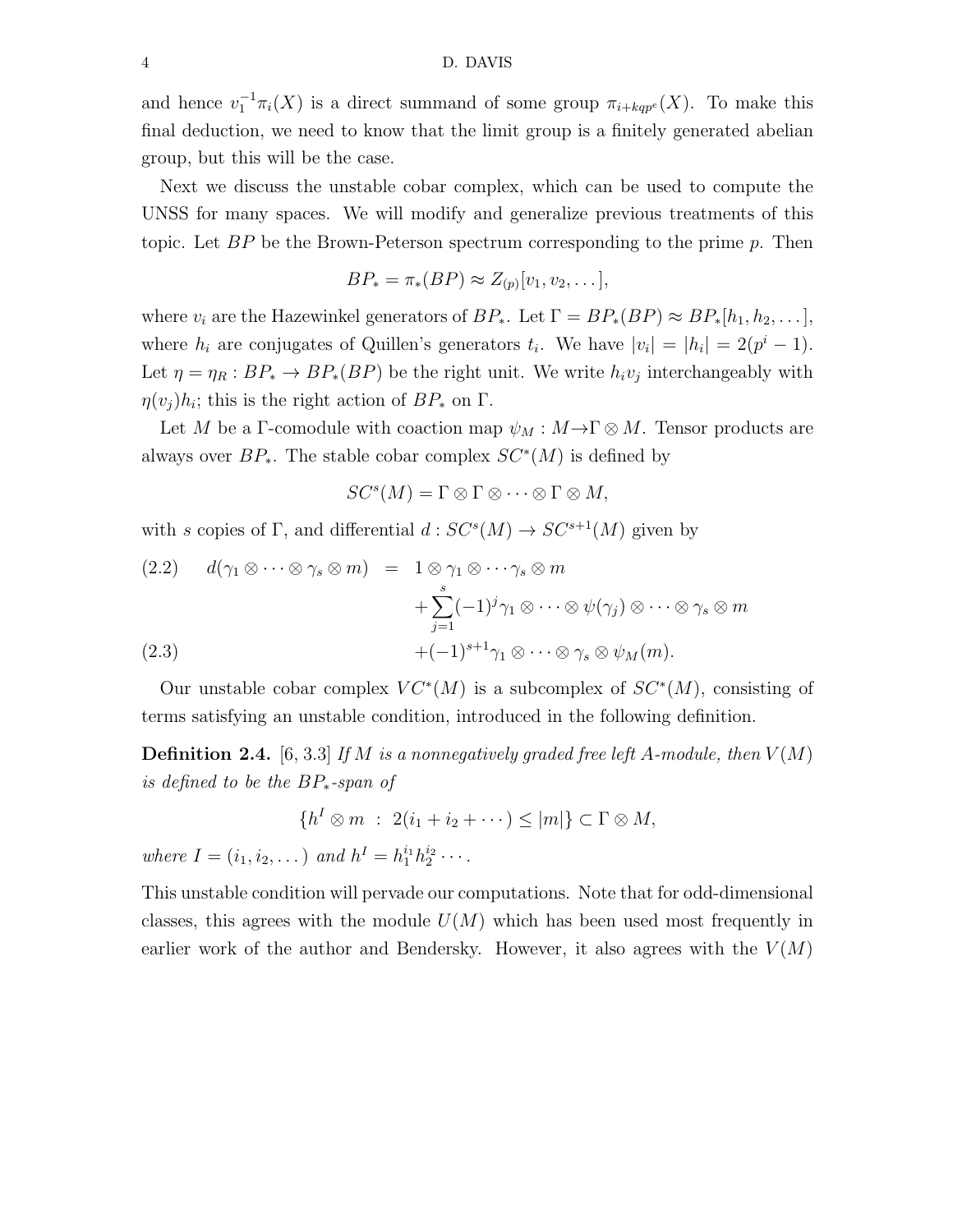construction employed in [12] on even-dimensional classes. The novelty here is that it will be applied to a module having classes of both parities.

Define  $VC^0(M) = M$ , and  $VC^s(M) = V(VC^{s-1}(M))$ . If M is a T-comodule, then the differential  $d$  of the stable cobar complex of  $M$  induces a differential on the subcomplex  $VC^*(M)$ . We will usually replace it by the chain-equivalent reduced complex obtained by replacing  $V(M)$  by ker $(V(M) \stackrel{\epsilon}{\longrightarrow} M)$ .([5, 2.16]) This has the effect of only looking at terms which have positive grading in each position. The homology groups of this unstable cobar complex are denoted by  $\text{Ext}^{s,t}_\mathcal{V}(M)$ . As observed in [6], these are the usual Ext groups in the abelian category  $\mathcal V$  of  $\Gamma$ -comodules satisfying the unstable condition in Definition 2.4. Note there is a shift isomorphism

(2.5) 
$$
\operatorname{Ext}^{s,t-1}_\mathcal{V}(BP_*S^{2n}) \approx \operatorname{Ext}^{s,t}_\mathcal{V}(BP_*S^{2n+1}),
$$

induced by a shift isomorphism of the unstable cobar complexes.

The following generalization of [8, §7] will be very useful to us. Its proof follows some suggestions of Martin Bendersky.

**Theorem 2.6.** If  $X$  is a simply-connected CW-space, there is a spectral sequence  $\{E_r^{s,t}(X), d_r\}$  which converges to the homotopy groups of X localized at p. If X is an H-space, and  $BP_*(X)$  is a free commutative algebra, then

$$
E_2^{s,t}(X) = \text{Ext}^{s,t}_\mathcal{V}(Q(BP_*X)),
$$

where  $Q(BP_*X)$  denotes the indecomposable quotient of  $BP_*X$ .

This is the UNSS for the space X. We will write  $VC^*(X)$  for the complex  $VC^*(Q(BP_*X))$ , whose homology is  $E_2(X)$ . We denote by Fr the free commutative algebra functor. If N is a free  $BP_*$ -module with basis  $B = B_{ev} \cup B_{od}$ , then  $Fr(N)$  is the tensor product of a polynomial algebra over  $BP_*$  on  $B_{ev}$  with an exterior algebra on  $B_{\text{od}}$ .

*Proof.* The spectral sequence was described in [8]. The determination of  $E_2$  when  $BP_*(X)$  is a free commutative algebra is quite similar to that of [9, 6.1] and to the argument on [12, p.346]. Let  $M = Q(BP_*X)$ , a free  $BP_*$ -module.

Let G denote the category of unstable Γ-coalgebras, and  $G(-)$  the associated functor considered in [8]. If N is a free  $BP_*$ -module, then  $G(N)$  is defined to be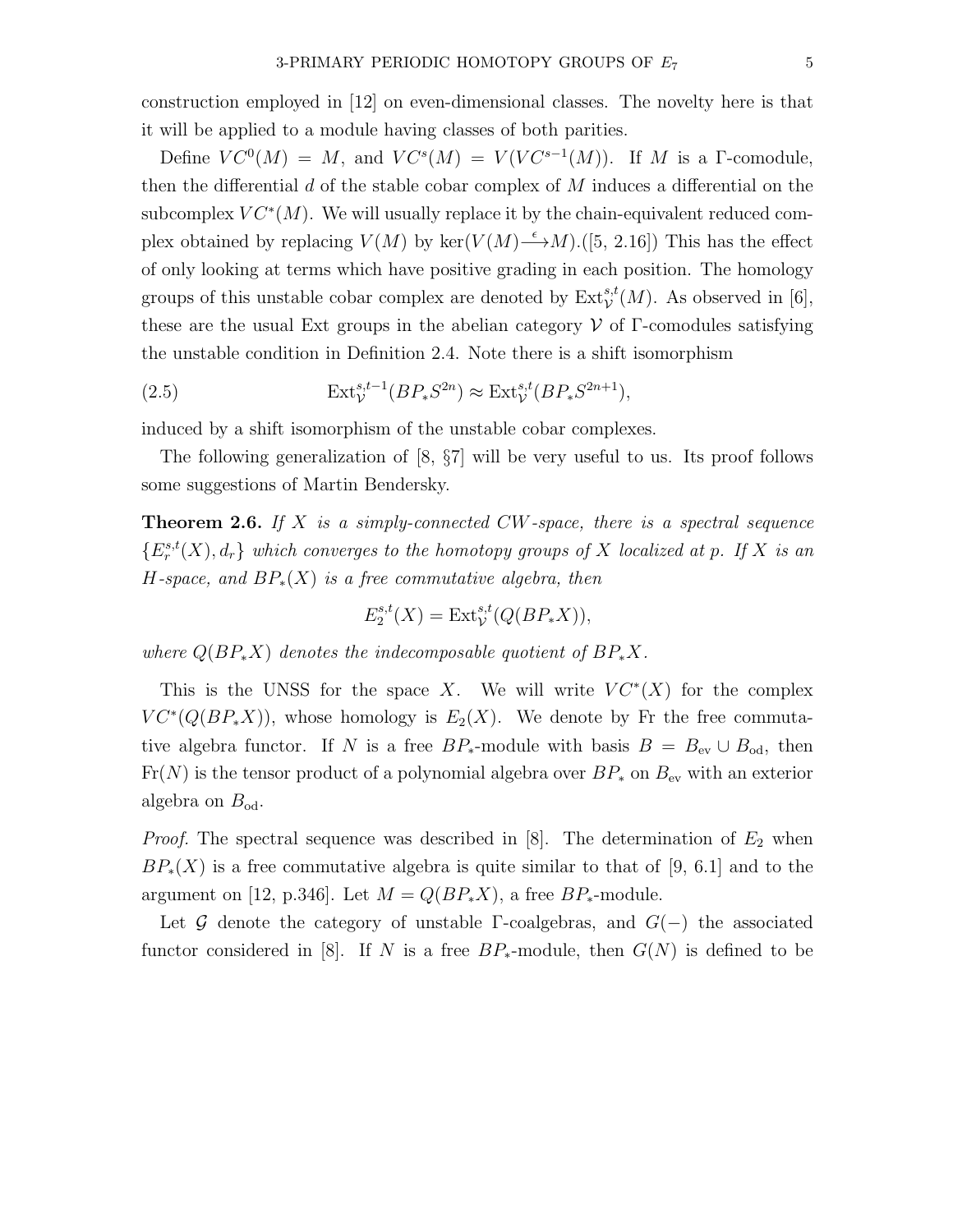$BP_*(BP(N))$ , where  $BP(N)$  is the 0th space of the  $\Omega$ -spectrum representing the homology theory  $BP_*(-)\otimes N$ . If N has basis B, then

(2.7) 
$$
G(N) \approx BP_*(\prod_{b \in B} \mathbf{BP}_{|b|}) \approx \text{Fr}(\langle h^Ib : b \in B, 2|I| \le |b| \rangle).
$$

Here  $h^I$  is as in Definition 2.4 with  $|I| = \sum i_j$ , while |b| denotes the degree of the basis element b. Also  $BP_n$  denotes the nth space in the  $\Omega$ -spectrum for BP. The first isomorphism in  $(2.7)$  is immediate from the definition of G given in [8, 6.3,6.7]. The second isomorphism follows from [32, p.51], which says that  $H_*(BP_n)$  is a polynomial algebra if n is even, and an exterior algebra if n is odd, [30, 4.9], which says that the same thing is then true of  $BP_*(BP_n)$ , and [7, p.1040], which interprets conveniently the description of the indecomposables first given in [30]. Note that there is an isomorphism of BP∗-modules

$$
(2.8) \tQ(G(N)) \approx V(N).
$$

We claim that

(2.9) 
$$
BP_*X \xrightarrow{\xi} G(M) \xrightarrow{\rightarrow} G(V(M)) \xrightarrow{\rightarrow} G(V^2(M)) \cdots
$$

is an augmented cosimplicial resolution in  $\mathcal G$ . Here the augmentation  $\xi$  is the composite

$$
BP_*X \xrightarrow{\eta_X} G(BP_*X) \xrightarrow{G(\rho)} G(QBP_*X),
$$

where the second morphism applies G to the quotient morphism  $\rho$ . The cofaces are of two types:

- $G(V^qM)^{n_G(vq_M)}G(G(V^qM))\xrightarrow{G(\rho)} G(V^{q+1}M)$ , where  $\rho: G(-) \rightarrow QG(-) =$  $V(-)$  is the quotient morphism.
- $G(V^{i}(\psi_{V^{q-i}M}))$ ,  $0 \leq i \leq q$ , where  $\psi_N : N \to V(N)$  stabilizes to the  $\Gamma$ -coaction.

The degeneracies  $G(V^qM) \to G(V^{q-1}M)$  just do the counit  $\epsilon$  on one of the V-factors. It is clear that all of these morphisms are in  $\mathcal{G}$ , and the cosimplicial identities are satisfied as usual. The argument of [12, 3.13] implies that the first type of coface map and the augmentation  $\xi$  are algebra morphisms. The second type of coface map is an algebra morphism since it is  $BP_*(f)$  for an infinite loop map f, namely the map  $BP(N) \stackrel{BP(g)}{\longrightarrow} BP(N')$  induced by a  $BP_*$ -morphism  $N \stackrel{g}{\longrightarrow} N'$ .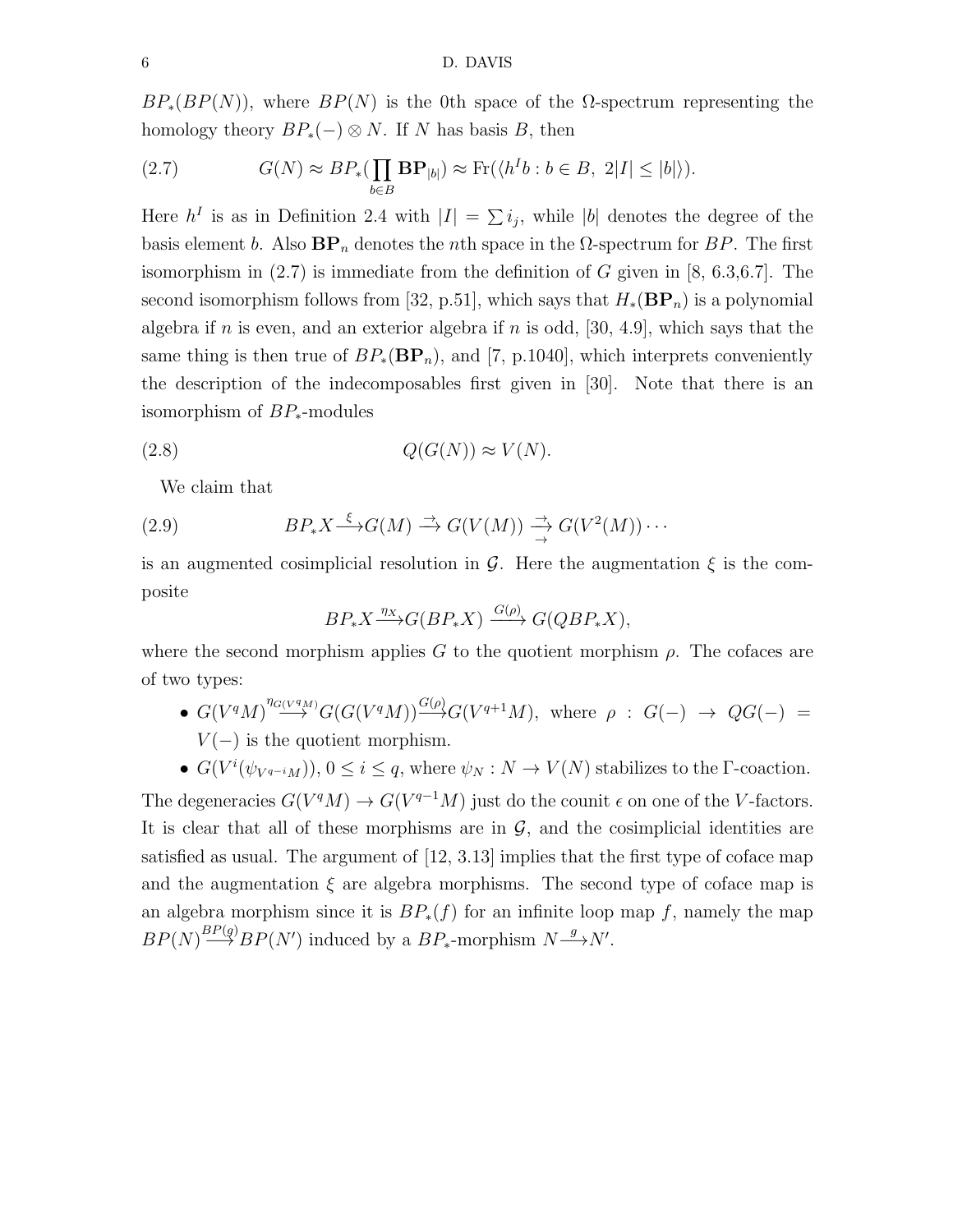The exactness of the resulting augmented cochain complex

$$
(2.10) \t 0 \to BP_*X \xrightarrow{\xi} G(M) \to G(V(M)) \to G(V^2(M)) \to \cdots
$$

(obtained using the alternating sum of cofaces as boundaries) follows as in [9, p.387], but we provide details for completeness. (In comparing with [9], it is useful to note that  $V(N) \approx \sigma^{-1} U(\sigma N)$ .) Since the coface operators are algebra homomorphisms, their alternating sum preserves the filtration of this augmented complex by powers of the augmentation ideal. Let  $E_0$  denote the quotients of the filtration. Then, using  $(2.8)$ , we have

$$
E_0(G(V^q(M))) \approx \text{Fr}(Q(G(V^q(M)))) \approx \text{Fr}(V^{q+1}(M)),
$$

and  $E_0(BP_*X) \approx Fr(M)$ . Thus  $E_0(2.10)$  is the free commutative algebra on the complex

$$
0 \to M \to V(M) \to V^2(M) \to \cdots
$$

with morphisms the alternating sum of  $\psi$  on each V and  $\psi_M$ , which is exact by [16, 7.8]. Since the free commutative algebra functor applied to an exact sequence yields an exact sequence, we deduce that  $(2.10)$  is exact, and hence yields a resolution in  $\mathcal G$ of  $BP_*X$ .

Hence  $\text{Ext}_{\mathcal{G}}(BP_*, BP_*X)$  is equal to the cohomology of the complex obtained by applying Hom<sub>G</sub>( $BP_*, -$ ) to the portion of (2.10) after  $\xi$ . Since Hom<sub>G</sub>( $BP_*, G(N)$ )  $\approx$ N, we obtain that  $\text{Ext}_G(BP_*, BP_*X)$  is the homology of the complex

$$
(2.11) \t\t\t M \to V(M) \to V^2(M) \to \cdots,
$$

with differentials as in  $(2.3)$ . The claim of the theorem follows now from [8, 6.17], which states that  $E_2(X) \approx \text{Ext}_{\mathcal{G}}(BP_*, BP_*X)$ , and the observation that (2.11) is just our unstable cobar complex, whose homology is  $Ext_V(M)$ .

The following definition will be extremely important.

**Definition 2.12.** The excess  $\text{exc}(\gamma)$  of an element  $\gamma$  of  $\overline{\Gamma}^s$  is defined to be the smallest *n* such that  $\gamma_{2n+1}$  is an element of  $VC^s(S^{2n+1})$ .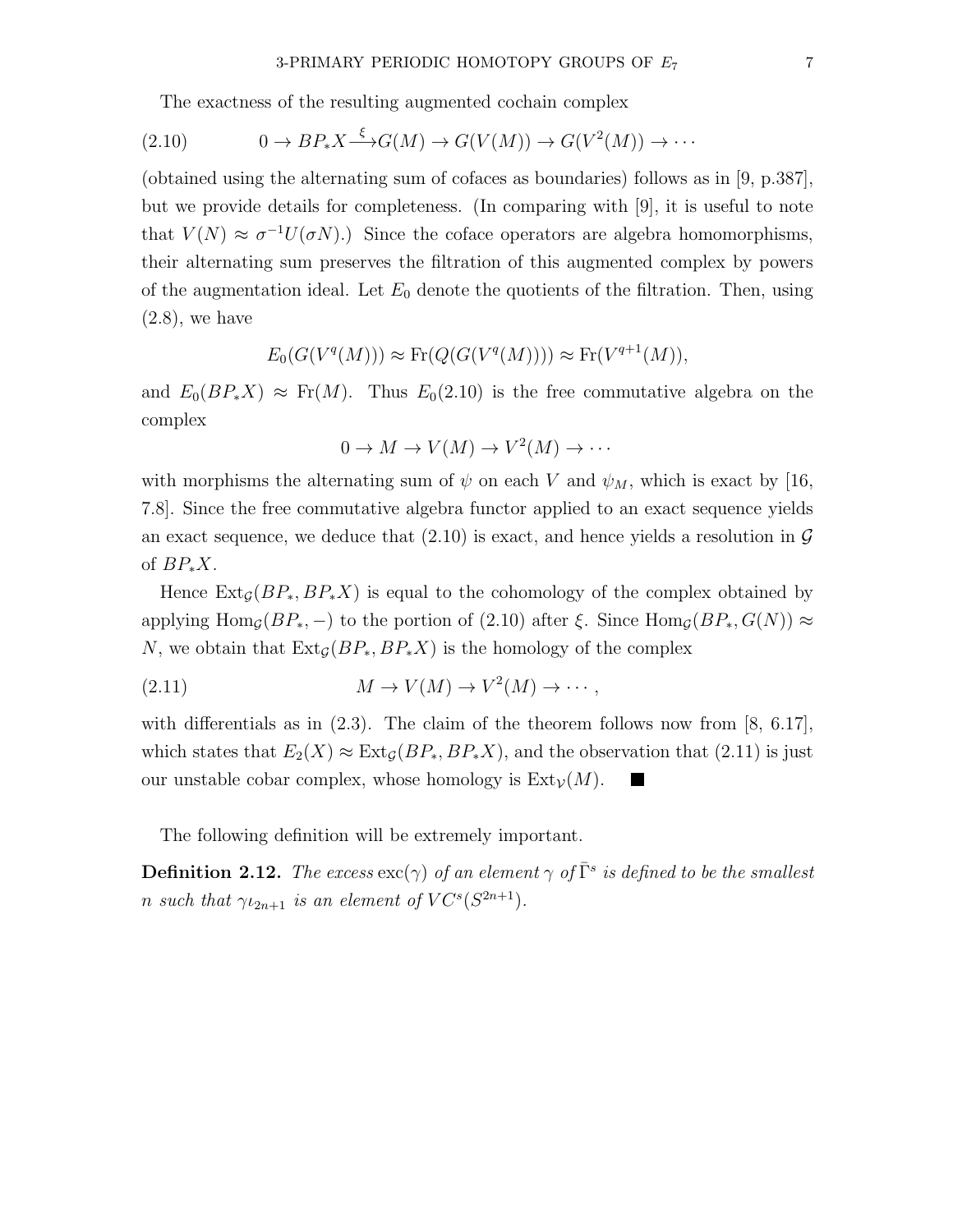This means that if  $\gamma = \gamma_1 \otimes \cdots \otimes \gamma_s$ , then for  $1 \leq i \leq s$ ,

 $\gamma_i \otimes (\gamma_{i+1} \cdots \gamma_s \iota_{2n+1})$ 

must satisfy 2.4. The following result, which was proved as [20, 4.2], gives a formula for the excess of certain monomials when  $s = 2$ .

**Lemma 2.13.** If  $a \leq b$  and  $a \leq d$ , then

$$
\mathrm{exc}(p^a h^b \otimes v^c h^d v^e) = \max(b - (p-1)(c+d), d) - \min(a, |b - (p-1)c - pd|) - (p-1)e.
$$

In  $[4]$ , the  $v_1$ -periodic UNSS was defined and shown to satisfy the following very nice property.

**Theorem 2.14.** If p is odd and X is spherically resolved, the  $v_1$ -periodic UNSS of X satisfies

- $v_1^{-1} E_{\infty}^{s,t}(X) = v_1^{-1} E_2^{s,t}$  $2^{s,t}(X)$ , and is 0 unless  $s = 1$  or 2 and t is odd.
- $v_1^{-1} E_{\infty}^{s,t}(X) \approx v_1^{-1} \pi_{t-s}(X)$  if  $s = 1$  or 2 and t is odd.
- $v_1^{-1}E_2^{s,t}$  $L_2^{s,t}(X) = \text{drlim } E_2^{s,t+kqp^e}$  $e_2^{s,t+kqp^{\circ}}(X)$ , where e is chosen sufficiently large, and the direct limit is taken over increasing values of k under multiplication by  $v_1^{p^e}$  $\frac{p}{1}$ .

Here we say that  $X$  is spherically resolved if it can be built from a finite number of odd-dimensional spheres by fibrations. In Section 4, we will show that Theorem 2.14 holds in a certain case in which we cannot prove that X is spherically resolved.

We will use the unstable cobar complex for the unlocalized UNSS, but, as we are dealing exclusively with  $v_1$ -periodic classes, we can, in effect, act as if it satisfies the first two properties of Theorem 2.14.

We will make frequent use of the following result for the spheres, which was proved in [20], following [8] and [3]. We introduce here terminology  $x \equiv y \mod S^{2n-1}$  to mean that  $x - y$  desuspends to (or is defined on)  $S^{2n-1}$ . For elements of  $E_2^s(S^{2n+1})$ , we frequently abbreviate  $x_{2n+1}$  as x.

**Theorem 2.15.** (1) The only nonzero groups  $v_1^{-1}E_2^{s,t}$  $i_2^{s,t}(S^{2n+1})$  are

$$
v_1^{-1} E_2^{s, 2n+1+qm}(S^{2n+1}) \approx \mathbf{Z}/p^e
$$

with  $s = 1$  or 2 and  $e = \min(n, \nu(m) + 1)$ .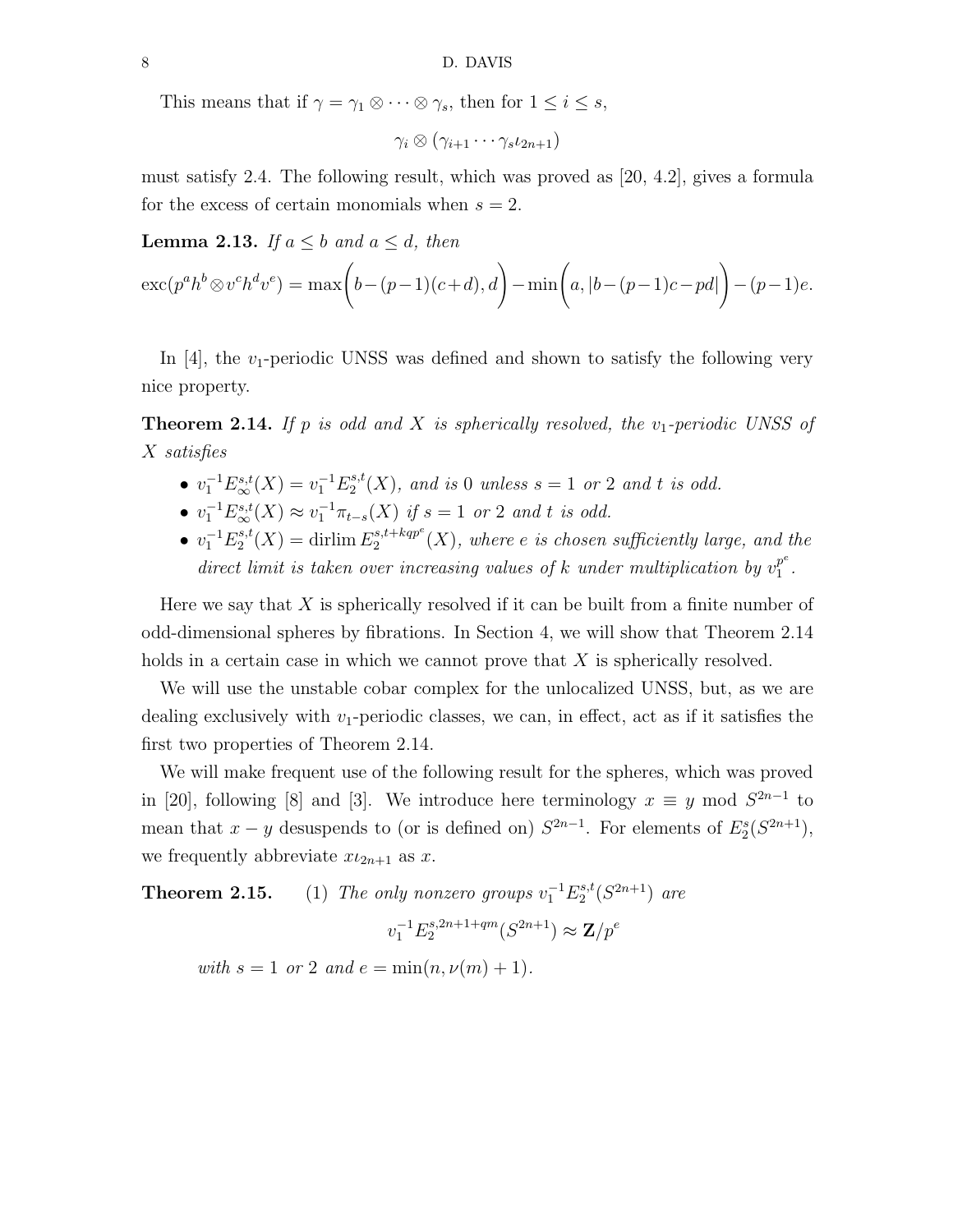(2) The generator of  $E_2^{1,2n+1+qm}$  $\alpha_2^{(1,2n+1+qm)}(S^{2n+1})$  is  $\alpha_{m/e} := d(v_1^m)/p^e$  and satisfies

(2.16) 
$$
\alpha_{m/e} \equiv -v_1^{m-e} h_1^e \mod S^{2e-1},
$$

and, if  $m = sp^{e-1}$  with  $s \not\equiv 0 \mod p$ , and  $e > n$ , then

αm/e ≡ −sv<sup>m</sup>−<sup>1</sup> (2.17) <sup>1</sup> h<sup>1</sup> mod p.

- (3) If  $n \leq \nu(m) + 1$  and  $1 \leq j \leq n$ , then  $d(p^{m-\nu(m)-1-j}h_1^m)\nu_{2n+1}$  has order  $p^j$  in  $E_2^{2,2n+1+qm}$  $2^{2,2n+1+qm}(S^{2n+1})$ . It equals  $v_1^{m-j-1}h_1 \otimes h_1^j \mod S^{2j-1}$ .
- (4) If  $\nu(m)+1 \leq n$  and  $1 \leq j \leq \nu(m)+1$ , then  $d(p^{m-n-j}h_1^m)\iota_{2n+1}$  has order  $p^j$  in  $E_2^{2,2n+1+qm}$  $2^{(2,2n+1+qm)}$  ( $S^{2n+1}$ ). It equals  $v_1^{m-n-j+\nu(m)}h_1\otimes h_1^{n+j-\nu(m)-1} \mod S^{2n+2j-2\nu(m)-3}$ .
- (5) The homomorphism  $\Sigma^2$ :  $E_2^{2,2n-1+qm}$  $2^{(2,2n-1+qm)}$  $(S^{2n-1}) \rightarrow E_2^{(2,2n+1+qm)}$  $2^{(2,2n+1+qm)}$  is injective if  $n \leq \nu(m) + 1$  and is multiplication by p otherwise.

Other more technical results proved in earlier works are as follows. Here we begin the practice, which will be continued throughout the paper, of often abbreviating  $h_1$ as h, and  $v_1$  as v. Also, we introduce the term "leading term" to refer to a monomial of largest excess in an element z of  $VC(X)$ ; all other monomials comprising z desuspend farther than does the leading term.

**Proposition 2.18.** (1) ([23, 2.9]) If a cycle of  $VC^2(S^{2n+1})$  has order  $p^f$  in  $E_2^{2,t}$  $2^{2,t}(S^{2n+1})$ and leading term  $h \otimes h^{j} \iota_{2n+1}$ , then  $j + \nu(|E_2^{2,t}|)$  $2^{2,t}(S^{2n+1})|) = f + n.$ 

(2) ([20, 4.6]) Let  $\nu = \nu(\sigma)$ , and let

$$
z = \epsilon v^{\sigma - e - 1} h^e \otimes h + L \in VC^{2,2n+1+q\sigma}(S^{2n+1})
$$

be a cycle with  $\epsilon \in \mathbf{Z}_{(p)}$  and  $\operatorname{exc}(L) < e - p + 1 \leq n - \nu$ . Then

$$
z = d(uev^{\sigma - (e + \nu - p + 2)}h^{e + \nu - p + 2} + L'),
$$

where u is a unit in  $\mathbf{Z}_{(p)}$ , and  $\operatorname{exc}(L') < e + \nu - p + 2$ . The same conclusion holds for  $z = \epsilon v^{\sigma - e + p - 2} h \otimes h^{e - p + 1} + L$ .

We will need the following precise description of  $\alpha_2$ .

**Lemma 2.19.** The element  $\alpha_2$  which generates  $E_2^{1,2q+2n+1}$  $2^{(1,2q+2n+1)}(S^{2n+1})$  is given by

$$
\alpha_2 = -d(v_1^2)/p = \frac{1}{p}(v^2 - (v - ph)^2) = 2vh - ph^2 = hv + vh.
$$

We will make repeated use of the following result, especially part (1).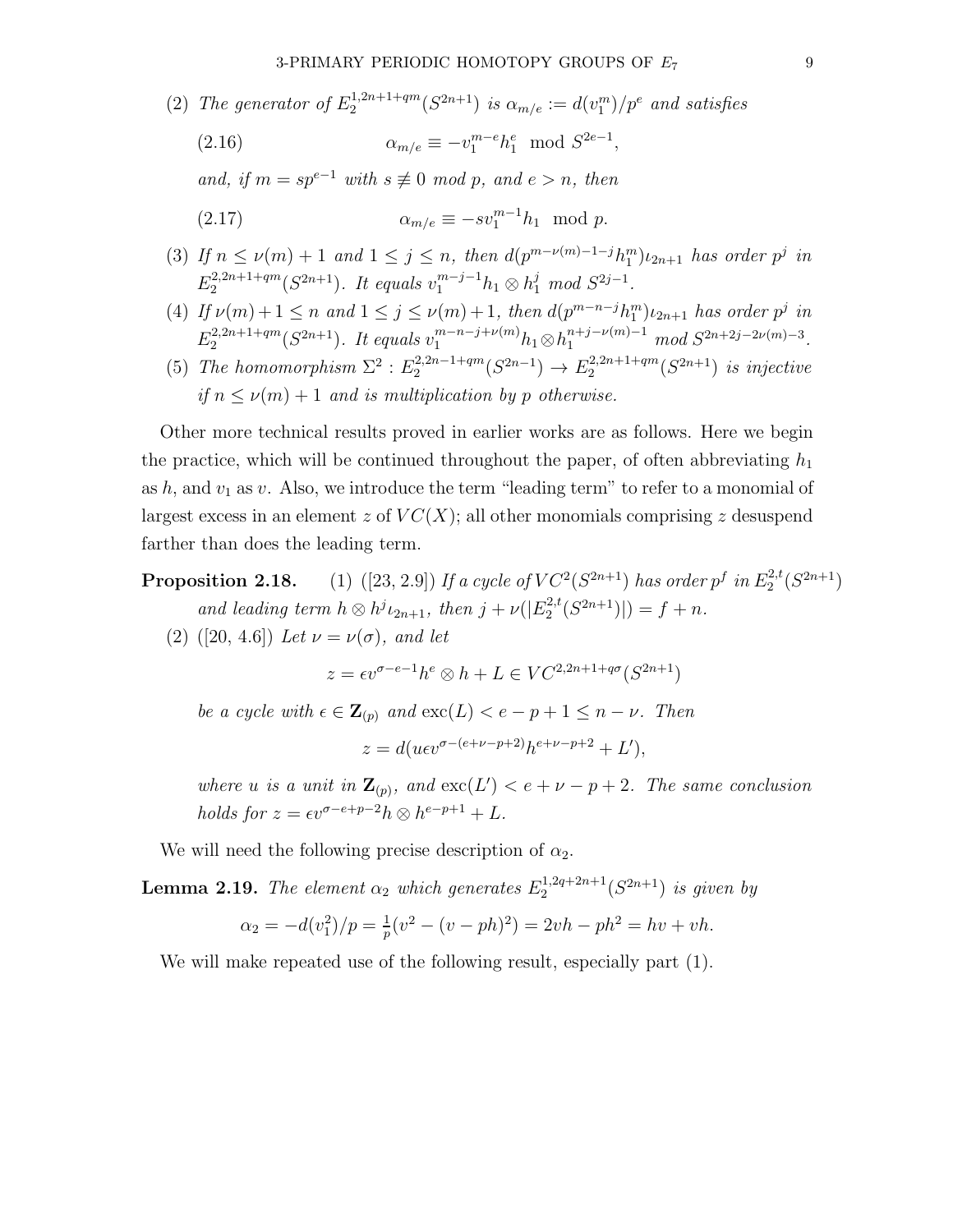**Lemma 2.20.** Let  $p = 3$ . Then

(1) 
$$
\eta(v_1) = v_1 - 3h_1
$$
  
\n(2)  $\eta(v_2) = v_2 + 4v^3h - 18v^2h^2 + 35vh^3 - 24h^4 - 3h_2$   
\n(3)  $\psi(h_1) = h_1 \otimes 1 + 1 \otimes h_1$   
\n(4)  $\psi(h_2) = h_2 \otimes 1 + 1 \otimes h_2 + 4h^3 \otimes h + 6h^2 \otimes h^2 + 3h \otimes h^3 - vh \otimes h^2 - vh^2 \otimes h$ 

Proof. Parts (1) and (3) are standard, appearing in all referenced papers of the author and/or Bendersky. Part (2) is taken from Giambalvo's tables ([24]). Part (4) is derived from [13, 2.6i], using part (1) of this lemma several times to replace a v on the right (which is interpreted as  $\eta(v)$ ) by  $v - 3h$ . Note, however, that the sum in [13, 2.6i] should be preceded by a minus sign. **The State** 

The following result, proved in [23, 2.11,2.12,2.13], will be central to many of our calculations.

# **Lemma 2.21.** (1) If  $n \ge 1$ , then in  $E_2^1(S^{2n+1})$ ,  $h_1^p v_1 \equiv v_1^p h_1 \mod S^1$ . (2)  $h_1^{n+p-1} \otimes h_1 \equiv -v_1^{p-1}h_1 \otimes h_1^n \mod S^{2n-1}$  if  $n > 1$ ; (3)  $d(v_1^{\ell}h_1^{n+1}) \equiv -(\ell+n+1)v_1^{\ell}h_1 \otimes h_1^n \mod S^{2n-1}.$

## 3. New results about extensions

In this section, we show that  $v_1^{-1}\pi_{2j-1}(X)$  is cyclic when X is a sphere bundle over a sphere with attaching map  $\alpha_1$  or  $\alpha_2$ . This will be crucial to our proof of Theorem 1.1. We also determine the group structure of all groups  $v_1^{-1}\pi_{2j-1}(X)$  when X is an exceptional Lie group for which the orders  $|v_1^{-1}\pi_*(X)|$  have been determined.

The first result of this section is the following, in which  $B_k(2n+1, 2n+kq+1)$  is an  $S^{2n+1}$ -bundle over  $S^{2n+kq+1}$  with attaching map  $\alpha_k$ .

Theorem 3.1. Let  $n > 1$ , and  $k = 1$  or 2. Then  $v_{2j-1}(B_k(2n+1, 2n+kq+1))$  and  $v_{2j}(B_k(2n+1, 2n+kq+1))$  are isomorphic cyclic p-groups with exponent

$$
\begin{cases}\n\min(n, 2 + \nu(j - n)) & \text{if } j \equiv n \mod p(p - 1) \\
\min(n + k(p - 1), 2 + \nu(j - n - k(p - 1))) & \text{if } j \equiv n \mod (p - 1) \\
\text{and } j \not\equiv n \mod p(p - 1) \\
0 & \text{otherwise.} \n\end{cases}
$$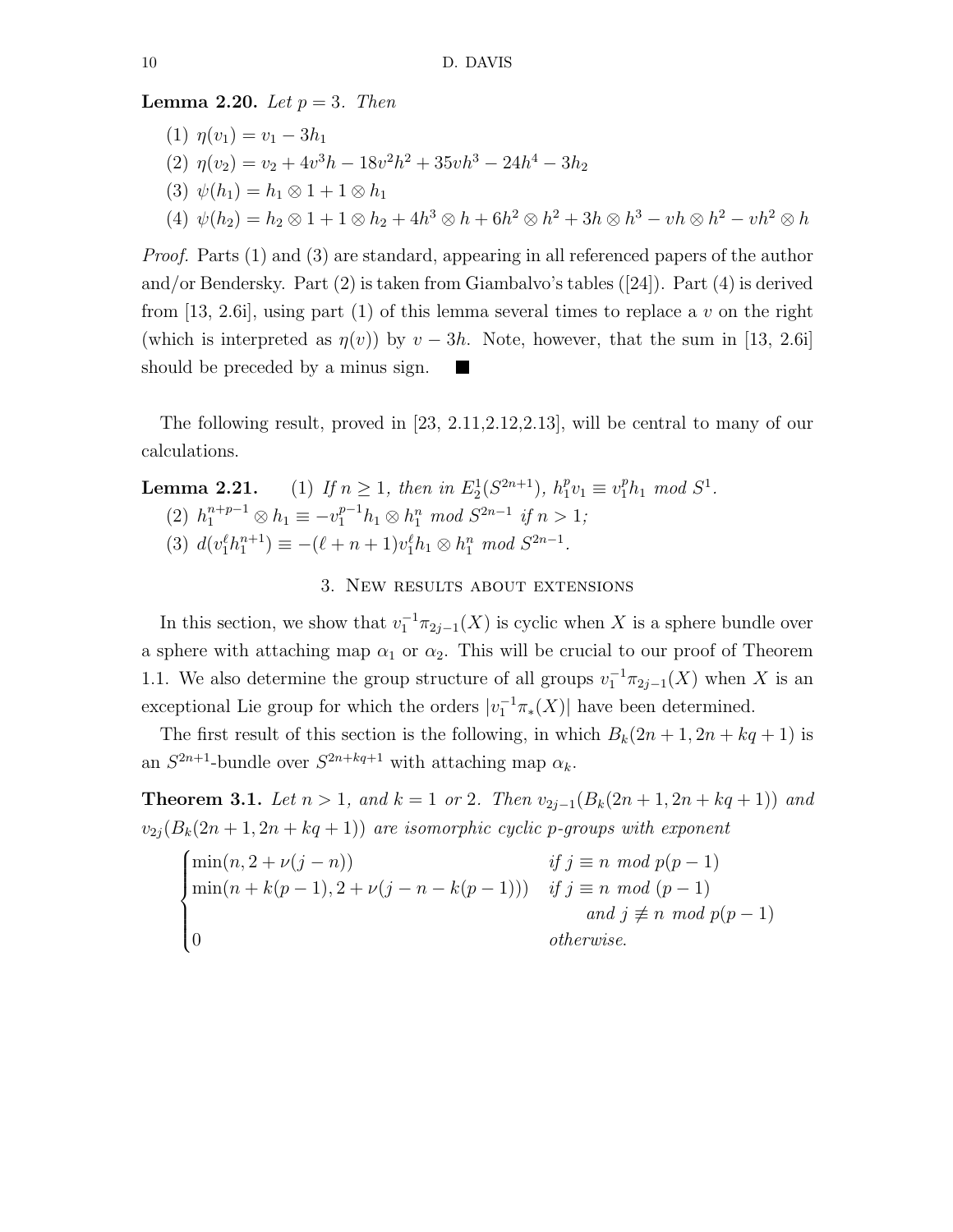*Proof.* Let  $B = B_k(2n+1, 2n+kq+1)$ . The determination of  $v_{2i}(B)$  when  $k = 1$  was made in [13, 1.3(2)]. In [10, p.301],  $v_{2j}(B)$  was determined when  $k = 2$ ,  $n = 4$ , and  $p = 3$ . The argument there adapts to the general case in a straightforward fashion.

The cyclicity of  $v_{2i-1}(B)$  when  $k = 1$  is proved similarly to [23, p.613]. It is easy when  $|v_{2j}(S^{2n+q+1})| = p^{n+p-1}$ , for then  $\partial : v_{2j}(S^{2n+q+1}) \to v_{2j-1}(S^{2n+1})$  is surjective, and so  $v_{2j-1}(B) \approx v_{2j-1}(S^{2n+q+1})$  is cyclic.

Now consider the case when  $|v_{2j}(S^{2n+q+1})| < p^{n+p-1}$ . By Theorem 2.15(4), the class  $d(p^{m-n-p}h^m)\iota_{2n+q+1}$  has order p in  $E_2^2(S^{2n+q+1})$ . Here m is an integer related to the stem of the class under consideration. Since  $\partial$  annihilates this class, there is  $w \in VC^2(S^{2n+1})$  such that  $z := d(p^{m-n-p}h^m)\iota_{2n+q+1} - w$  is a cycle in  $E_2^2(B)$ . We wish to show that  $pz$  is the image of a generator of  $E_2^2(S^{2n+1})$ .

We use the formula

(3.2) 
$$
d(h^t \iota) = d(h^t)\iota + h^t d(\iota),
$$

which was explained as [23, 5.4]. This implies that

$$
pz = d(p^{m-n-p+1}h^m \iota_{2n+q+1}) - p^{m-n-p+1}h^m \otimes h \iota_{2n+1} - pw.
$$

The first term is a boundary. Using Lemma 2.20, the second term is, mod terms that desuspend below  $S^{2n+1}$ ,  $-v_1^{m-n-p+1}h^{n+p-1} \otimes h_{2n+1}$ , and by Lemma 2.21(2), this is, mod lower terms,  $v_1^{m-n-p+1}h \otimes h^n \iota_{2n+1}$ , which is the leading term of a generator of  $E_2^2(S^{2n+1})$ , by Theorem 2.15 or Proposition 2.18. Also, as we shall show in the next paragraph, pw desuspends to  $S^{2n-1}$ . Since the double suspension from  $E_2^2(S^{2n-1})$ to  $E_2^2(S^{2n+1})$  is not surjective, this implies that pz is the image of a generator of  $E_2^2(S^{2n+1}).$ 

One way to see that w can be chosen so that pw desuspends to  $S^{2n-1}$  is to note that  $pz = d(p^{m-n-p+1}h^m)\iota_{2n+q-1} - pw$  is a cycle in  $E_2^2(B(2n-1, 2n+q-1));$  i.e., multiplying by p allows you to double desuspend the whole equation.

The argument when  $k = 2$  is very similar. We will have  $w \in VC^2(S^{2n+1})$  satisfying that  $z := d(p^{m-n-2p+1}h^m)\iota_{2n+2q+1} - w$  is a cycle in  $E_2^2(B)$ , and, as in the previous paragraph, w can be chosen so that pw double desuspends. We obtain

$$
pz = d(p^{m-n-2p+2}h^m \iota_{2n+2q+1}) - p^{m-n-2p+2}h^m \otimes \alpha_2 \iota_{2n+1} - pw.
$$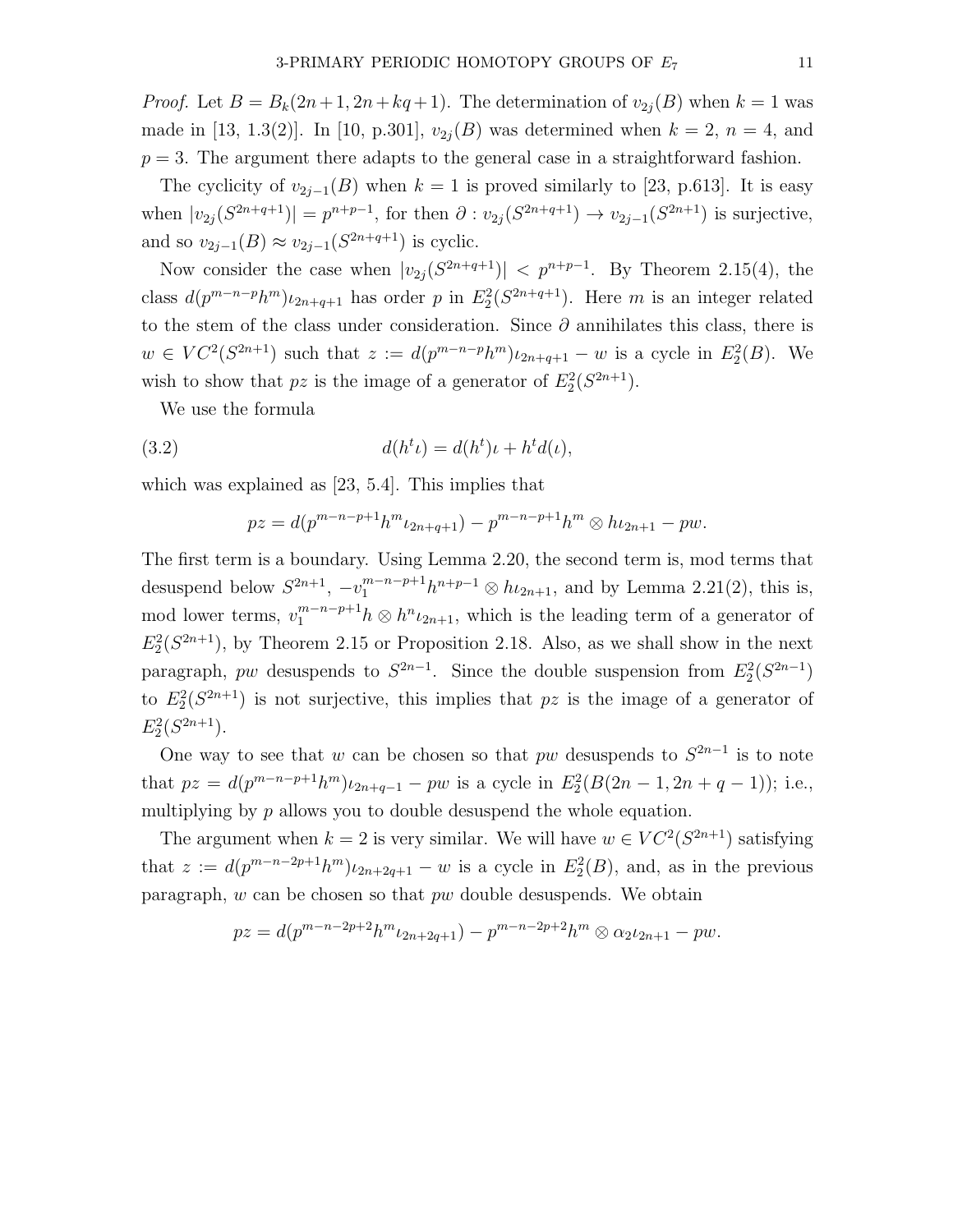#### 12 D. DAVIS

The first term is a boundary, the last term desuspends, while the middle term is, mod terms that desuspend,  $v_1^{m-n-2p+2}h^{n+2p-2} \otimes (2vh - ph^2)\iota_{2n+1}$ . The term with  $ph^2$ desuspends, while the first term is, by 2.21(2),  $2v_1^{m-n-p+1}h^{n+p-1} \otimes h_{2n+1}$ , which is the leading term of a generator of  $E_2^2(S^{2n+1})$ . The class  $\{pz\}$  generates  $E_2^2(S^{2n+1})$  by Proposition 2.18(1).

In [13] and [10], sphere bundles X of the type covered by Theorem 3.1 occurred as factors in product decompositions of exceptional Lie groups (localized at a prime p). In those papers, we merely asserted the order of the groups  $v_1^{-1}\pi_{2j-1}(X)$ , but we can now declare that they are cyclic. There are a few other cases of factors Y of exceptional Lie groups for which only the order but not the group structure of  $v_1^{-1}\pi_{2j-1}(Y)$  was given in [13], but we can now complete the determination of the  $v_1$ -periodic homotopy of all torsion-free exceptional Lie groups by giving the group structure in these cases. The following result handles all of these, and those left unresolved in [10].

- **Proposition 3.3.** (1) The 3-primary groups  $v_{2j-1}(B(11, 15))$  and  $v_{2j-1}(E_6/F_4)$ , which occur in [10, 1.2], are cyclic.
	- (2) The factors  $B(2n+1, 2n+q+1)$  which occur in  $G_2$  for  $p=5$ ,  $F_4$  and  $E_6$  for  $5 \le p \le 11$ ,  $E_7$  for  $11 \le p \le 17$  and for  $p = 5$ , and  $E_8$  for  $11 \le p \le 29$ , as listed in [13, 1.1], have  $v_{2i-1}(B)$  cyclic of order given in [13, 1.3(2)].
	- (3) The spaces  $B(11, 23, 35)$  and  $B(23, 35, 47, 59)$ , which occur as factors in 7primary  $E_7$  and  $E_8$ , respectively, have  $v_{2j-1}(B)$  cyclic of order given in [13, 1.4].
	- (4) The spaces B(3, 11, 19, 27, 35), B(3, 15, 27), and B(3, 15, 27, 39), which occur as factors of 5-primary  $E_7$ , 7-primary  $E_7$ , and 7-primary  $E_8$ , respectively, have  $v_{2j-1}(B) \approx \mathbf{Z}/p \oplus \mathbf{Z}/p^{e-1}$ , where e is the number given in [13, 1.4].

Proof. The first two parts are immediate from Theorem 3.1. The first space in part 3 is a factor of  $SU(18)$ , and in the notation of [23, 1.5] it has  $N = 5$  and  $i = 2$ . By [23, 1.9], its  $v_{2j-1}(-)$ -groups are cyclic. Similarly, the second space in part 3 is a quotient of a factor  $B = B(11, 23, 35, 47, 59)$  of  $SU(30)$ . This factor B has  $N = 5$  and  $i = 4$  in the notation of [23, 1.5], and hence its groups  $v_{2i-1}(-)$  are cyclic by [23, 1.9]. Thus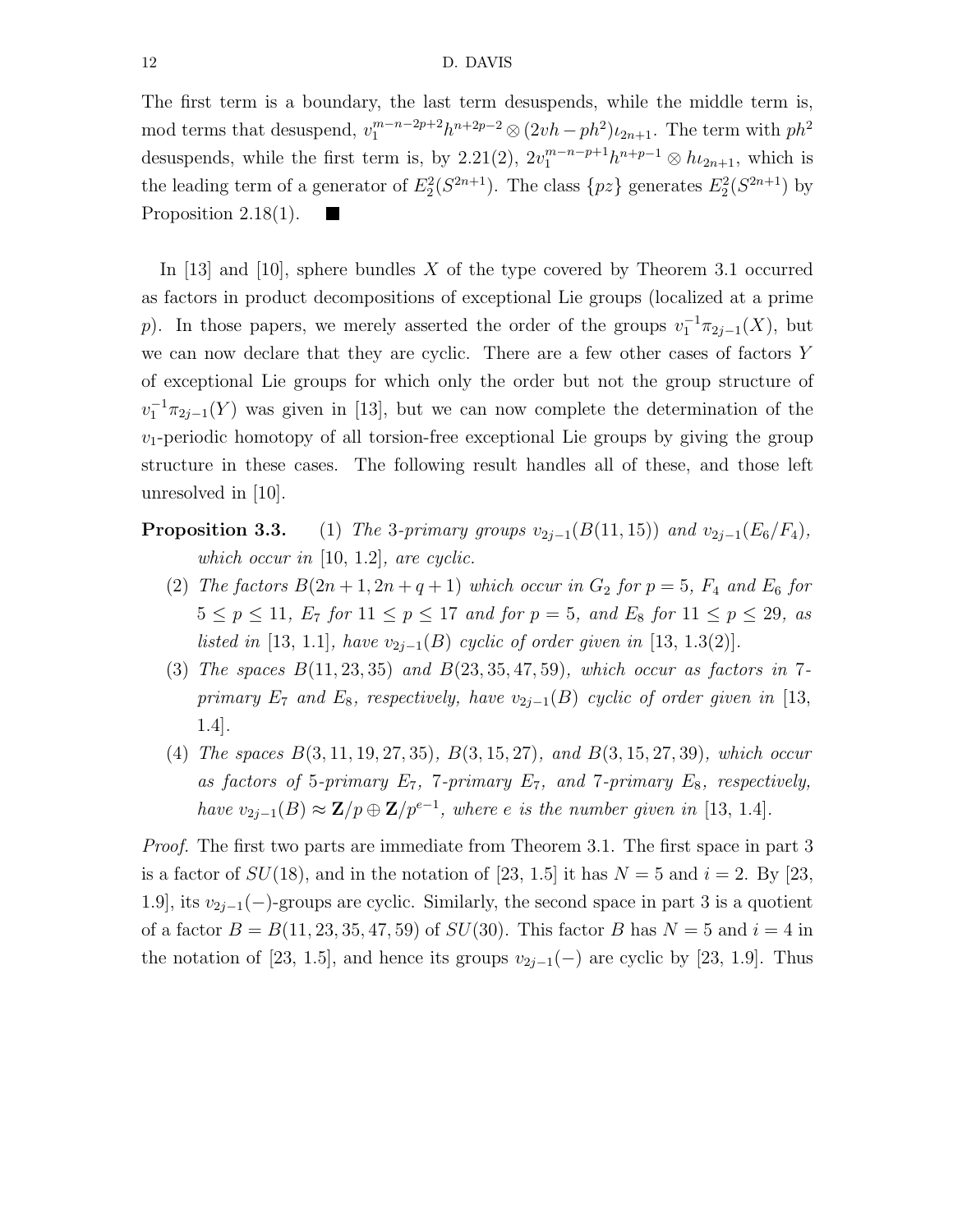so are the groups of the desired space  $B(23, 35, 47, 59)$ , since  $v_{2j-2}(S^{11}) = 0$  for values of j under consideration.

The spaces in part 4 are also factors of  $SU(n)$  and hence are covered by [23, 1.9]. In the notation of [23, 1.5], these three spaces each have  $N = 1$ , while  $i = 4, 2$ , and 3, respectively, and  $\hat{m} > 0$ . Thus their  $v_{2j-1}(-)$  has a split  $\mathbb{Z}/p$  by [23, 1.9].  $\blacksquare$ 

## 4. DISCUSSION OF  $E_7/F_4$

In this section we sketch a natural approach to Theorem 1.1. Although we will not follow it exactly, it is helpful in understanding the approach which we do employ. Also, the result here about the convergence of the  $v_1$ -periodic UNSS for  $E_7/F_4$  will play a key role in our later deduction of  $v_1^{-1}\pi_*(E_7)$ . Throughout the remainder of the paper, we will have  $p = 3$ .

The fibration

$$
(4.1) \t\t F_4 \to E_7 \to E_7/F_4
$$

induces a long exact sequence of  $v_1$ -periodic homotopy groups. The groups  $v_*(F_4)$  were computed in [10], while  $v_*(E_7/F_4)$  could be computed by the methods of this paper. Then we would need to determine the boundary homomorphism and extensions in the exact sequence associated to (4.1). This determination is complicated by the fact that the Bockstein  $\beta$  is nonzero in  $H^*(F_4; \mathbf{Z}/3)$ , which causes  $BP_*(F_4)$  to be not a free  $BP_*$ -module, and therefore the UNSS of  $F_4$  cannot be calculated directly by known methods. (In [10],  $v_*(F_4)$  was determined by a combination of topological and UNSS methods.) Moreover, applying  $\Omega$  to the fibration does not help much, because  $BP_*(\Omega E_7)$  is not a free commutative algebra, and so we cannot apply Theorem 2.6 to compute its  $v_1$ -periodic UNSS. Hence UNSS methods cannot be used directly to analyze the exact sequence in  $v*(-)$  associated to (4.1).

Our proof could be expedited slightly if we were assured of the validity of the following conjecture, due to Mimura.

**Conjecture 4.2.** Localized at 3,  $E_7/F_4$  is spherically resolved by spheres of dimension 19, 27, and 35, and attaching maps  $\alpha_2$ . That is, there is a fibration  $S^{19} \to E_7/F_4 \to$  $B_2(27,35)$  and a fibration  $S^{27} \rightarrow B_2(27,35) \rightarrow S^{35}$ , with attaching maps from 19 to 27 and from 27 to 35 both equal to the element  $\alpha_2$  which generates  $\pi_7(S^0)_{(3)} \approx \mathbf{Z}/3$ .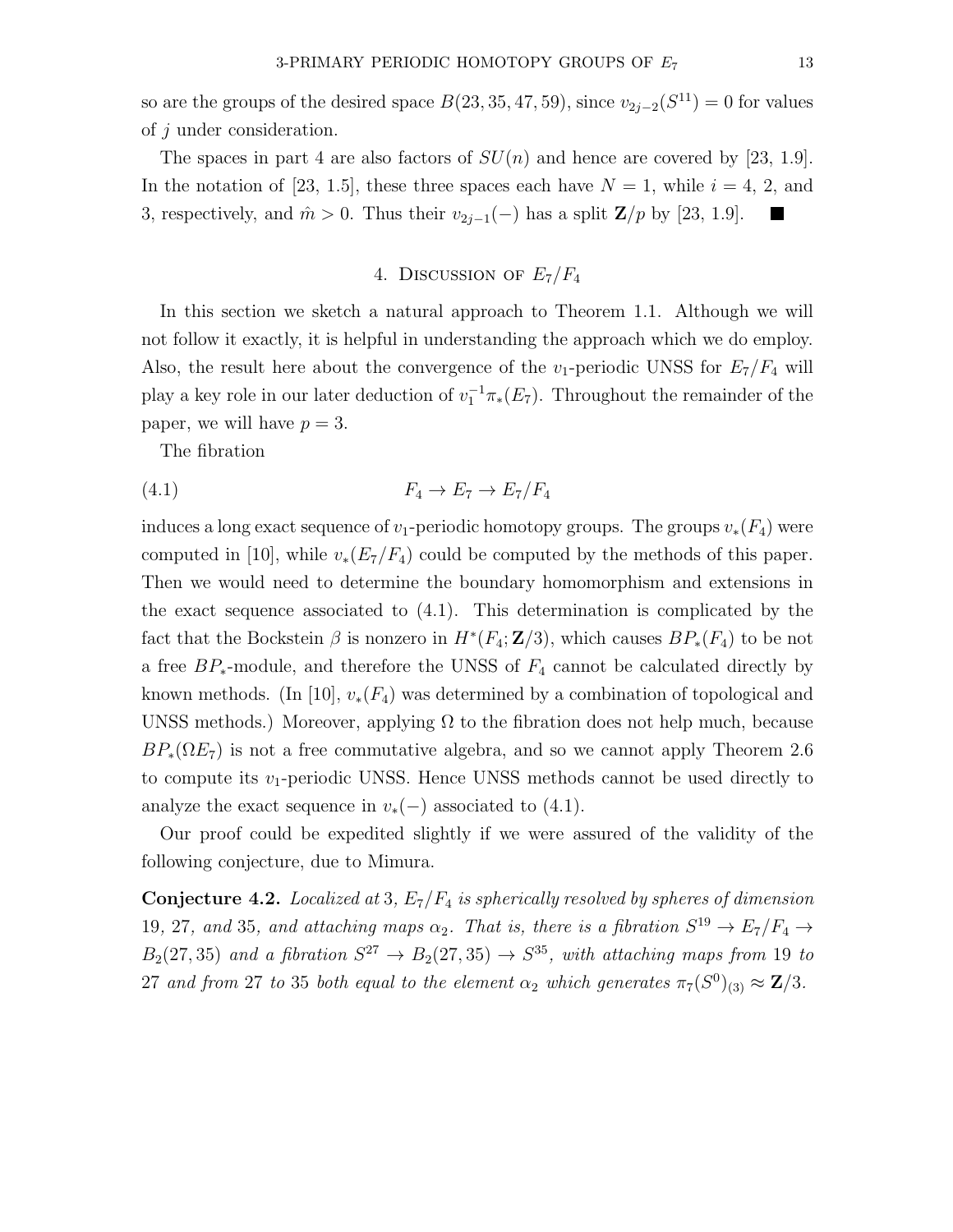Although we cannot use this proposed topological description of  $E_7/F_4$ , we can say enough about this space to compute its  $v_1$ -periodic UNSS and prove that it converges to  $v_*(E_7/F_4)$ . However, the specific results of this computation will not be needed for the reasons cited earlier in this section, and the methods will be applied again in computing the  $v_1$ -periodic UNSS of the space  $Y_7$ , which will be our approach to  $v_*(E_7)$ , and so we shall wait until the next section to use them.

The following first steps toward proving Conjecture 4.2 will be useful to us later. They were pointed out by Mimura.

**Proposition 4.3.** (a.)  $H^*(E_7/F_4; \mathbb{Z})$  is an exterior algebra on classes of dimension 19, 27, and 35. (b.) The 35-skeleton of  $E_7/F_4$  is  $S^{19}\cup_{\pm\alpha_2}e^{27}\cup_{\alpha_2}e^{35}$ , where  $\alpha_2$  generates  $\pi_7(S^0)_{(3)} \approx {\bf Z}/3.$ 

The proof of this proposition requires the following result of Kono and Mimura.

Proposition 4.4. ([28]) There is an algebra isomorphism

 $H^*(E_7; \mathbf{Z}_3) \approx \mathbf{Z}_3[e_8]/(e_8^3) \otimes \Lambda[e_3, e_7, e_{11}, e_{15}, e_{19}, e_{27}, e_{35}]$ 

with only nonzero action of  $\beta$  or  $\mathcal{P}^{p^r}$  on generators given by  $\beta e_7 = e_8$ ,  $\beta e_{15} = -e_8^2$ ,  $\mathcal{P}^1e_3 = e_7, \ \mathcal{P}^1e_{11} = e_{15}, \ \mathcal{P}^1e_{15} = \pm e_{19}, \ \mathcal{P}^3e_7 = e_{19}, \ \mathcal{P}^3e_{15} = e_{27}.$ 

*Proof of Proposition* 4.3. Part (a) was proved in [29, 9.4]. To prove part (b), let  $\Phi$  denote the secondary cohomology operation associated with the relation  $\mathcal{P}^1\beta\mathcal{P}^1$  –  $\beta \mathcal{P}^2 - \mathcal{P}^2 \beta = 0$ . This secondary operation detects the map  $\alpha_2$  and satisfies  $\mathcal{P}^3 = \mathcal{P}^1 \Phi$ . (See [28, p.353].) In [28, 7.2], it is shown that  $\Phi(\tilde{e}_{27}) = \tilde{e}_{35}$  in  $H^*(\tilde{E}_7)$ , where  $\tilde{E}_7$ denotes the fiber of  $E_7 \to K(\mathbf{Z}, 3)$ , from which it follows that  $\Phi(e_{27}) = e_{35}$  in  $H^*(E_7)$ .

Since  $\mathcal{P}^1e_{15} = \pm e_{19}$  and  $\mathcal{P}^3e_{15} = e_{27}$  in  $H^*(E_7)$ , we can use a dual relation  $\mathcal{P}^3 =$  $\Phi P^1$  to deduce that  $\Phi(e_{19}) = \pm e_{27}$ . The dual relation is deduced by applying the original relation in the S-dual, and then noting that  $\mathcal{P}^1$ ,  $\mathcal{P}^3$ , and  $\Phi$  are all self-dual. Here duality is given by the antiautomorphism of the Steenrod algebra, while  $\Phi$  is self-dual since it is defined by a symmetric Adem relation involving self-dual terms.

 $\blacksquare$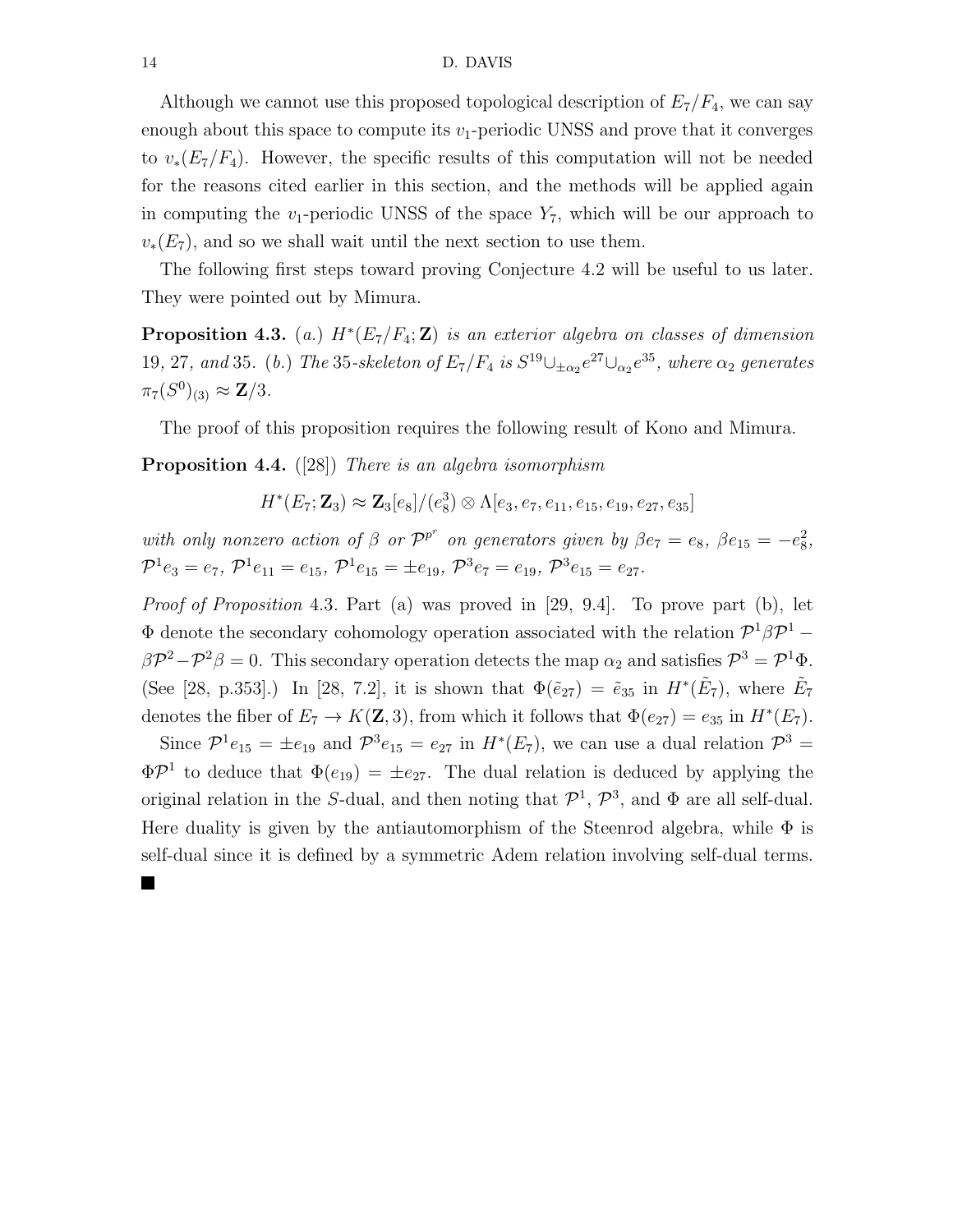We close this section by proving the following result, which will be crucial for us, since we will use it later to deduce that the  $v_1$ -periodic UNSS of  $Y_7$  converges to  $v_*(Y_7)$ .

**Theorem 4.5.** The v<sub>1</sub>-periodic UNSS of  $E_7/F_4$  converges to  $v_*(E_7/F_4)$ . Indeed, Theorem 2.14 holds if  $X = E_7/F_4$ .

Note that this result would be immediate from 2.14 if we knew that Conjecture 4.2 were true. Instead, we must call upon the following result, which was proved by Bendersky and Thompson at the request of the author.

**Theorem 4.6.** ([15]) Suppose X is a K/p<sub>\*</sub>-durable space with  $K^*(X;\mathbf{\hat{Z}}_p)$  isomorphic as a  $\mathbb{Z}/2$ -graded p-adic  $\lambda$ -ring to  $\widehat{\Lambda}(M)$ , where  $M = M_n$  is a p-adic Adams module which admits a sequence of epimorphisms of p-adic Adams modules

$$
M_n \xrightarrow{p_n} M_{n-1} \xrightarrow{p_{n-1}} \cdots \xrightarrow{p_2} M_1 = M(2m_1 + 1)
$$

with  $\ker(p_i) = M(2m_i + 1)$  for  $2 \leq i \leq n$ . Here  $M(2m + 1) \approx K^*(S^{2m+1}; \mathbf{Z}_p)$  as a p-adic Adams module, and  $\widehat{\Lambda}(M)$  denotes the exterior algebra on M. Then the (BP-based) v<sub>1</sub>-periodic UNSS of X converges to  $v_*(X)$ .

Actually, what is proved in [15] is that  $X \to X$ <sup>o</sup>induces an isomorphism in  $v_*(-)$ . The target space denotes the  $K/p$ -completion. In [14], it is proved that the  $v_1$ -periodic UNSS converges to  $v_*(X)$ , which then implies Theorem 4.6. The proof of this result in [15] relies heavily on the work of Bousfield ([17]). Bousfield defines a space X to be  $K/p_*$ -durable when its  $K/p_*$ -localization map induces an isomorphism in  $v_*(-)$ . Theorem 4.5 is an immediate consequence of Theorem 4.6 and the following two results.

**Theorem 4.7.** There is an isomorphism of  $\mathbb{Z}/2$ -graded p-adic  $\lambda$ -rings

$$
K^*(E_7/F_4; \hat{\mathbf{Z}}_p) \approx \hat{\Lambda}(M_3),
$$

with short exact sequences of p-adic Adams modules

 $0 \to M(35) \to M_3 \to M_2 \to 0$  and  $0 \to M(27) \to M_2 \to M(19) \to 0$ .

Theorem 4.8.  $E_7/F_4$  is  $K/3_*$ -durable.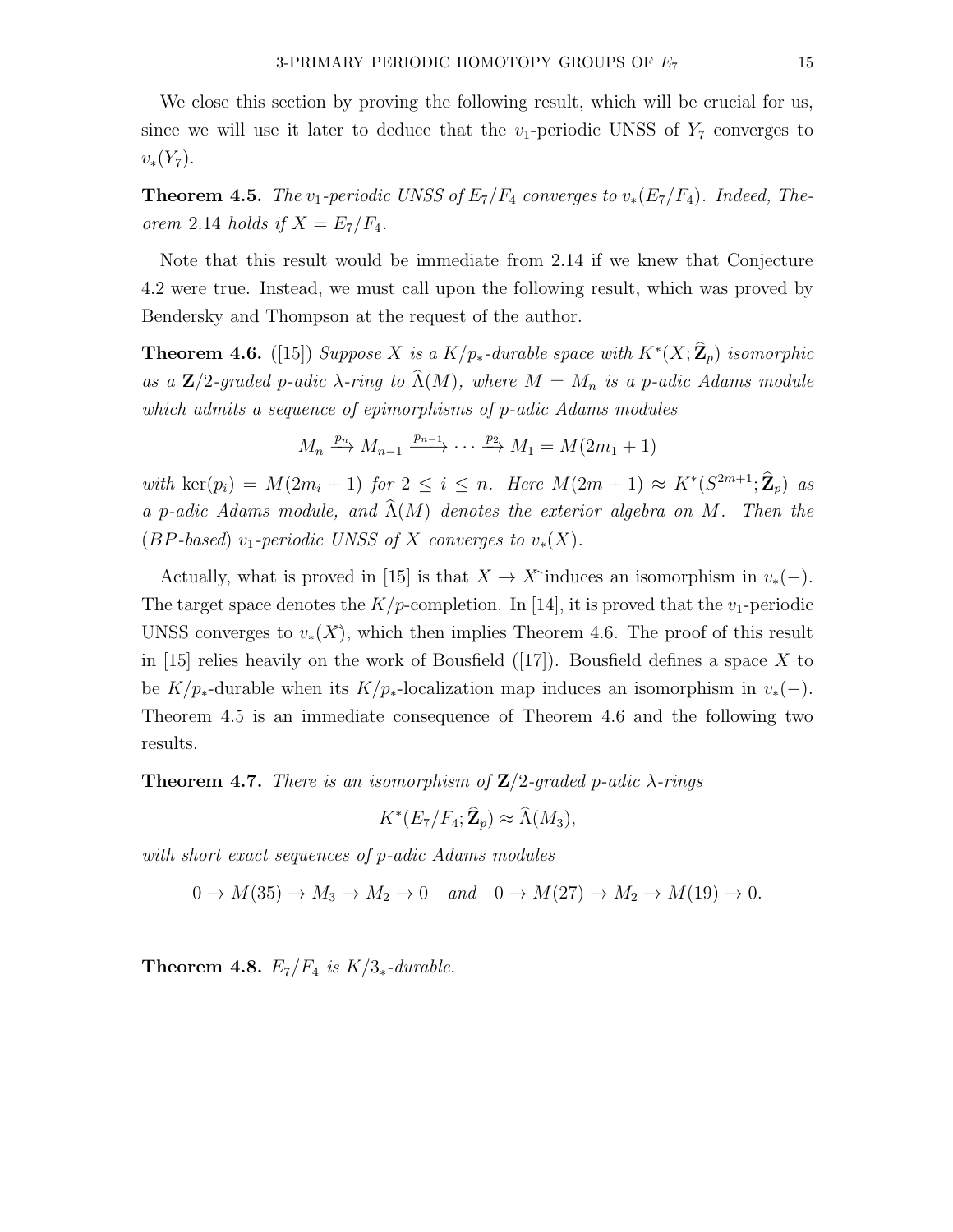*Proof of Theorem 4.7.* We use Proposition 4.3 to give the  $E_2$ -term of the Atiyah-Hirzebruch spectral sequence converging to  $K^*(E_7/F_4; \mathbb{Z}_p)$  as  $\Lambda[x_{19}, x_{27}, x_{35}] \otimes K\mathbb{Z}_p^*$ . The spectral sequence collapses to yield the claimed exterior algebra as  $K^*(E_7/F_4; \hat{\mathbb{Z}}_p)$ . This collapsing can be deduced from Yagita's result ([33]) that there is a 3-local isomorphism

$$
BP^*(E_7) \approx BP^*(F_4) \otimes \Lambda[19, 27, 35],
$$

or from Snaith's result ([31]) that the spectral sequence

$$
\text{Tor}_{R(G)}(\mathbf{Z}, R(H)) \Rightarrow K^*(G/H)
$$

collapses.

The claim about the decomposition of  $M_3$  as a p-adic Adams module will follow once we show that the generators of the exterior algebra  $K^1(E_7/F_4)$  satisfy  $\psi^k(x_{35}) =$  $k^{17}x_{35}, \psi^k(x_{27}) = k^{13}x_{27} + \alpha_1x_{35}$ , and  $\psi^k(x_{19}) = k^9x_{19} + \alpha_2x_{27} + \alpha_3x_{35}$  for some integers  $\alpha_1, \alpha_2$ , and  $\alpha_3$ . Note that  $K^1(E_7/F_4)$  is spanned by  $x_{19}, x_{27}, x_{35}$ , and  $x_{19}x_{27}x_{35}$ . We will show that the top cell of  $E_7/F_4$ , which corresponds to this product class, splits off stably, and so cannot be involved in Adams operations on the lower classes. Then the formula for the Adams operations follows from the inclusions  $S^{19} \rightarrow E_7/F_4$ ,  $S^{27} \to (E_7/F_4)/S^{19}$ , and  $S^{35} \to (E_7/F_4)/(E_7/F_4)^{(27)}$ .

To prove the stable splitting, we argue similarly to  $[22, 1.1]$ . By  $[2, 3.3]$ , the S-dual of the manifold  $E_7/F_4$  is the Thom spectrum of its stable normal bundle. However,  $KO(E_7/F_4)_{(3)} = 0$ , since  $E_7/F_4$  has no cells whose dimension is a multiple of 4. Thus the bottom class splits off the Thom spectrum of the stable normal bundle, and dually the top cell stably splits off the manifold itself. **I** 

The following proof is due to Pete Bousfield.

*Proof of Theorem* 4.8. In [17], Bousfield utilizes a functor  $\Phi$  from spaces to spectra, which he had introduced in earlier papers. A map f induces an isomorphism in  $v_*(-)$ if and only if  $\Phi(f)$  is an equivalence. Let  $X = E_7/F_4$ , and consider the commutative diagram

$$
\Phi(F_4) \longrightarrow \Phi(E_7) \longrightarrow \Phi(X)
$$
  
\n
$$
\downarrow \qquad \qquad \downarrow \qquad \qquad \downarrow
$$
  
\n
$$
\Phi((F_4)_{K/p}) \longrightarrow \Phi((E_7)_{K/p}) \longrightarrow \Phi(X_{K/p})
$$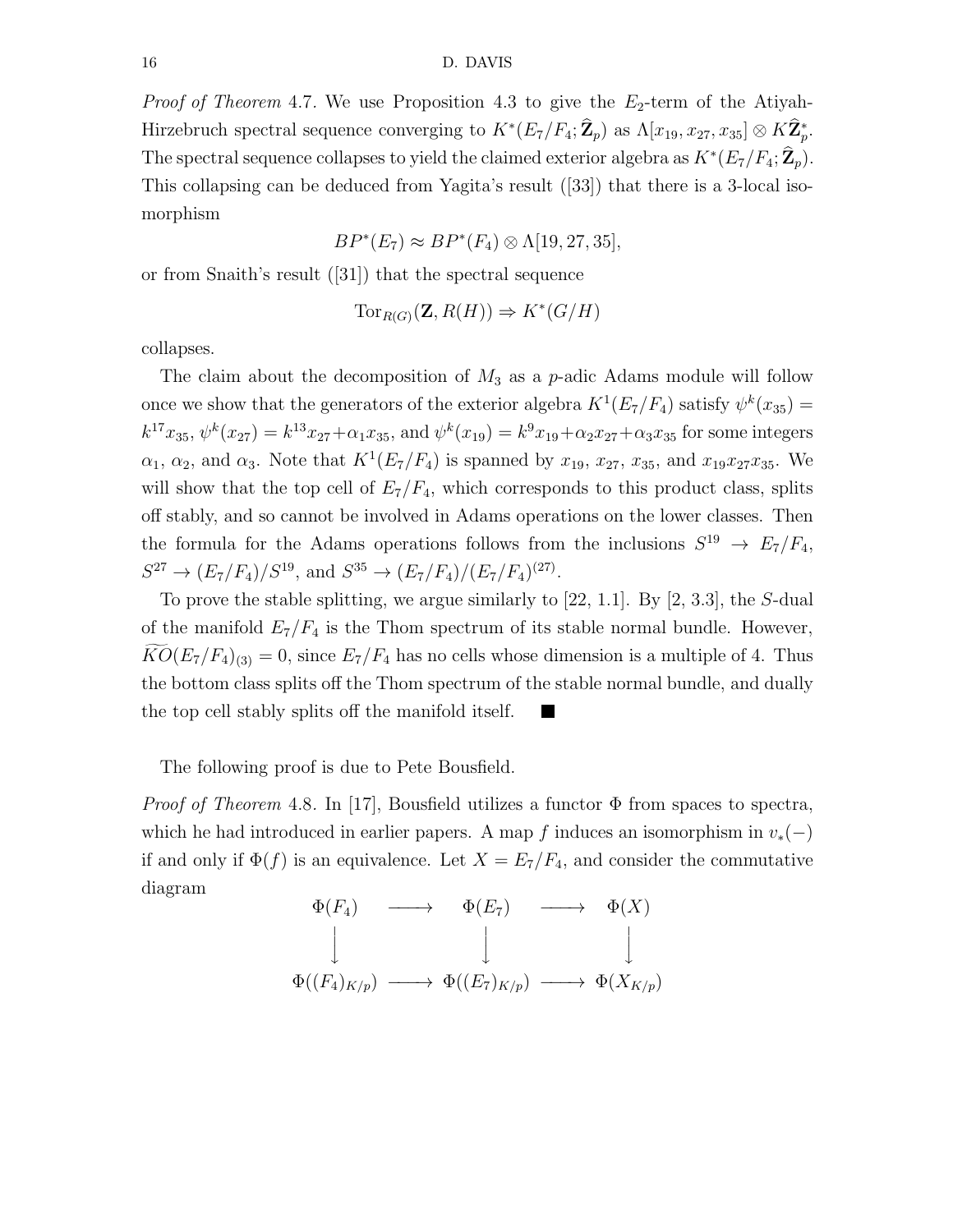Since  $\Phi$  preserves fibrations, the top row is a fibration, and since [17, 7.8] states that H-spaces are  $K/p_*$ -durable, the first two vertical arrows are equivalences. We will be done by the 5-lemma once we show that the bottom row is a fibration.

By [17, 6.3],  $K^*(G; \hat{\mathbb{Z}}_p) \approx \hat{\Lambda}(P_G)$ , where  $P_G = PK^1(G; \hat{\mathbb{Z}}_p)$ , for  $G = F_4$  or  $E_7$ , and by [17, 8.1]  $\Phi(G_{K/p}) \simeq \Phi G$  is a  $K\hat{\mathbb{Z}}_p^*$ -Moore spectrum  $\mathcal{M}(P_G/\psi^p, 1)$ , where  $P_G/\psi^p$  is the quotient by the injective action of the Adams operation. Similarly, by Theorem 4.7,

$$
K^*(X_{K/p}; \hat{\mathbf{Z}}_p) \approx K^*(X; \hat{\mathbf{Z}}_p) \approx \hat{\Lambda}(M_3),
$$

and, since  $X_{K/p}$ , being K/p-local, is certainly K/p<sub>\*</sub>-durable, we can apply [17, 8.1] to obtain  $\Phi(X_{K/p}) \simeq \mathcal{M}(M_3/\psi^p)$ . There is a short exact sequence of Adams modules, (e.g. from [33])

$$
0 \to M_3 \to PK^1(E_7) \to PK^1(F_4) \to 0
$$

and hence a fiber sequence

$$
\mathcal{M}(P_{F_4}/\psi^p, 1) \to \mathcal{M}(P_{E_7}/\psi^p, 1) \to \mathcal{M}(M_3/\psi^p, 1)
$$

which is the bottom row of the commutative diagram considered above, showing that it is a fibration, as desired.

## 5.  $E_2$  of periodic UNSS of  $\Omega E_7/Sp(2)$

In this long section, we calculate the periodic UNSS of  $Y_7 := \Omega E_7/Sp(2)$ . In Section 7, we perform the transition from these results to  $v_1^{-1}\pi_*(E_7)$ .

We begin by recalling the following result of Harper, which we used in [10].

**Proposition 5.1.** ([26, 4.4.1]) There is a 3-equivalence

$$
F_4 \approx K \times B(11, 15),
$$

where  $K$  is a finite mod 3 H-space satisfying

$$
H^*(K; F_3) = \Lambda(x_3, x_7) \otimes F_3[x_8]/(x_8^3),
$$

with  $x_7 = \mathcal{P}^1 x_3$  and  $x_8 = \beta x_7$ . Also,  $B(11, 15)$  is an  $S^{11}$ -bundle over  $S^{15}$  with  $\mathcal{P}^1x_{11} = x_{15}$ . Moreover, there is a fibration  $B(3,7) \rightarrow K \rightarrow W$ , where W is the Cayley plane, and a fibration  $S^7 \to \Omega W \to \Omega S^{23}$ .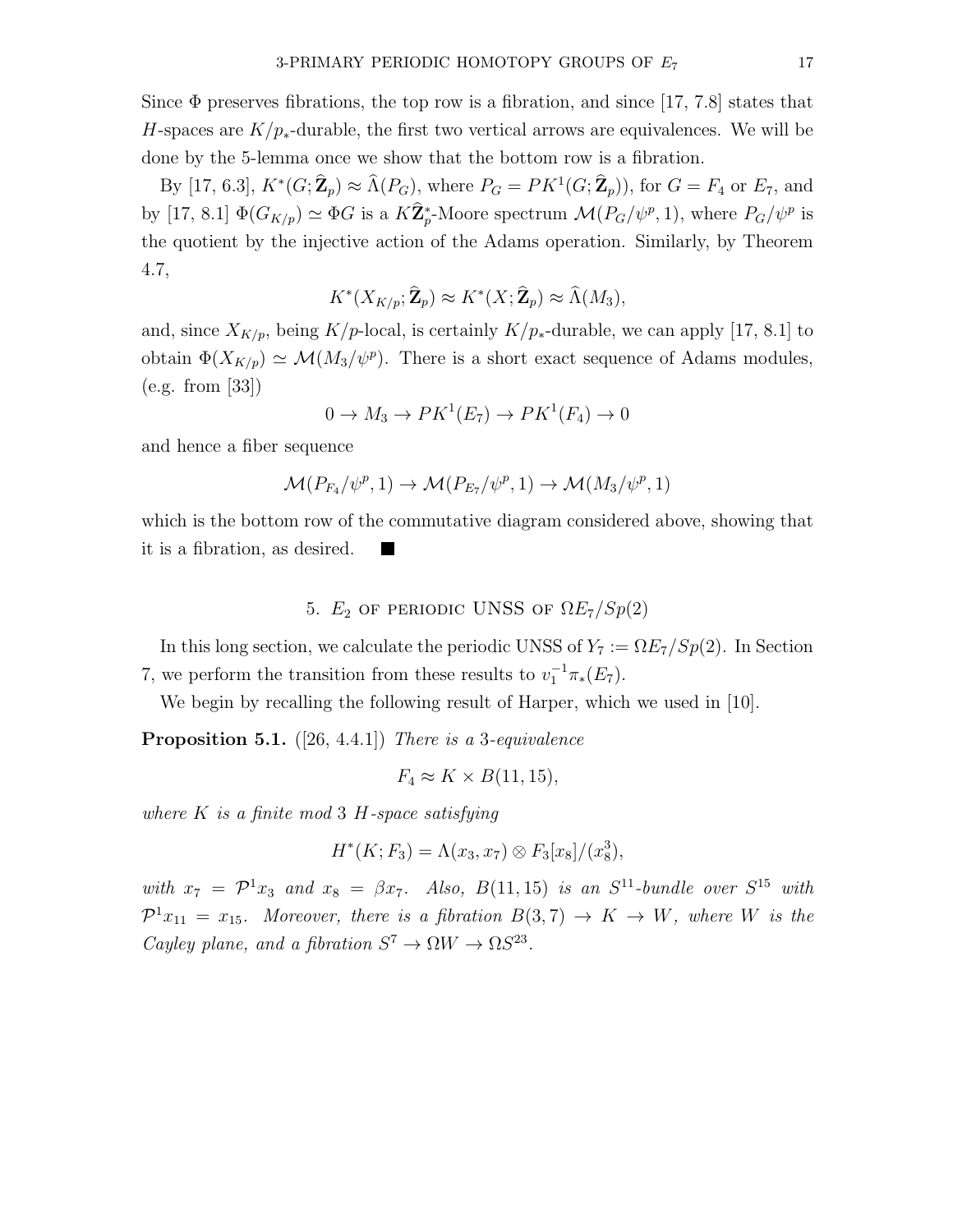Because of the torsion in  $H^*(K; \mathbb{Z})$ , and hence in  $H^*(E_7; \mathbb{Z})$ , we will work with loop spaces, and use the following result of Hamanaka and Hara ([25]).

**Proposition 5.2.** The mod 3 homology as Hopf algebras over A satisfies

$$
H_*(\Omega F_4) \approx F_3[t_2, t_6, t_{10}, t_{14}, t_{22}]/(t_2^3)
$$
  

$$
H_*(\Omega E_7) \approx F_3[t_2, t_6, t_{10}, t_{14}, t_{18}, t_{22}, t_{26}, t_{34}]/(t_2^3),
$$

with the only nonzero reduced coproducts being

$$
\overline{\phi}(t_6) = -t_2^2 \otimes t_2 - t_2 \otimes t_2^2
$$

and

$$
\overline{\phi}(t_{18}) = t_2^2 t_6^2 \otimes t_2 + t_2 t_6^2 \otimes t_2^2 - t_6^2 \otimes t_6 - t_2^2 t_6 \otimes t_2 t_6
$$
  

$$
-t_2 t_6 \otimes t_2^2 t_6 - t_6 \otimes t_6^2 + t_2^2 \otimes t_2 t_6^2 + t_2 \otimes t_2^2 t_6^2.
$$

The only nonzero action of dual Steenrod operations  $\mathcal{P}_{*}^{3^{n}}$ <sup>3<sup>*r*</sup></sup> are  $\mathcal{P}_{*}^{1}(t_{6})=t_{2}, \ \mathcal{P}_{*}^{1}(t_{14})=$  $t_{10},\ \mathcal{P}^1_*(t_{18})=\epsilon t_{14}-t_2t_6^2,\ \mathcal{P}^1_*(t_{22})=\kappa t_6^3,\ \mathcal{P}^1_*(t_{26})=\epsilon t_{22},\ \mathcal{P}^1_*(t_{34})=-\epsilon t_{10}^3,\ \mathcal{P}^3_*(t_{18})=t_6,$  $\mathcal{P}_{*}^{3}(t_{26}) = t_{14}$ , and  $\mathcal{P}_{*}^{3}(t_{34}) = t_{22}$ . Here  $\epsilon = \pm 1$  and  $\kappa = \pm 1$ .

Because of the relation  $t_2^3 = 0$  in  $H_*(\Omega E_7)$ , Theorem 2.6 does not apply to  $X = \Omega E_7$ . Instead, we will work with the space  $Y_7$  defined in the following theorem. We begin by noting (see [10, p.296]) that the space  $B(3, 7)$  which occurs in 5.1 is 3-equivalent to  $Sp(2)$ .

**Theorem 5.3.** Let  $E_7/Sp(2)$  denote the quotient of the group inclusion  $Sp(2) \rightarrow$  $F_4 \rightarrow E_7$ , and let  $Y_7 = \Omega E_7 / Sp(2)$ . Then

$$
H_*(Y_7; G) \approx \Lambda[x_7] \otimes G[x_{10}, x_{14}, x_{18}, x_{22}, x_{26}, x_{34}]
$$

for  $G = \mathbb{Z}/3$  or  $\mathbb{Z}_{(3)}$ .

Proof. There is a commutative diagram of fibrations

(5.4)  
\n
$$
\begin{array}{ccccccc}\n & & & Y_7 & & \rightarrow B(3,7) & \rightarrow & E_7 \\
 & & \downarrow & & \downarrow & & \downarrow \\
 & & \Omega E_7 / F_4 & & \rightarrow & F_4 & \rightarrow & E_7,\n\end{array}
$$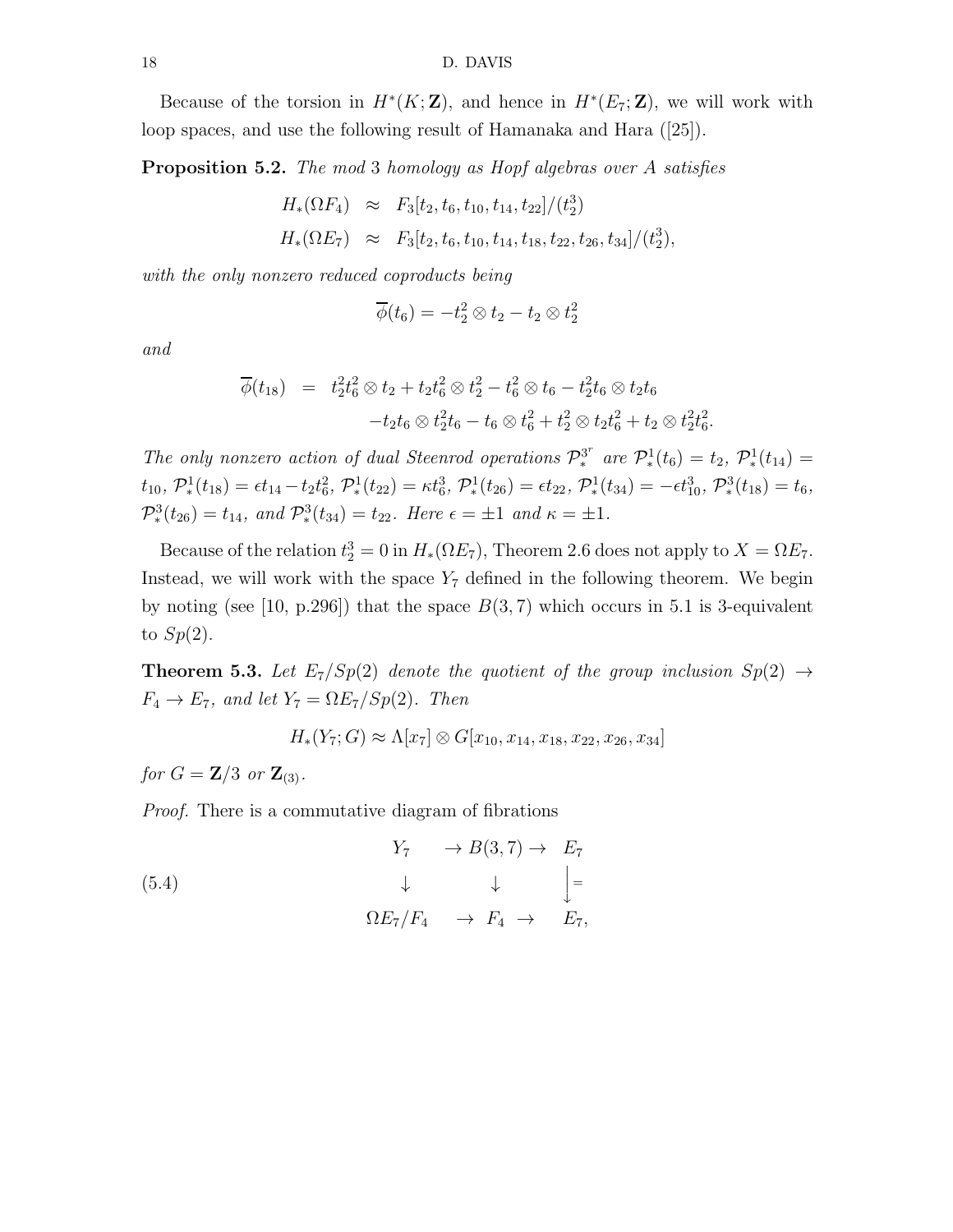and this, together with the fibration  $B(3, 7) \rightarrow F_4 \rightarrow W \times B(11, 15)$ , which is a consequence of 5.1, implies there is a fibration

(5.5) 
$$
\Omega W \times \Omega B(11, 15) \to Y_7 \to \Omega E_7 / F_4.
$$

The last fibration in 5.1 determines  $H_*(\Omega W)$ , and the Serre spectral sequence of (5.5) collapses, yielding the claim of the theorem. The collapsing is proved by observing that the only possible differential on one of the three polynomial generators is  $d_{17}(x_{18}) = \epsilon x_7 \otimes x_{10}$ , but this has  $\epsilon = 0$  by consideration of the map from (5.5) to the fibration

$$
\Omega W \times \Omega B(11, 15) \to B(3, 7) \to F_4.
$$

We easily obtain the following consequence.

Corollary 5.6.  $BP_*(Y_7)$  is a free commutative algebra on classes  $x_7, x_{10}, x_{14}, x_{18}$ ,  $x_{22}, x_{26}, \text{ and } x_{34}, \text{ with } x_i \in BP_i(Y_7).$ 

*Proof.* By [1, 12.1], the rationalization of  $Y_7$  is homotopy equivalent to  $K(Q, 7) \times$  $K(Q, 10) \times \cdots \times K(Q, 34)$ . Any differentials in the Atiyah-Hirzebruch spectral sequence

$$
\Lambda[x_7] \otimes \mathbf{Z}_{(3)}[x_{10}, x_{14}, x_{18}, x_{22}, x_{26}, x_{34}] \otimes BP_* \Rightarrow BP_*(Y_7)
$$

must be seen rationally, and hence must be zero. That  $x_7^2 = 0$  is deduced from the inclusion  $S^7 \to Y_7$ .

By Theorem 2.6, the UNSS of  $Y_7$  can be calculated as the homology of the unstable cobar complex. This complex splits as the direct sum of the unstable cobar complex for  $S<sup>7</sup>$  plus the even-dimensional complex. That is, we have

(5.7) 
$$
E_2^{s,t}(Y_7) \approx \begin{cases} E_2^{s,t}(S^7) & \text{if } t \text{ is odd} \\ \text{Ext}_{\mathcal{V}}^{s,t}(BP_*(x_{10}, x_{14}, x_{18}, x_{22}, x_{26}, x_{34})) & \text{if } t \text{ is even} \end{cases}
$$

Our work in this section will go into computing

 $v_1^{-1}\operatorname{Ext}^{s,t}_\mathcal{V}(BP_*(x_{10}, x_{14}, x_{18}, x_{22}, x_{26}, x_{34})).$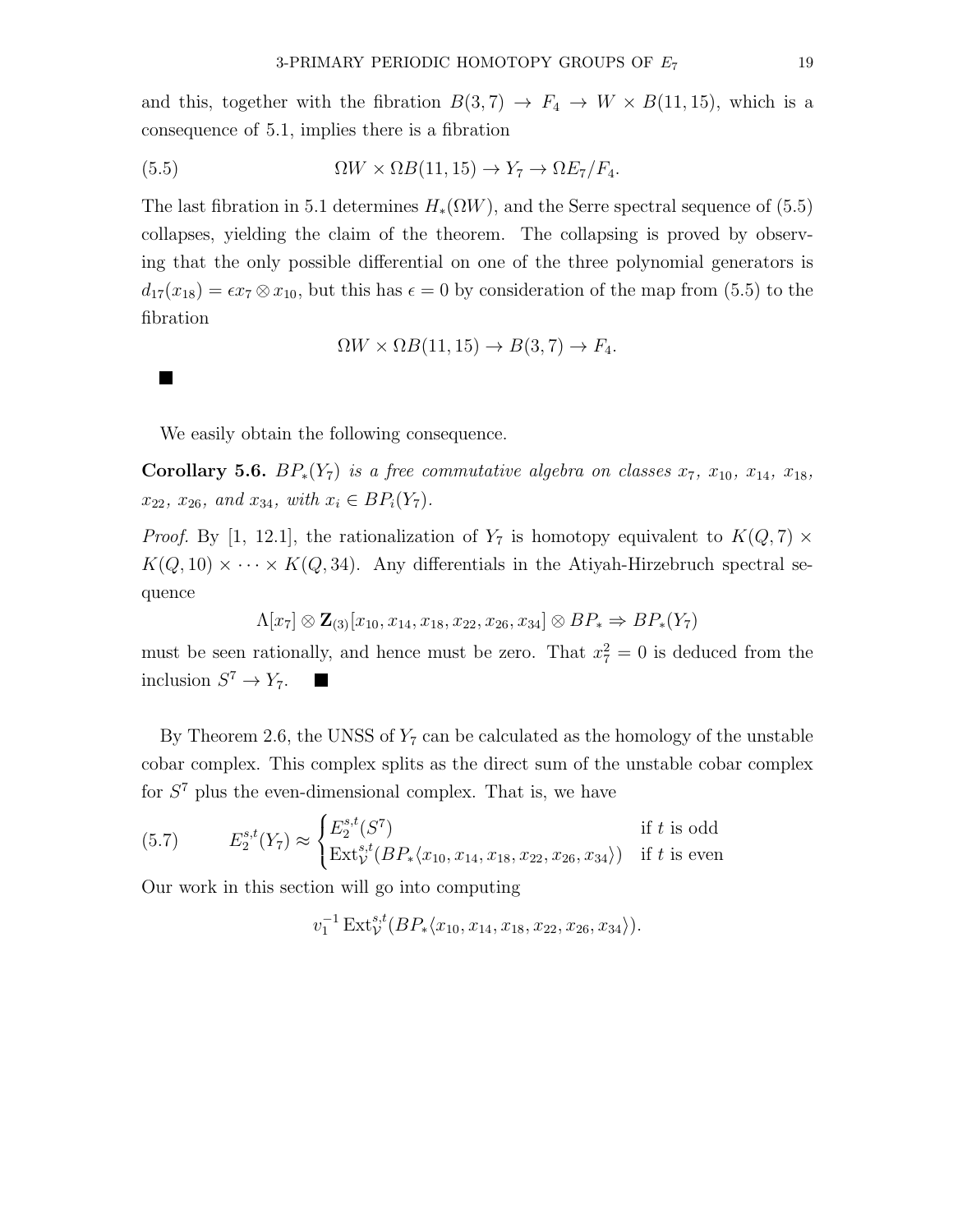This is the  $v_1$ -periodic Ext which forms the  $E_2$ -term of the  $v_1$ -periodic UNSS of  $Y_7$ . In Section 7, we will use Theorem 4.6 to show that this spectral sequence converges to  $v_*(Y_7)$ . Throughout the remainder of the paper,  $E_2$  and  $Ext_V$  will always refer to their  $v_1$ -periodic versions, unless explicitly stated to the contrary.

To compute the homology of the unstable cobar complex of  $Y_7$ , we will utilize exact sequences in  $Ext_V(-)$  induced by the injective extension sequences

(5.8)  $A(26) \to A(26, 34) \to A(34),$ 

$$
(5.9) \t\t A(18) \to A(18, 26, 34) \to A(26, 34),
$$

and

(5.10) 
$$
A(10, 14) \otimes A(22) \to BP_{\text{ev}}(Y_7) \to A(18, 26, 34).
$$

Each of these  $A(-)$  is the subquotient of  $BP_*(Y_7)$  on the generators of the indicated dimensions. Each has an induced Γ-coaction. The sequence (5.10) is closely related to the fibration

$$
F_4 \to E_7 \to E_7/F_4,
$$

with  $F_4 \approx B(11, 15) \times K$ .

By [9, 4.3], each of these three injective extension sequences yields a long exact sequence when ordinary (unlocalized)  $Ext_V(Q(-))$  is applied, and these Ext-groups are the homology of the associated unstable cobar complexes. The  $v_1$ -periodic  $E_2$ term is the direct limit of a direct system of  $v_1$ -power morphisms, and these commute with the morphisms in the exact sequences just described. Since the direct limit of exact sequences is exact, we obtain that there is an exact sequence of  $v_1$ -periodic  $E_2$ -terms. As observed after Theorem 2.14, we can still work with the unstable cobar complex, as long as we restrict attention to  $v_1$ -periodic classes. We will abbreviate  $Ext_V(Q(A(n_1, \dots, n_k)))$  as  $E_2(n_1, \dots, n_k)$ , and the associated unstable cobar complex as  $C(n_1, \dots, n_k)$ .

In order to analyze  $\partial$  in the long exact Ext sequences, we will need the following crucial result about the Γ-coaction.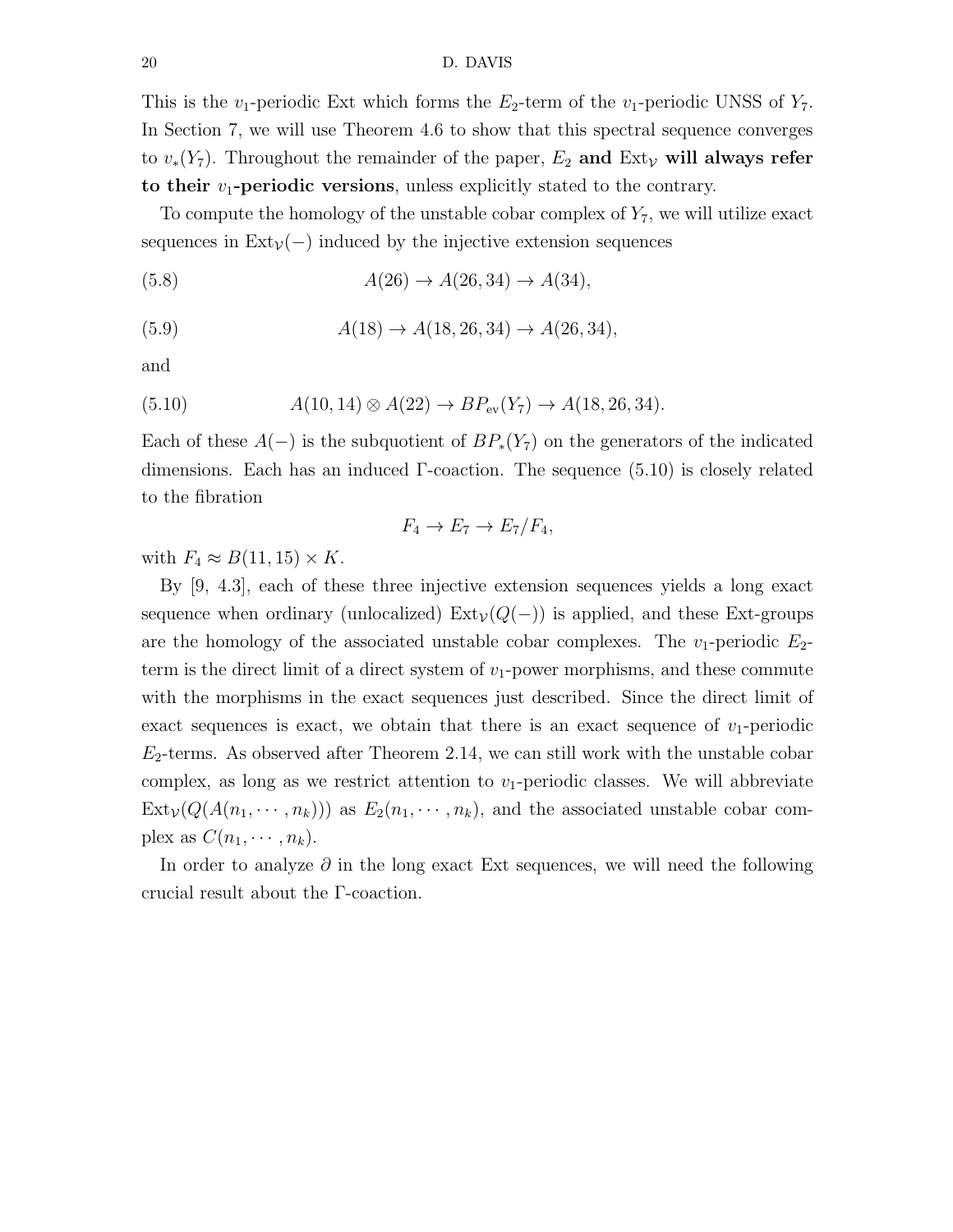$$
\psi(x_{34}) = 1 \otimes x_{34} + \alpha_2 \otimes x_{26} + T_1 \otimes x_{18} + T_2 \otimes x_{14} + T_3 \otimes x_{10}
$$
  
\n
$$
\psi(x_{26}) = 1 \otimes x_{26} + \alpha_2 \otimes x_{18} + T_4 \otimes x_{14} + T_5 \otimes x_{10}
$$
  
\n
$$
\psi(x_{18}) = 1 \otimes x_{18} + \alpha_1 \otimes x_{14} + T_6 \otimes x_{10}
$$
  
\n
$$
\psi(x_{14}) = 1 \otimes x_{14} + \alpha_1 \otimes x_{10},
$$

then  $T_6 = \frac{1}{2}$  $\frac{1}{2}h^2$ , and, mod terms that desuspend lower than does the indicated term,  $T_1 \equiv \frac{1}{2}$  $\frac{1}{2}v^2h^2$ ,  $T_2 \equiv -5vh^4$ ,  $T_3 \equiv \frac{1}{4}$  $\frac{1}{4}vh^5$ ,  $T_4 \equiv h^3$ , and  $T_5 \equiv \frac{1}{4}$  $\frac{1}{4}vh^3$ .

This proposition will be applied when M is a quotient of  $BP_*(Y_7)$ . The  $\alpha_2$ -terms in  $\psi(x_{26})$  and  $\psi(x_{34})$  are present there by Proposition 4.3, since  $\alpha_2$  is the cycle which detects the homotopy class  $\alpha_2$ . We will see after the proof that our application of this proposition to computing the homology of the unstable cobar complex would not be affected if a unit coefficient were present on  $\alpha_2$ . Similarly, the  $\alpha_1$ -terms in  $\psi(x_{18})$  and  $\psi(x_{14})$  are present because of  $\mathcal{P}^1_*(t_{18})$  and  $\mathcal{P}^1_*(t_{14})$  in 5.2, and the homology application would not be affected if they were multiplied by a unit.

*Proof.* We begin with the determination of  $T_1$ . Using also that  $\psi x_{26} = 1 \otimes x_{26} + \alpha_2 \otimes x_{18}$ mod lower terms, the coassociativity formula  $(\psi \otimes 1)\psi(x_{34}) = (1 \otimes \psi)\psi(x_{34})$  implies that  $\psi(\alpha_2) = \alpha_2 \otimes 1 + 1 \otimes \alpha_2$  and  $\psi(T_1) = T_1 \otimes 1 + 1 \otimes T_1 + \alpha_2 \otimes \alpha_2$ . Now,  $\alpha_2$  is given in Lemma 2.19, and one can verify that it is primitive. Let  $\overline{\psi}$  be the reduced coproduct in  $BP_*BP$ , defined by  $\psi(y) = y \otimes 1 + 1 \otimes y + \overline{\psi}(y)$ . We use the condition that  $\psi(T_1) = \alpha_2 \otimes \alpha_2$  to find  $T_1$ .

First, using Lemma 2.19 and Lemma 2.20(1), we compute

$$
\alpha_2 \otimes \alpha_2 = (2vh - 3h^2) \otimes (2vh - 3h^2)
$$
  
=  $4vh \otimes vh - 6h^2 \otimes vh - 6vh \otimes h^2 + 9h^2 \otimes h^2$   
=  $4v^2h \otimes h - 18vh^2 \otimes h + 18h^3 \otimes h - 6vh \otimes h^2 + 9h^2 \otimes h^2$ .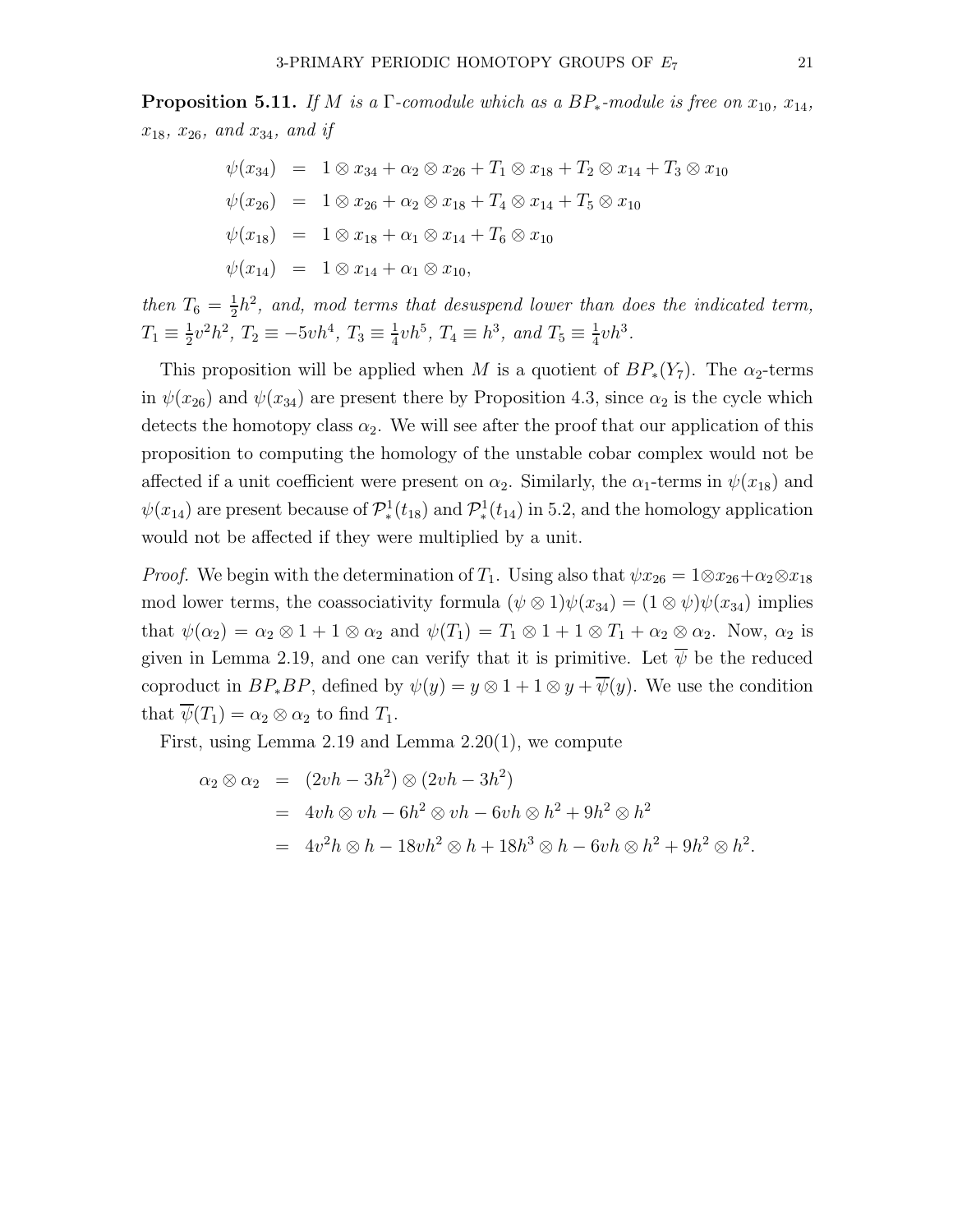Now  $T_1$  must be a combination of the following five terms, whose  $\overline{\psi}$  are listed.

$$
(5.12) \t h4 \mapsto 4h3 \otimes h + 6h2 \otimes h2 + 4h \otimes h3.
$$
  
\n
$$
vh3 \mapsto 3vh2 \otimes h + 3vh \otimes h2 + v \otimes h3 - 1 \otimes vh3
$$
  
\n
$$
= 3vh2 \otimes h + 3vh \otimes h2 + 3h \otimes h3.
$$
  
\n
$$
v2h2 \mapsto 2v2h \otimes h + v2 \otimes h2 - 1 \otimes v2h2
$$
  
\n
$$
= 2v2h \otimes h + 6vh \otimes h2 - 9h2 \otimes h2.
$$
  
\n
$$
v3h \mapsto v3 \otimes h - 1 \otimes v3h = 9v2h \otimes h - 27vh2 \otimes h + 27h3 \otimes h.
$$
  
\n
$$
h2 \mapsto 4h3 \otimes h + 6h2 \otimes h2 + 3h \otimes h3 - vh \otimes h2 - vh2 \otimes h.
$$

We solve a system of linear equations for the coefficients of these five terms, to see what combination  $T_1$  can have  $\overline{\psi}(T_1) = \alpha_2 \otimes \alpha_2$ , as required. We find that the desired term  $T_1$  is given by

$$
T_1 = \frac{9}{2}h^4 - 6vh^3 + 2v^2h^2 + c_1(-3h^4 + vh^3 + 3h_2) + c_2(-\frac{27}{4}h^4 + 9vh^3 - \frac{9}{2}v^2h^2 + v^3h),
$$
  
with  $c$  and  $c$  in **Z**.  
Replacing 2h by  $c$ ,  $c$ (a) at several places, this implies to

with 
$$
c_1
$$
 and  $c_2$  in  $\mathbb{Z}_{(3)}$ . Replacing 3h by  $v - \eta(v)$  at several places, this simplifies to

$$
T_1 = \frac{1}{2}v^2h^2 + L,
$$

where  $L$  desuspends to  $S^3$ .

The other  $T_i$ 's are determined similarly. Coassociativity implies

(5.13)  
\n
$$
\overline{\psi}(T_6) = \alpha_1 \otimes \alpha_1
$$
\n
$$
\overline{\psi}(T_4) = \alpha_2 \otimes \alpha_1
$$
\n
$$
\overline{\psi}(T_5) = \alpha_2 \otimes T_6 + T_4 \otimes \alpha_1
$$
\n
$$
\overline{\psi}(T_2) = \alpha_2 \otimes T_4 + T_1 \otimes \alpha_1
$$
\n
$$
\overline{\psi}(T_3) = \alpha_2 \otimes T_5 + T_1 \otimes T_6 + T_2 \otimes \alpha_1.
$$

That  $T_6$  must equal  $\frac{1}{2}h^2$  is easily determined (since  $\alpha_1 = -h$ ). To determine  $T_4$ , we write  $\alpha_2 \otimes \alpha_1 = -2vh \otimes h + 3h^2 \otimes h$ , and note that  $\overline{\psi}$  acts as follows:

$$
h^{3} \rightarrow 3h^{2} \otimes h + 3h \otimes h^{2}
$$
  

$$
vh^{2} \rightarrow 2vh \otimes h + 3h \otimes h^{2}
$$
  

$$
v^{2}h \rightarrow 6vh \otimes h - 9h^{2} \otimes h
$$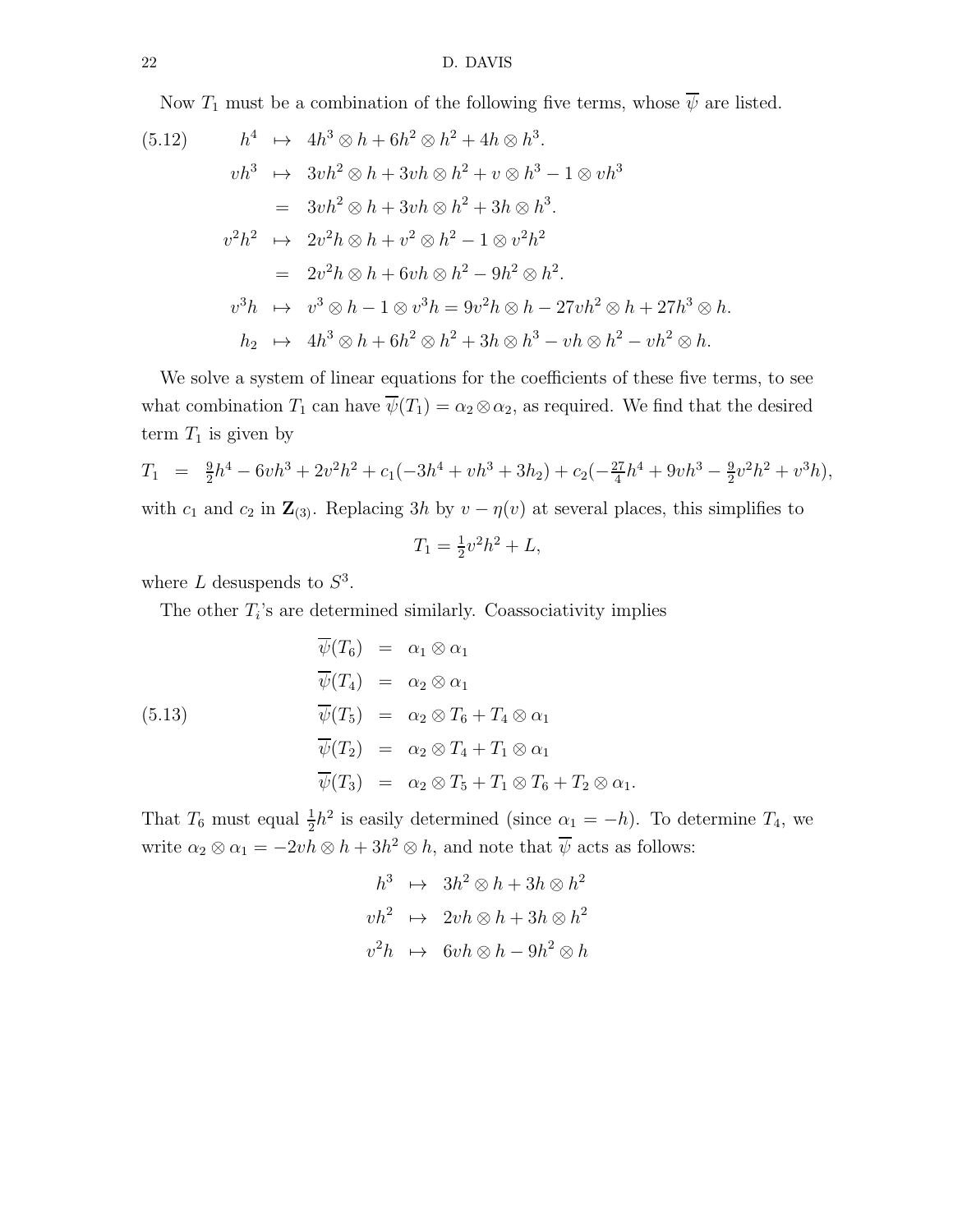Solving a system of equations for the coefficients of  $h^3$ ,  $vh^2$ , and  $v^2h$  yields

(5.14) 
$$
T_4 = h^3 - vh^2 + c(3h^3 - 3vh^2 + v^2h),
$$

with  $c \in \mathbf{Z}_{(3)}$ . All terms except the first are defined on  $S^5$ , and so  $T_4$  is as claimed.

We must have  $\overline{\psi}(T_5) = vh \otimes h^2 - \frac{3}{2}$  $\frac{3}{2}h^2 \otimes h^2 - h^3 \otimes h + v h^2 \otimes h$ . The terms of which  $T_5$  is a linear combination are the same as those in  $T_4$ , which were listed with their  $\overline{\psi}(-)$  in (5.12). Solving this system of equations yields that the combination whose  $\overline{\psi}(-)$  is that required of  $T_5$  can be

$$
-\frac{1}{4}h^4 + \frac{1}{3}vh^3 + c_1(-h^4 + \frac{1}{3}vh^3 + h_2) + c_2(-\frac{27}{4}h^4 + 9vh^3 - \frac{9}{2}v^2h^2 + v^3h),
$$

for any  $c_1$  and  $c_2$  in  $\mathbb{Z}_{(3)}$ . However, fractions with 3 in the denominator do not lie in  $\mathbf{Z}_{(3)}$ . The only way to prevent this is to specify that  $c_1$  must be of the form  $-1+3k$ , with  $k \in \mathbf{Z}_{(3)}$ . This yields

$$
T_5 = \frac{3}{4}h^4 - h_2 + k(-3h^4 + vh^3 + 3h_2) + L,
$$

where L (the c<sub>2</sub>-term) desuspends to  $S^3$ . In two places, we replace  $3h^4$  by  $vh^3 - h^3v$ , yielding

(5.15) 
$$
T_5 = \frac{1}{4}vh^3 + L',
$$

as desired. In our determination of  $T_5$ , we should also take into account the homogeneous part of (5.14), as it contributes to the  $T_4 \otimes \alpha_1$ -term of  $\overline{\psi}(T_5)$ . When the resulting equations are solved, we obtain an additional homogeneous part of  $T_5$ , equal to

$$
c'(\frac{3}{4}h^4 - vh^3 + \frac{1}{2}v^2h^2) = c'(-\frac{3}{4}vh^3 - \frac{3}{4}h^3v + \frac{1}{2}v^2h^2),
$$

which desuspends farther than the leading term of  $(5.15)$ . Thus  $T_5$  is as claimed.

Similarly, by (5.13) we must have (mod homogeneous terms that will be considered below)

$$
\overline{\psi}(T_2) = (2vh - 3h^2) \otimes (h^3 - vh^2) - (\frac{9}{2}h^4 - 6vh^3 + 2v^2h^2) \otimes h
$$
  
=  $2vh \otimes h^3 - 3h^2 \otimes h^3 - 2v^2h \otimes h^2 + 9vh^2 \otimes h^2 - 9h^3 \otimes h^2$   
 $-\frac{9}{2}h^4 \otimes h + 6vh^3 \otimes h - 2v^2h^2 \otimes h.$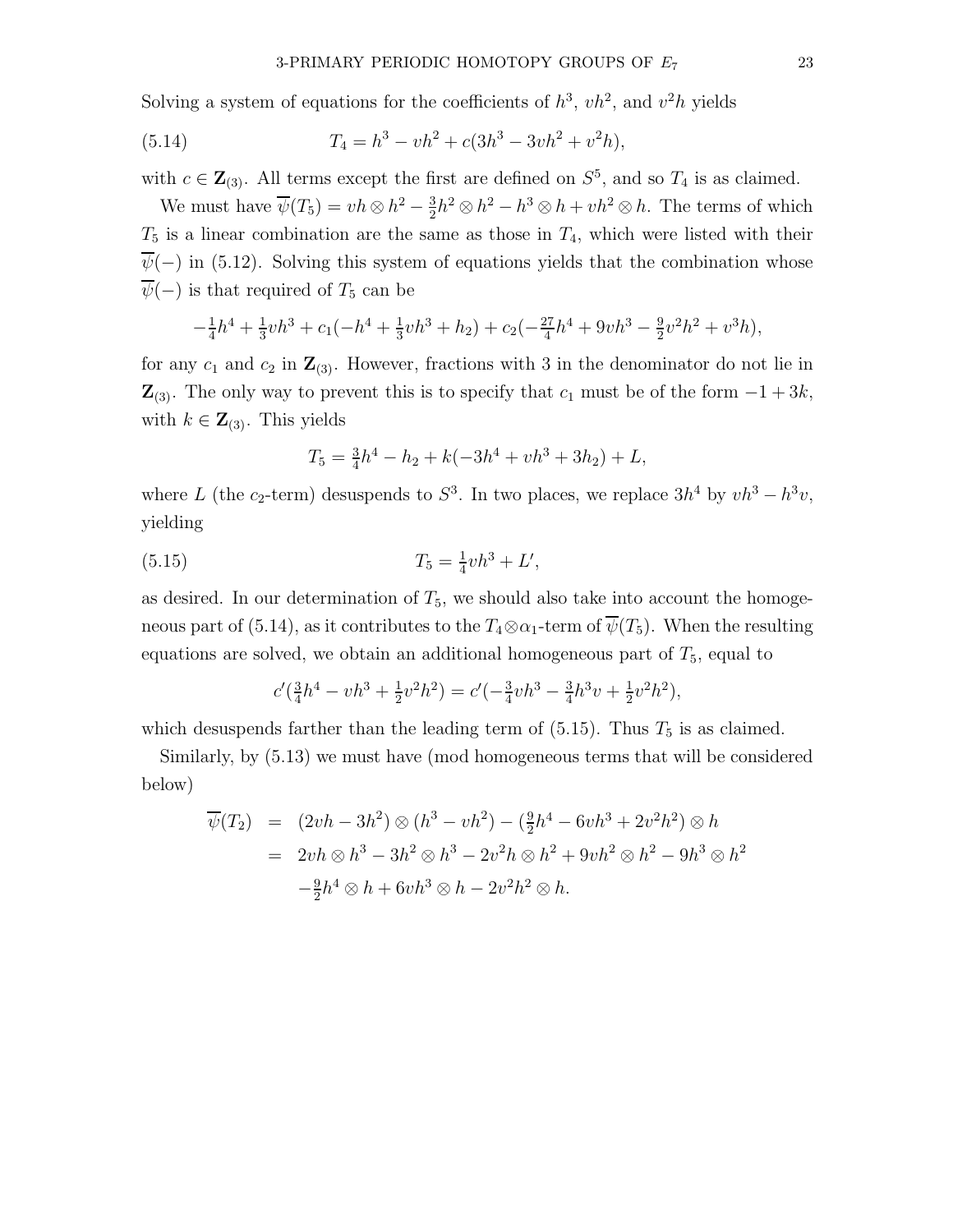The terms that can comprise  $T_2$  are listed below, with their  $\psi$ .

$$
h^5 \rightarrow 5h \otimes h^4 + 10h^2 \otimes h^3 + 10h^3 \otimes h^2 + 5h^4 \otimes h
$$
  
\n
$$
vh^4 \rightarrow 3h \otimes h^4 + 4vh \otimes h^3 + 6vh^2 \otimes h^2 + 4vh^3 \otimes h
$$
  
\n
$$
v^2h^3 \rightarrow -9h^2 \otimes h^3 + 6vh \otimes h^3 + 3v^2h \otimes h^2 + 3v^2h^2 \otimes h
$$
  
\n
$$
v^3h^2 \rightarrow 27h^3 \otimes h^2 - 27vh^2 \otimes h^2 + 9v^2h \otimes h^2 + 2v^3h \otimes h
$$
  
\n
$$
v^4h \rightarrow -81h^4 \otimes h + 108vh^3 \otimes h - 54v^2h^2 \otimes h + 12v^3h \otimes h
$$
  
\n
$$
vh_2 \rightarrow 3vh \otimes h^3 + 6vh^2 \otimes h^2 + 4vh^3 \otimes h - v^2h \otimes h^2 - v^2h^2 \otimes h + 3h_1 \otimes h_2
$$
  
\n
$$
h_1h_2 \rightarrow 3h \otimes h^4 + 9h^2 \otimes h^3 + 10h^3 \otimes h^2 + 4h^4 \otimes h - vh \otimes h^3
$$
  
\n
$$
-2vh^2 \otimes h^2 - vh^3 \otimes h + h_1 \otimes h_2 + h_2 \otimes h_1
$$
  
\n
$$
v_2h_1 \rightarrow 24h^4 \otimes h - 35vh^3 \otimes h + 18v^2h^2 \otimes h - 4v^3h \otimes h + 3h_2 \otimes h_1
$$

We solve a system of equations to find the combination of these terms having  $\overline{\psi}$  as desired. We obtain

$$
T_2 = -\frac{9}{10}h^5 + \frac{3}{2}vh^4 - \frac{2}{3}v^2h^3 + c_1(\frac{81}{5}h^5 - 27vh^4 + 18v^2h^3 - 6v^3h^2 + v^4h) + c_2(-\frac{12}{5}h^5 + 7vh^4 - \frac{17}{3}v^2h^3 + 2v^3h^2 + vh_2 - 3h_1h_2 + v_2h_1).
$$

As in the previous case, in order to prevent 3 in a denominator, we choose  $c_2 = -1+3c$ . This yields

$$
T_2 = \frac{3}{2}h^5 - \frac{11}{2}vh^4 + 5v^2h^3 - 2v^3h^2 - vh_2 + 3h_1h_2 - v_2h_1
$$

plus two homogeneous terms which are defined on  $S^7$ . The first two terms in  $T_2$ combine to  $\frac{1}{2}vh^4 - \frac{1}{2}$  $\frac{1}{2}h^4v - \frac{11}{2}$  $\frac{11}{2}vh^4$ , and so, mod terms that are defined on  $S^7$ , we have  $T_2 \equiv -5v h^4$ , as claimed. We have omitted here consideration of homogeneous parts of  $T_4$  and  $T_1$  already obtained. These yield additional homogeneous terms in  $T_2$  which are, in fact, defined on  $S^5$ .

Finally we apply a similar method to determine  $T_3$ . It is again a matter of solving a system of linear equations for the coefficients of the monomials that can comprise  $T_3$ . We list the terms involved for the convenience of the reader, who can quite easily check that our claimed  $T_3$  does indeed have the required coproduct. The lead term of this  $T_3$  will play an important role in our subsequent calculations. Indeed, it caused the answer for  $v_*(E_7)$  to turn out differently than the author had anticipated.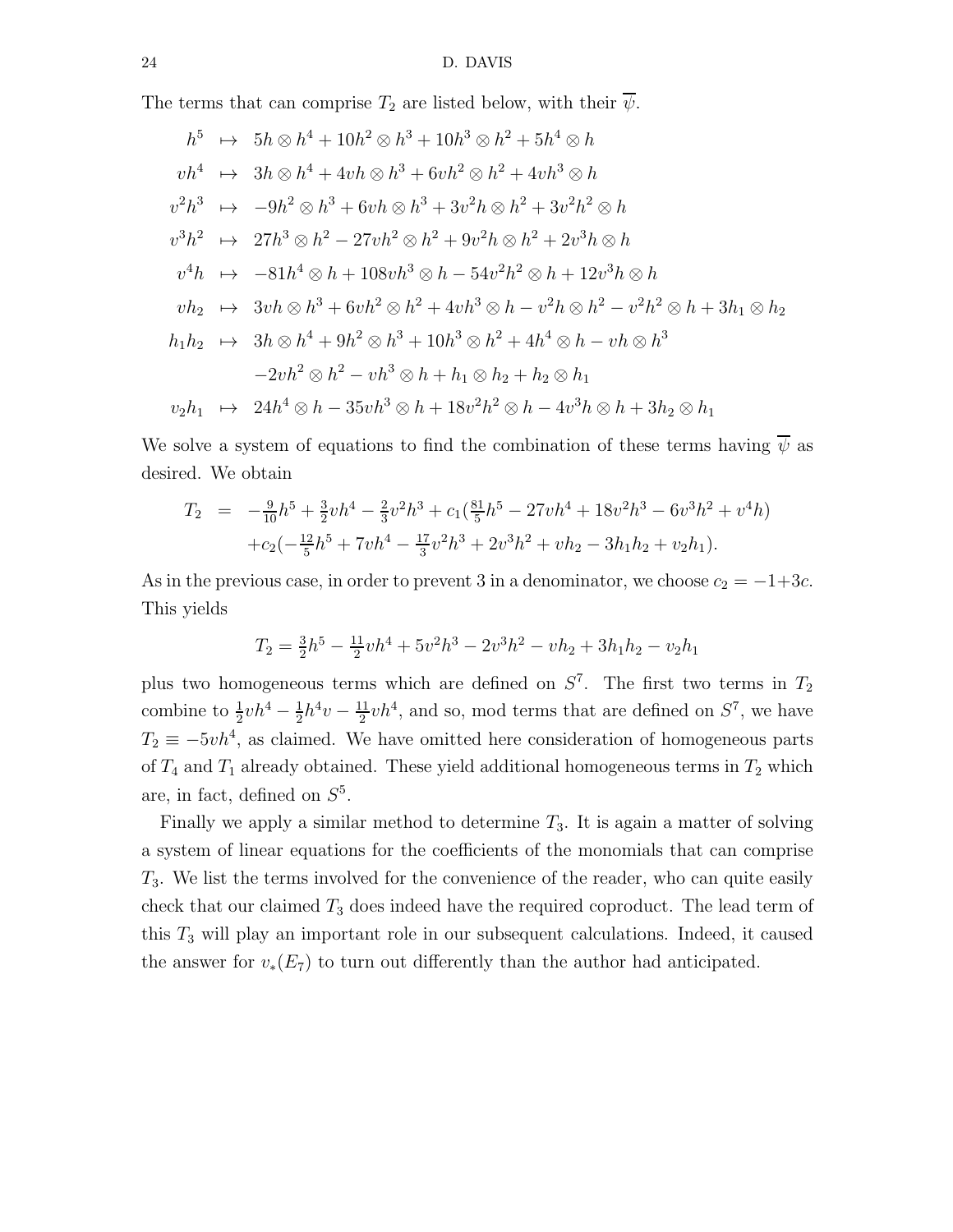Momentarily ignoring some homogeneous parts,  $T_3$  must satisfy

$$
\overline{\psi}(T_3) = (2vh - 3h^2) \otimes (\frac{3}{4}h^4 - h_2) + (\frac{9}{2}h^4 - 6vh^3 + 2v^2h^2) \otimes \frac{1}{2}h^2
$$
\n
$$
(5.16) \qquad +(\frac{3}{2}h^5 - \frac{11}{2}vh^4 + 5v^2h^3 - 2v^3h^2 - vh_2 + 3h_1h_2 - v_2h_1) \otimes (-h).
$$
\n
$$
= -\frac{9}{4}h^2 \otimes h^4 + \frac{9}{4}h^4 \otimes h^2 - \frac{3}{2}h^5 \otimes h + \frac{3}{2}vh \otimes h^4 - 3vh^3 \otimes h^2
$$
\n
$$
+ \frac{11}{2}vh^4 \otimes h + v^2h^2 \otimes h^2 - 5v^2h^3 \otimes h + 2v^3h^2 \otimes h + 3h^2 \otimes h_2
$$
\n
$$
(5.17) \qquad -3hh_2 \otimes h - 2vh \otimes h_2 + vh_2 \otimes h + v_2h \otimes h
$$

We list the terms that can comprise  $\mathcal{T}_3$  and their coproducts.

$$
h^{6} \rightarrow 6h \otimes h^{5} + 15h^{2} \otimes h^{4} + 20h^{3} \otimes h^{3} + 15h^{4} \otimes h^{2} + 6h^{5} \otimes h
$$
  
\n
$$
vh^{5} \rightarrow 3h \otimes h^{5} + 5vh \otimes h^{4} + 10vh^{2} \otimes h^{3} + 10vh^{3} \otimes h^{2} + 5vh^{4} \otimes h
$$
  
\n
$$
v^{2}h^{4} \rightarrow -9h^{2} \otimes h^{4} + 6vh \otimes h^{4} + 4v^{2}h \otimes h^{3} + 6v^{2}h^{2} \otimes h^{2} + 4v^{2}h^{3} \otimes h
$$
  
\n
$$
v^{3}h^{3} \rightarrow 27h^{3} \otimes h^{3} - 27vh^{2} \otimes h^{3} + 9v^{2}h \otimes h^{3} + 3v^{3}h \otimes h^{2} + 3v^{3}h^{2} \otimes h
$$
  
\n
$$
v^{4}h^{2} \rightarrow -81h^{4} \otimes h^{2} + 108vh^{3} \otimes h^{2} - 54v^{2}h^{2} \otimes h^{2} + 12v^{3}h \otimes h^{2} + 2v^{4}h \otimes h
$$
  
\n
$$
v^{5}h \rightarrow 243h^{5} \otimes h - 405vh^{4} \otimes h + 270v^{2}h^{3} \otimes h - 90v^{3}h^{2} \otimes h + 15v^{4}h \otimes h
$$
  
\n
$$
v^{2}h_{2} \rightarrow 3v^{2}h \otimes h^{3} + 6v^{2}h^{2} \otimes h^{2} + 4v^{2}h^{3} \otimes h - v^{3}h \otimes h^{2} - v^{3}h^{2} \otimes h
$$
  
\n
$$
-9h^{2} \otimes h_{2} + 6vh \otimes h_{2}
$$
  
\n
$$
vhh_{2} \rightarrow 3vh \otimes h^{4} + 9vh^{2} \otimes h^{3} + 10vh^{3} \otimes h^{2} + 4vh^{4} \otimes h - v^{2}h \otimes h^{3}
$$
  
\n
$$
-2v^{2
$$

$$
-9hh_2 \otimes h + 3vh_2 \otimes h + 3v_2h \otimes h
$$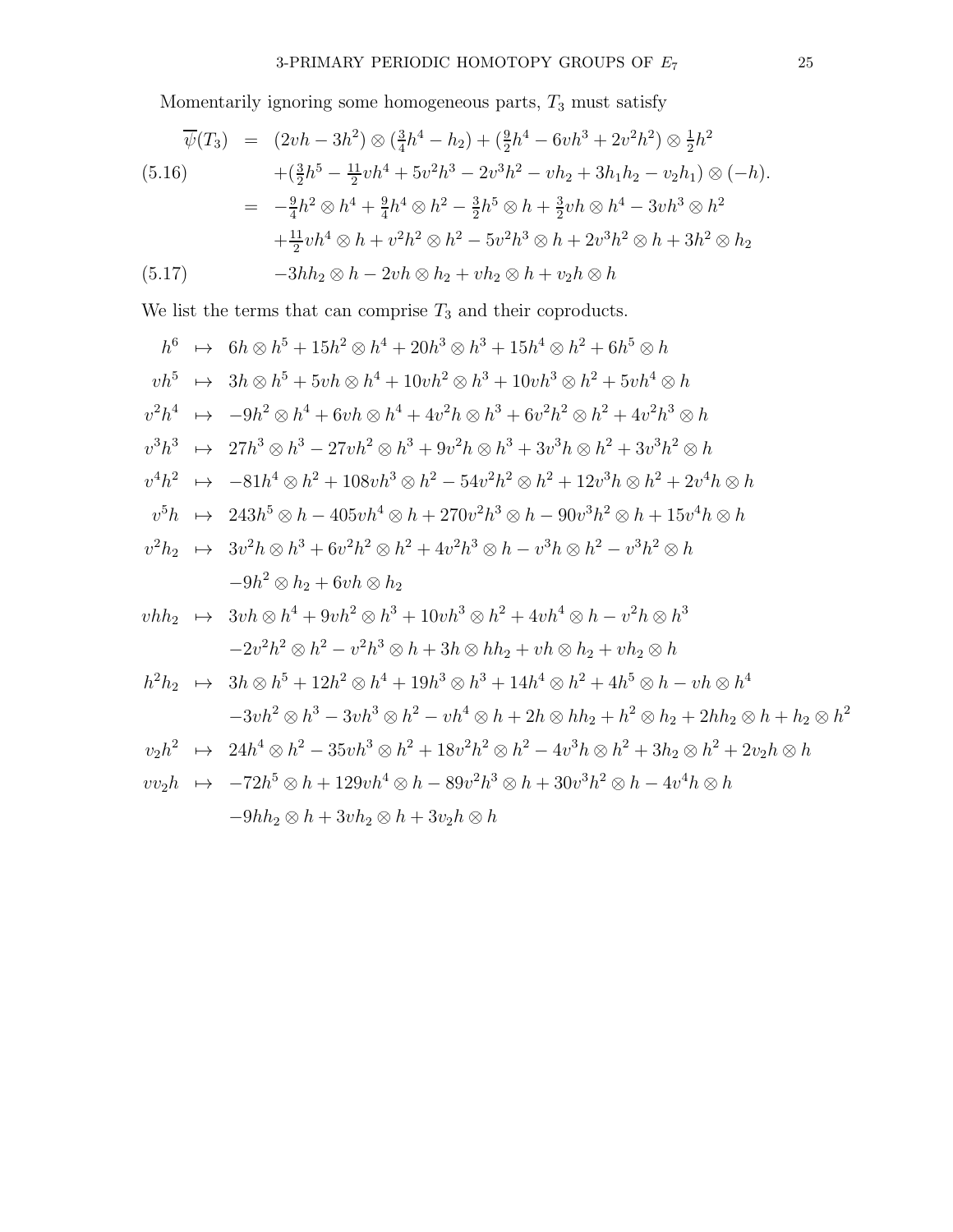The solution of the resulting system of linear equations is

$$
(5.18) \t T_3 = \frac{3}{4}h^6 - \frac{1}{2}v^2h^4 + \frac{1}{2}v^3h^3 - \frac{1}{2}v^2h_2 + vhh_2 - \frac{3}{2}h^2h_2 + \frac{1}{2}v_2h^2
$$
  
 
$$
+ c_1\left(-\frac{81}{2}h^6 + 81vh^5 - \frac{135}{2}v^2h^4 + 30v^3h^3 - \frac{15}{2}v^4h^2 + v^5h\right)
$$
  
 
$$
+ c_2(9h^6 - \frac{45}{2}vh^5 + 21v^2h^4 - \frac{59}{6}v^3h^3 + 2v^4h^2 + \frac{1}{2}v^2h_2
$$
  
 
$$
-3vhh_2 + \frac{9}{2}h^2h_2 - \frac{3}{2}v_2h^2 + vv_2h).
$$

The first term is rewritten as  $\frac{1}{4}(vh^5 - h^5v)$ , in order to see it with a unit coefficient. All other terms desuspend to  $S<sup>9</sup>$ .

The terms  $T_1$ ,  $T_5$ , and  $T_2$  which appear in the equation (5.13) for  $\overline{\psi}(T_3)$  which gave rise to the system of equations which we just solved have homogeneous parts whose coefficients we do not know. For example,  $T_5$  includes a summand of  $c(-3h^4 + vh^3 +$ 3h<sub>2</sub>). Thus added on to the RHS of (5.16) must be  $\alpha_2 \otimes c(-3h^4 + vh^3 + 3h^2)$  and 7 other homogeneous parts arising similarly. For each of these we solve a system of equations similar to the one just solved, but with the RHS equal to the appropriate homogeneous term. These give homogeneous summands to  $T_3$ . All resulting terms desuspend to  $S^7$ , and so may be ignored. We spare the reader the details.

The terms  $\alpha_2 \otimes x_{26}$ ,  $\alpha_2 \otimes x_{18}$ ,  $\alpha_1 \otimes x_{14}$ , and  $\alpha_1 \otimes x_{10}$  appear in the hypothesis of Proposition 5.11 because of attaching maps in  $\Omega E_7$ . One might think that care is required as to the coefficients ( $\pm 1$ ) of the  $\alpha_2$  and  $\alpha_1$  in Proposition 5.11. However, this is not the case. For if the four terms listed at the beginning of this paragraph are multiplied by units  $u_1, u_2, u_3$ , and  $u_4$ , respectively, then the terms  $T_1$  to  $T_6$  which are determined in Proposition 5.11 are multiplied by units  $u_1u_2$ ,  $u_1u_2u_3$ ,  $u_1u_2u_3u_4$ ,  $u_2u_3$ ,  $u_2u_3u_4$ , and  $u_3u_4$ , respectively. This can be seen by consideration of the first part of the proof of 5.11. For example, we would have  $\overline{\psi}(T_1) = u_1 \alpha_2 \otimes u_2 \alpha_2$ .

The terms  $\alpha_1, \alpha_2$ , and  $T_i$  in 5.11 will be used in the proofs of the theorems throughout the remainder of this section to determine boundary morphisms in exact sequences, and in pulling back terms whose boundary is 0. If units  $u_i$  were present as we are discussing here, it will only have the effect of multiplying boundaries and pullbacks by unit amounts. The point is that all terms in a boundary will be multiplied by the same unit, so that cancellation due to different units cannot take place. For example, suppose that a term  $h^{I_1}x_{34}$  pulled back to  $h^{I_1}x_{34} + h^{I_2}x_{26}$  in the case where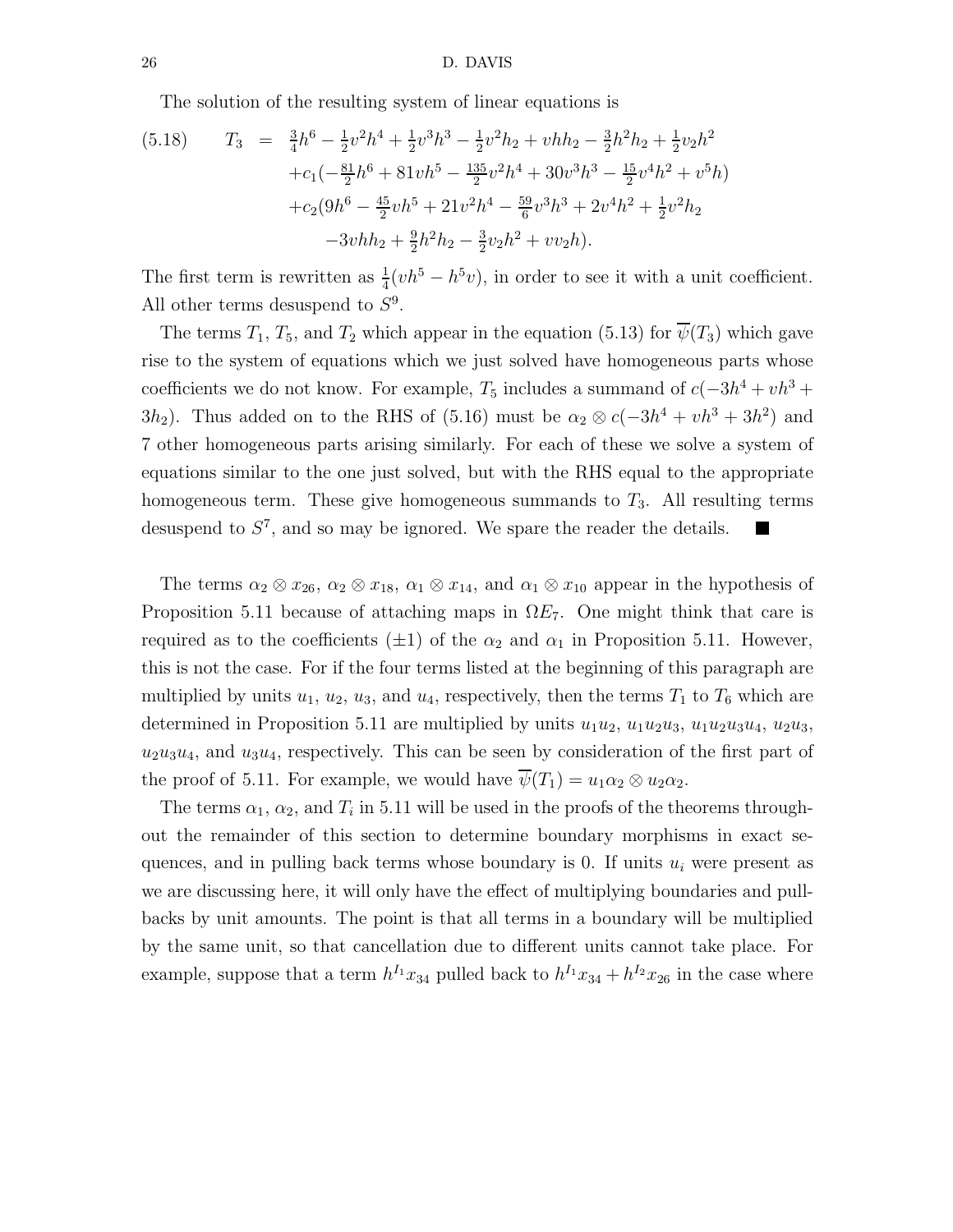all  $u_i = 1$ . Then, with units  $u_i$  present,  $h^{I_1}x_{34}$  pulls back to  $h^{I_1}x_{34} + u_1h^{I_2}x_{26}$ , and the boundary sends this to  $h^{I_1} \otimes u_1 u_2 T_1 x_{18} + u_1 h^{I_2} \otimes u_2 \alpha_2 x_{18}$ , which is just  $u_1 u_2$  times what it would have been. These uniform units do not affect whether terms are zero, and hence can be ignored.

Now we can compute  $E_2^{s,2j}$  $2^{s,2j}(Y_7)$ , dividing into cases depending upon the parity and mod 9 value of j. These will be delineated in Theorems 5.19, 5.24, 5.30, 5.33, 5.35, and 6.1. Note that the exact sequences in  $E_2$  induced by  $(5.8)$ ,  $(5.9)$ , and  $(5.10)$ , together with (5.20), imply that if t is even, then  $E_2^{s,t}$  $2^{s,t}(Y_7) = 0$  unless  $s = 1$  or 2.

The first case is as follows.

**Theorem 5.19.** If j is odd, and  $j \equiv 1$  or 7 mod 9, then

$$
E_2^{1,2j}(Y_7) \approx E_2^{2,2j}(Y_7) \approx \mathbf{Z}/3 \oplus \mathbf{Z}/3^{\min(8,\nu(j-43)+5)}
$$
.

*Proof.* Let j be as in the theorem, and  $\nu = \nu(j-7)$ . Formally, we obtain the result by computing first the exact sequence in  $E_2(-)$  associated to (5.8), then that associated to (5.9), and then that associated to (5.10). We know from (2.5) and 2.15 that

(5.20) 
$$
E_2^{s,2j}(2m) \approx \begin{cases} \mathbf{Z}/3^{\min(m,\nu(j-m)+1)} & \text{if } j \equiv m \bmod 2 \text{, and } s = 1 \text{ or } 2\\ 0, & \text{otherwise} \end{cases}
$$

and we know from [13, 2.4] how to compute  $E_2(10, 14)$  from  $E_2(10)$  and  $E_2(14)$ . These are the building blocks, but the glue is the boundary morphisms in the exact sequences, and computing these requires much care.

A convenient way to picture the calculations is by Diagram 5.21, which we think of as resembling an Adams spectral sequence chart.

Diagram 5.21.

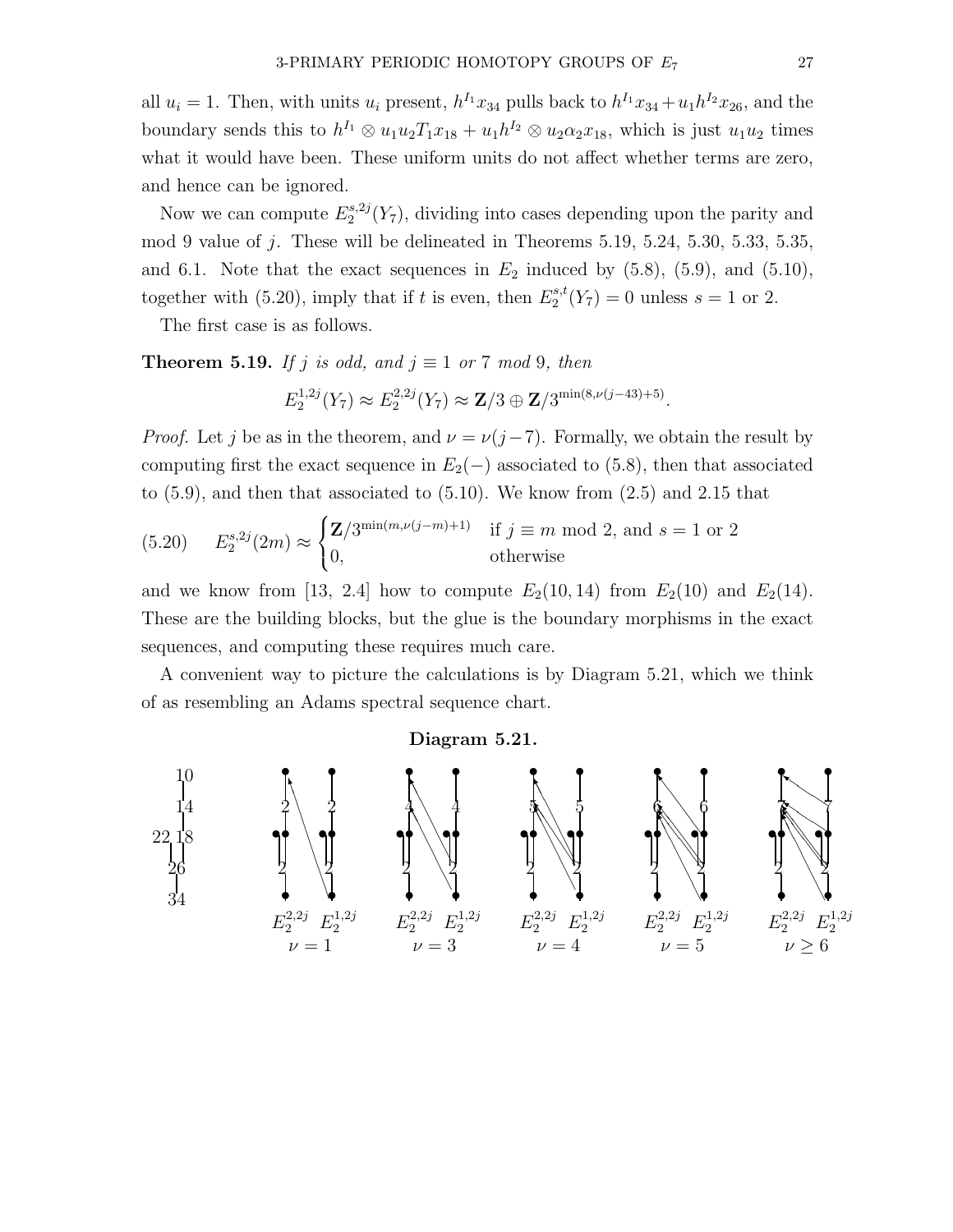#### 28 D. DAVIS

Each • represents a  $\mathbb{Z}/3$ , and each integer e represents a  $\mathbb{Z}/3^e$ . These groups correspond to  $E_2(2m)$ , where  $2m$  is the integer indicated on the left side of the diagram. The vertical lines indicate nontrivial extensions (multiplication by 3). These are true because of the  $\alpha_1$  and  $\alpha_2$  attaching maps and Theorem 3.1. The positioning of the 22-class is due to (5.5), i.e., that it is split away from the 10-, 14-, and 18-classes.

For example, the diagram for the case  $\nu = 3$  means that if  $\nu(j-7) = 3$  the boundary morphisms in (5.8) and (5.9) are 0, yielding  $E_2^{1,2j}$  $E_2^{1,2j}(18, 26, 34) \approx E_2^{2,2j}$  $2^{(2,2j)}(18,26,34) \approx$  $\mathbf{Z}/3^4$ , while in  $(5.10)$ 

$$
E_2^{1,2j}(18,26,34) \stackrel{\partial}{\longrightarrow} E_2^{2,2j}(22) \oplus E_2^{2,2j}(10,14) \approx \mathbf{Z}/3 \oplus \mathbf{Z}/3^5
$$

is 0 into the first summand and has image of order  $3<sup>2</sup>$  in the second summand. Using either the exact sequence (5.10) or the diagram, this implies that in this case

$$
E_2^{1,2j}(Y_7) \approx E_2^{2,2j}(Y_7) \approx \mathbf{Z}/3 \oplus \mathbf{Z}/3^7.
$$

The case  $\nu = 2$  omitted from Diagram 5.21 has groups of order  $3^3$ , i.e. labeled "3," on the 14-cell, and otherwise has the same groups as do the other values of  $\nu$ . If  $(j-7)/18 \equiv 1 \mod 3$ , then it has a differential like that in the case  $\nu = 1$ , while if  $(j-7)/18 \equiv 2 \mod 3$ , then it has no nonzero differentials.

Of course, we still have to verify that the differentials are as claimed in Diagram 5.21 and the above paragraph describing the case  $\nu = 2$ . The reader can easily verify that this will imply Theorem 5.19. The  $\mathbb{Z}/3$  on the 22-cell splits for algebraic reasons.

We analyze the differentials by the methods used extensively in [23] and [20], involving the unstable cobar complex. One convention is that we often omit writing powers of  $v_1$  on the left; they can always be determined by consideration of total degree. The boundary  $E_2^{1,2j}$  $L_2^{1,2j}(34) \longrightarrow E_2^{2,2j}$  $2^{2,2}$ (26) sends the generator  $h_{34}$  to  $h \otimes \alpha_2 \iota_{26} =$  $h \otimes (hv + vh)\iota_{26}$ . This is obtained from  $\psi(x_{34}) = 1 \otimes x_{34} + \alpha_2 \otimes x_{26}$  in 5.11, and from 2.19. The relationship of  $\partial$  with the coaction is standard; see, e.g., [20, 2.7].

We use 2.20 to write  $h \otimes v h = v h \otimes h - 3h^2 \otimes h$ , and  $3h^2 \otimes h = h^2 \otimes (v - \eta v) = 0$ . Also,  $h \otimes hv$  is defined on  $S^1$  and hence is 0 in  $E_2(-)$ . So the image of  $\partial$  equals  $v^{\text{pwr}}h \otimes ht_{26}$ . By 2.18(second part of (2)), this cycle equals  $d((h^3+L)\iota_{26})$ , with  $\nu = \nu(j-13) = 1$  in 2.18. Here we have omitted a unit coefficient, which will be done routinely unless the coefficient plays a significant role. Here  $L$  desuspends lower than the associated term,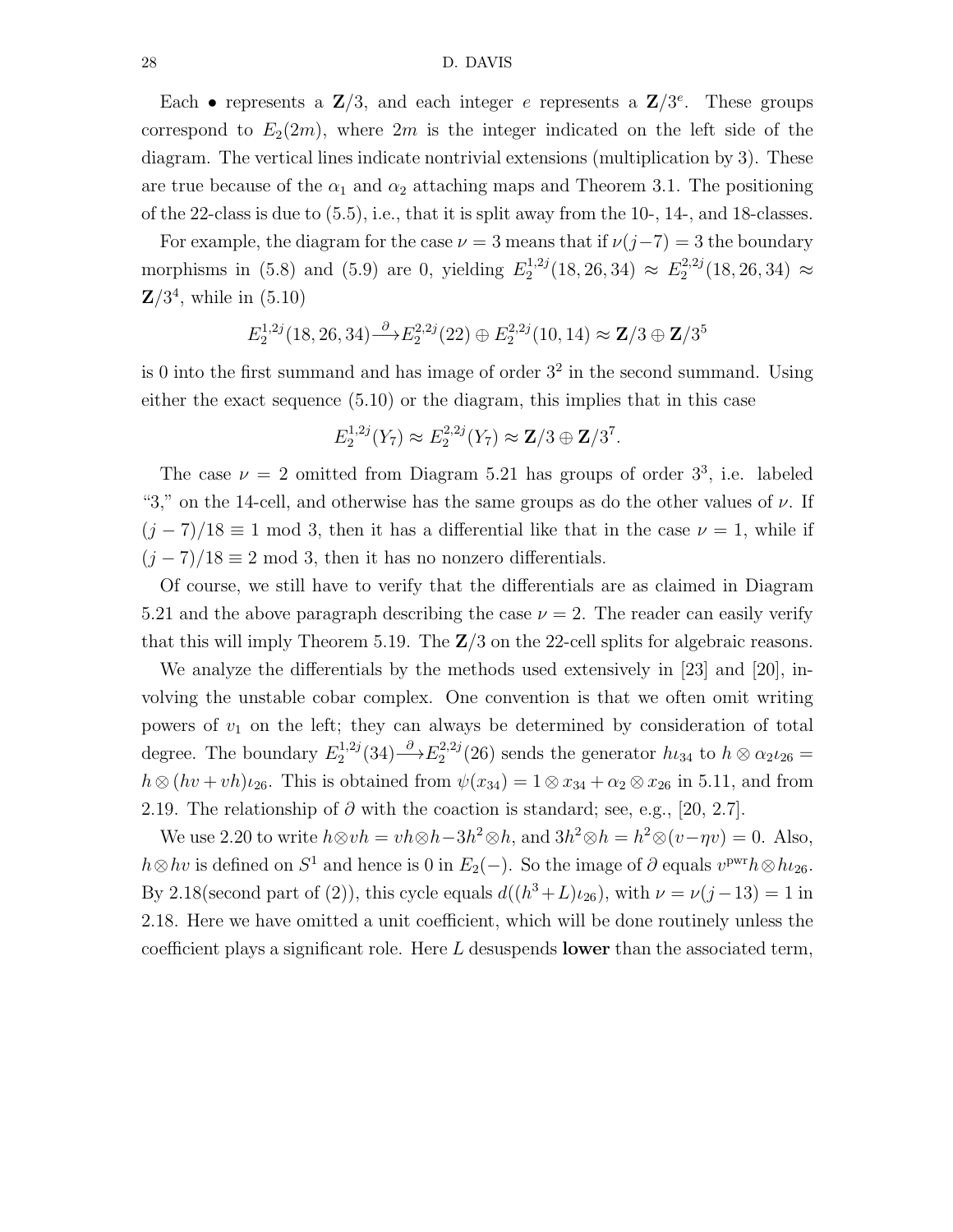in this case  $h^3$ , a notation that will be employed frequently, with the L's sometimes adorned with primes to distinguish them from one another.

Thus the generator  $h_{34}$  pulls back to  $h_{34} + (h^3 + L)\nu_{26}$  in  $E_2^{1,2j}$  $2^{(1,2)}(26,34)$ , and  $\partial$  in  $(5.9)$  sends this to  $(h \otimes (\frac{1}{2})$  $\frac{1}{2}v^2h^2 + L' + (h^3 + L) \otimes \alpha_2\mu_{18} \in E_2^{2,2j}$  $2^{2,2j}(18)$ . Here we have used 5.11. The leading term here is

$$
\frac{1}{2}h \otimes v^2 h^2 = \frac{1}{2}(\eta v)^2 h \otimes h^2 = \frac{1}{2}(v - 3h)^2 h \otimes h^2,
$$

which has leading term  $\frac{1}{2}h \otimes h^2$ . Note how v's on the left are absorbed into other unstated v's. By 2.18(2), this equals  $d((h^3 + L'')\iota_{18})$  (omitting unit coefficients), and so our generator pulls back to

$$
z \equiv h\iota_{34} + h^3 \iota_{26} + h^3 \iota_{18} \in E_2^{1,2j}(18, 26, 34).
$$

Here, and subsequently, " $\equiv$ " will mean "mod L," with the lower terms varying from term to term.

We analyze the two components of  $\partial(z)$  in the exact sequence of  $E_2$  derived from (5.10). We begin by showing that the component  $\partial_2$  into  $E_2^{2,2j}$  $2^{2,2j}(22)$  is 0. We have  $\partial_2(z) = (h \otimes (h^3 + L) + h^3 \otimes h)\iota_{22}$ . Here we use the  $\alpha_1$  attaching map from 22 to 26 in  $\Omega E_7$ , which causes the ⊗ $h\iota_{22}$ . The ⊗ $(h^3+L)$  is obtained by the same calculation that gave  $T_4$  in Proposition 5.11. But these terms don't even matter very much, for such terms desuspend far below  $S^{22}$ , and hence are 0 in  $E_2^{2,2j}$  $2^{2,2j}(22) \approx \mathbf{Z}/3$ . Here we use a fact that we will use frequently, essentially from 2.15(5), that if  $E_2^{2,2j}$  $2^{(2,2)}(2n+\epsilon) \approx \mathbf{Z}/p,$ then an element in it which is in the image of the double desuspension is 0.

Similar, although much more delicate, considerations apply to obtaining the other component

(5.22) 
$$
\partial_1 : E_2^{1,2j}(18, 26, 34) \to E_2^{2,2j}(10, 14).
$$

First we determine the composite when  $\partial_1$  is followed (by  $\rho$ ) into  $E_2^{2,2j}$  $2^{2,2j}(14)$ . Using Proposition 5.11 and the usual relationship between the coaction and the boundary morphism, we obtain

(5.23) 
$$
\rho \partial_1(z) \equiv (h \otimes v h^4 + h^3 \otimes h^3 + h^3 \otimes h) \iota_{14}.
$$

Here all terms except  $h \otimes v h^4$  desuspend to  $S^7$ , while, mod  $S^7$ ,  $h \otimes v h^4 \equiv h \otimes h^4$ . If  $\nu \geq 3$ , then, by 2.18(1), this element has order 3<sup>min(4, $\nu$ -2) in  $E_2^{2,2j}$ </sup>  $2^{2,2j}(14)$ , and this is as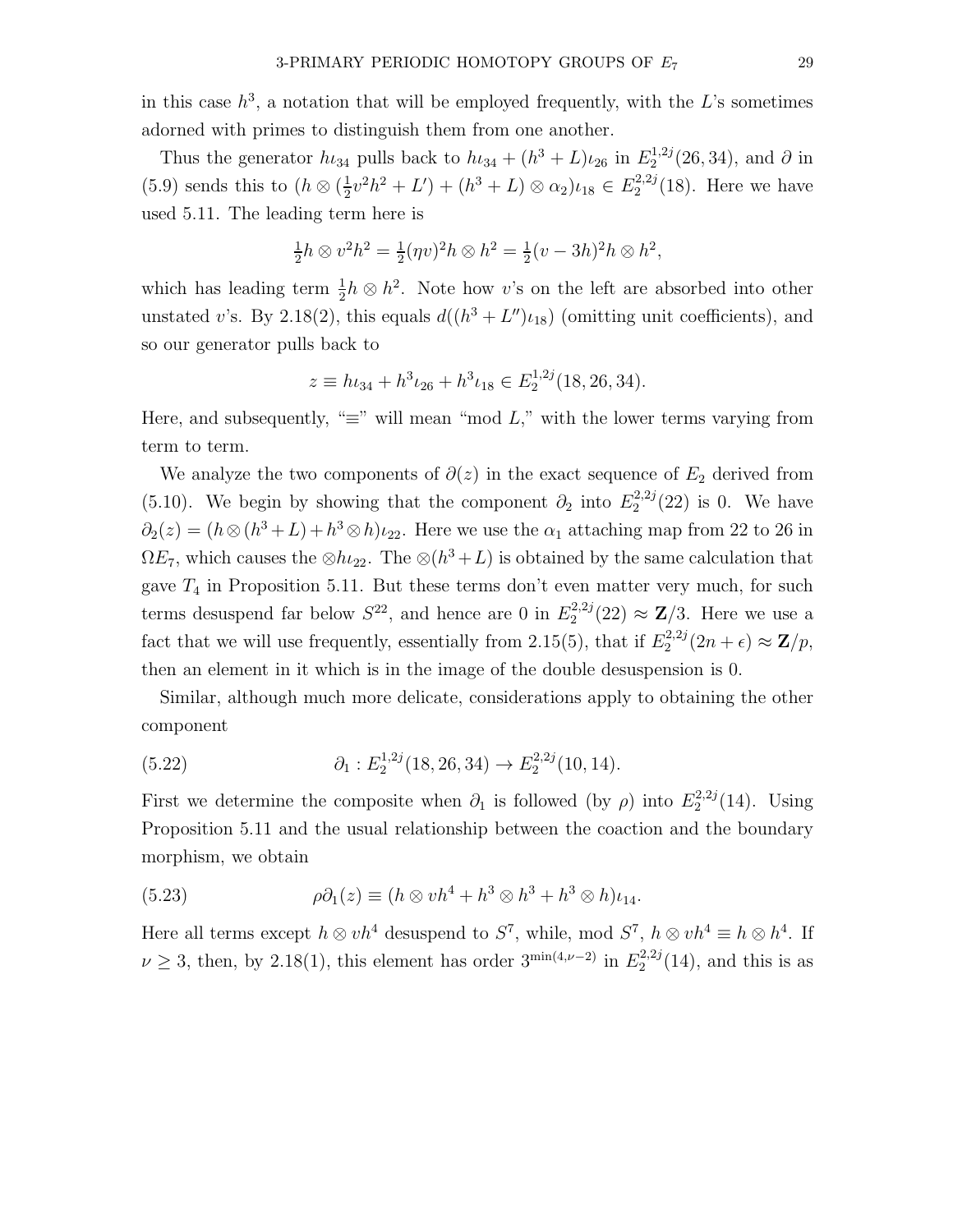claimed in Diagram 5.21, with the arrows above the lowest one being a consequence of the lowest one and the extensions.

If  $\nu = 1$ , then by 2.18(2) and (5.23),  $\rho \partial_1(z) = d((h^6 + L)\iota_{14})$ . Thus z pulls back to  $z' \equiv h\iota_{34} + h^3\iota_{26} + h^3\iota_{18} + h^6\iota_{14} \in C(14, 18, 26, 34).$ 

Using 5.11, this satisfies

$$
\partial(z') \equiv (h \otimes v h^5 + h^3 \otimes v h^3 + h^3 \otimes h^2 + h^6 \otimes h)\iota_{10}.
$$

Here there can be "lower" terms associated with the factor on either side of the tensor sign, omitted  $v$ 's occur only on the left, and, as usual, unit coefficients are omitted. All terms here except the first desuspend to  $S^9$ , while that term generates  $E_2^{2,2j}$  $2^{2,2j}(10),$ so the image of  $\partial_1$  in this case has order 3 in  $E_2^{2,2j}$  $2^{2,2j}(10,14)$ , as claimed.

Finally we consider the delicate case when  $\nu = 2$ . In this case, there are two terms with the potential to cancel, and so we must keep track of unit coefficients. We write  $j = 7 + 18c$ , with  $c \neq 0 \mod 3$ . As before,  $E_2^{1,2j}$  $2^{(1,2)}(18, 26, 34)$  is generated by  $z \equiv h_{34} + h^3 \iota_{26} + h^3 \iota_{18}$ . The unit coefficients of the second and third terms will not be important, and so are omitted. The leading term of  $\rho \partial_1(z)$  in  $E_2^{2,2j}$  $2^{2,2j}(14)$  is, by 5.11,  $h \otimes (-5vh^4)\iota_{14} \equiv h \otimes h^4\iota_{14}$ , where we have used that  $-5 \equiv 1 \mod 3$ . By Lemma 2.21(3),  $d(h^7) \equiv -9ch \otimes h^6$  in this stem.  $((\ell + n + 1)$  of the lemma multiplied by  $2(p-1)$  equals  $2j-14$ .) Thus, since  $9h^6 \equiv h^4$ , we obtain  $\rho \partial_1(z) = d((- \frac{1}{c}$  $\frac{1}{c}h^7 + L)\iota_{14}$ , and so z pulls back to

$$
z' \equiv h\iota_{34} + h^3 \iota_{26} + h^3 \iota_{18} + \frac{1}{c} h^7 \iota_{14}.
$$

This satisfies

$$
\partial(z') \equiv (h \otimes \frac{1}{4}v h^5 + uh^3 \otimes v h^3 + u' h^3 \otimes h^2 + \frac{1}{c}h^7 \otimes (-h))\iota_{10}
$$

with u and u' units in  $\mathbf{Z}_{(3)}$ . The middle terms desuspend, while the first and last combine, using 2.21(2), to give  $\frac{1}{4} + \frac{1}{c}$  $\frac{1}{c}$  times the generator of  $E_2^{2,2j}$  $2^{2,2j}(10) \approx \mathbf{Z}/3$ . This is nonzero if  $c \equiv 1 \mod 3$ , and 0 if  $c \equiv 2 \mod 3$ , as claimed in the paragraph earlier in the proof which described the case  $\nu = 2$ .  $\blacksquare$ 

The statement and proof for the case  $j \equiv 4 \mod 9$  are quite similar to the cases just completed.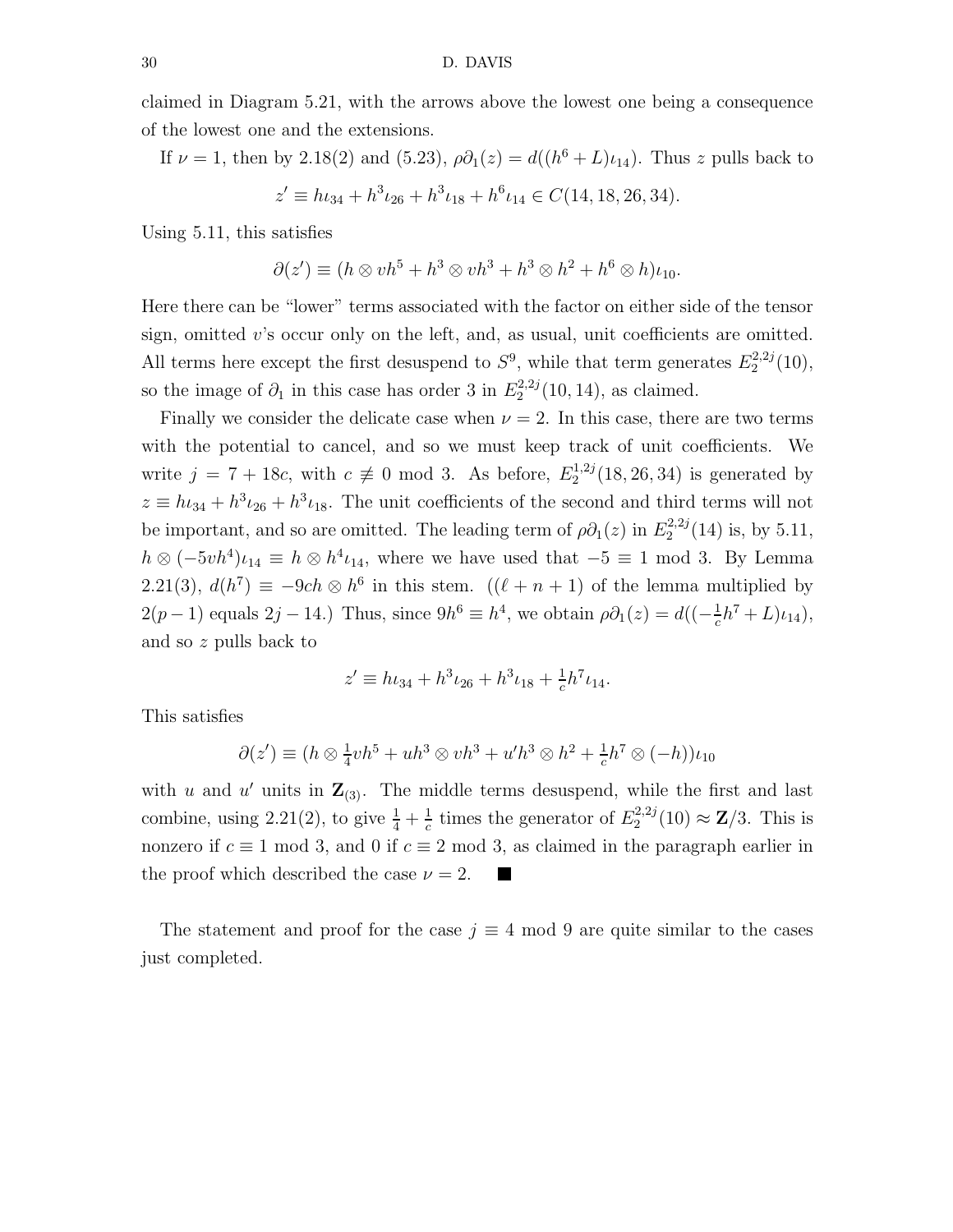**Theorem 5.24.** If j is odd, and  $j \equiv 4 \mod 9$ , then

$$
E_2^{1,2j}(Y_7) \approx E_2^{2,2j}(Y_7) \approx \mathbf{Z}/3 \oplus \mathbf{Z}/3^{\min(14,\nu(j-13-4\cdot3^8)+5)}.
$$

*Proof.* Let j be as in the theorem, and  $\nu = \nu(j-13)$ . As in the previous theorem, the way in which the result stated in the theorem is obtained is most conveniently expressed in a diagram.

#### Diagram 5.25.



The omitted case  $\nu = 8$  is like the case  $\nu \leq 7$  if  $(j-13)/(2 \cdot 3^8) \equiv 1 \mod 3$ , while it has all differentials 0 if  $(j-13)/(2 \cdot 3^8) \equiv 2 \mod 3$ . In most cases, the Z/3 from the 22-class splits for algebraic reasons. The splitting in the cases when  $\nu \geq 11$  require a bit of care, which will be dealt with later in the proof. The boundary in the diagram in these cases is meant to be hitting the sum of the classes on the 22 and the 18.

We begin with the case  $\nu \leq 7$ . We start as in the proof of 5.19, but this time the boundary of  $h_{34}$  in  $E_2^{2,2j}$  $\frac{2^{2}}{2}$  (26) is  $d((h^{\nu+2} + L')\iota_{26})$ , by 2.18(2). (In the proof of 5.19, we had  $\nu(j-13)=1$ .) Thus the generator of  $E_2^{1,2j}$  $2^{1,2j}(26,34)$  equals, mod lower terms,  $h_{34} + h^{\nu+2}v_{26}$ . The next term is found by writing

(5.26) 
$$
(h \otimes (\frac{1}{2}v^2h^2 + L) + (h^{\nu+2} + L') \otimes (2vh - 3h^2))\iota_{18}
$$

as a boundary in the unstable cobar complex. The first term will dominate if  $\nu \leq$ 4, while the second term will dominate if  $4 \leq \nu \leq 7$ . (If  $\nu = 4$ , there could be cancellation that would cause it to desuspend even lower, but that won't affect the final result.) We obtain that

$$
z \equiv h\iota_{34} + h^{\nu+2}\iota_{26} + h^{\max(3,\nu-1)}\iota_{18}
$$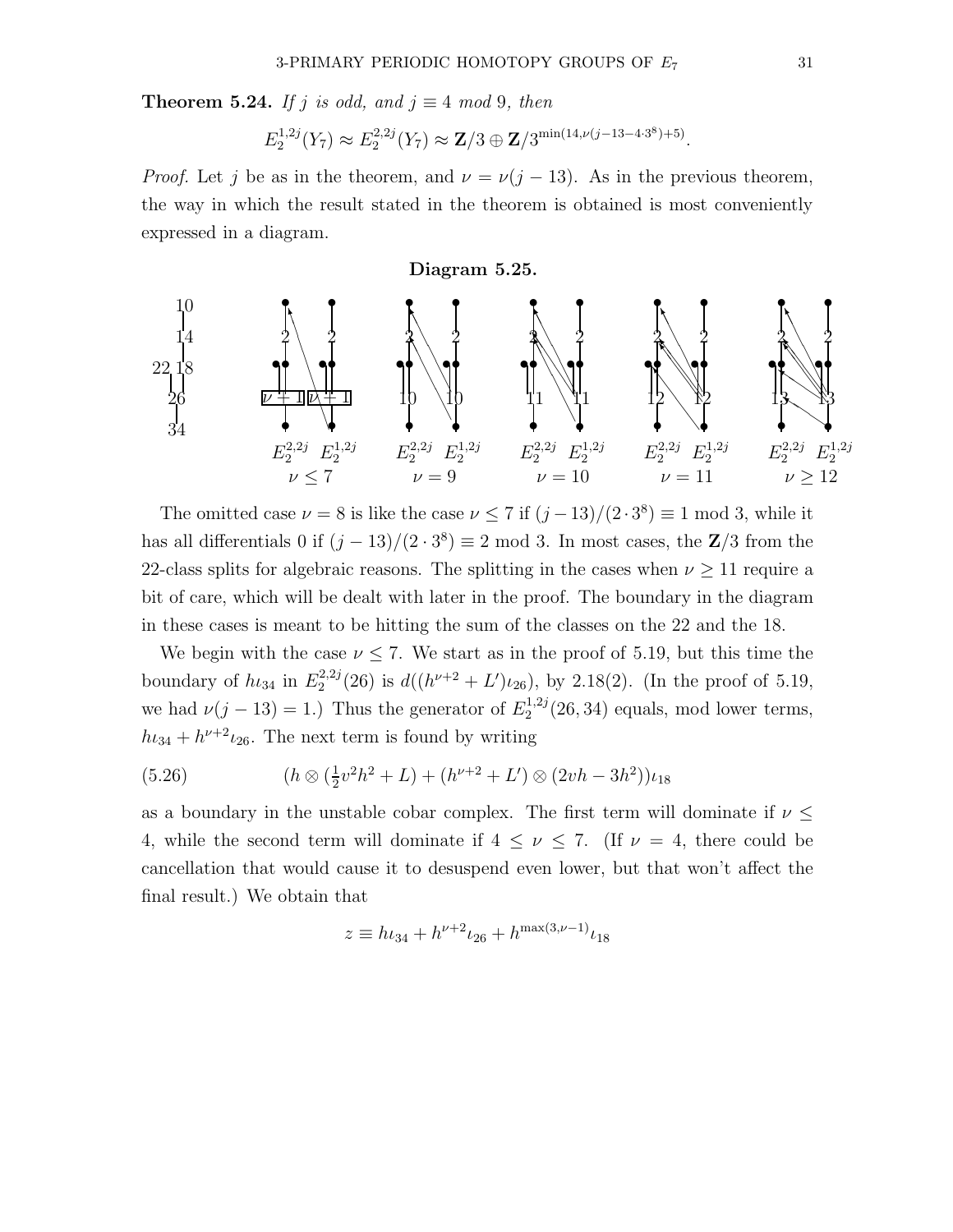generates  $E_2^{1,2j}$  $h_2^{1,2j}(18, 26, 34)$ . The  $h^{\nu-1}\iota_{18}$  when  $\nu \geq 4$  is obtained since

$$
h^{\nu+2} \otimes vh \equiv h^{\nu} \otimes h \equiv h \otimes h^{\nu-2} = d(h^{\nu-1}),
$$

using  $2.21(1,2,3)$ . Now

$$
\rho \partial_1(z) \equiv (h \otimes v h^4 + h^{\nu+2} \otimes h^3 + h^{\max(3,\nu-1)} \otimes h) \iota_{14},
$$

which has leading term a multiple, k, of  $h \otimes h^4$ . By 2.18(2) this is  $d(kh^6\iota_{14})$  since  $\nu(2j-14) = 1$ , and so z pulls back to  $z' \equiv z - kh^6 \iota_{14}$  in  $C(14, 18, 26, 34)$ . The leading term of  $\partial(z')$  in  $E_2^{2,2j}$  $h_2^{2,2j}(10)$  is  $h \otimes v h^5$ , which is a generator. It is also important to know here that  $E_2^{1,2j}$  $2^{1,2j}(18, 26, 34) \rightarrow E_2^{2,2j}$  $2^{2,2j}_{2}(22)$  is 0, for if it were nonzero then  $E_2^{2,2j}$  $2^{2,2j}(Y_7)$ would be cyclic. The leading term of this  $\partial$  is  $h^{\nu+2} \otimes h_{22}$  which desuspends and hence is 0 in  $E_2$ .

Next we consider the case  $\nu = 8$ , in which we have to keep track of unit coefficients because of the possibility of two cancelling terms. Let  $j - 13 = 2 \cdot 3^8 c$ , with  $c \neq 0$  mod 3. By 2.21(3), we have  $d(h^{10}\iota_{26}) \equiv -3^8ch \otimes h^9\iota_{26} \equiv -ch \otimes h\iota_{26}$ , where the second step utilizes  $3^8 h^8 = (v - \eta v)^8$ . Then  $E_2^{1,2j}$  $2^{(1,2j)}(34) \rightarrow E_2^{2,2j}$  $2^{2,2j}(26)$  sends the generator to  $h \otimes (-h)\iota_{26} = d((\frac{1}{c}h^{10} + L)\iota_{26})$ , and so the generator pulls back to  $z \equiv h\iota_{34} - \frac{1}{c}$  $\frac{1}{c}h^{10}\iota_{26}.$ The leading term of  $\partial(z)$  in  $E_2^{2,2j}$  $i_2^{(2,2j)}(18)$  is  $-\frac{1}{c}$  $\frac{1}{c}h^{10} \otimes 2vh_{18}$ , which, using 2.21(1,2), is equivalent to  $-\frac{2}{c}$  $\frac{2}{c}h^8\otimes h\iota_{18}\equiv \frac{2}{c}$  $\frac{2}{c}h \otimes h^6 \iota_{18}$ . By 2.21(3),

$$
d(h^7 \iota_{18}) \equiv -\frac{1}{2}(j-9)h \otimes h^6 \iota_{18} = -(2+3^8 c)h \otimes h^6 \iota_{18} \equiv -c\partial(z).
$$

Thus z pulls back to  $z' \equiv z + \frac{1}{c}$  $\frac{1}{c}h^7\iota_{18}$ . The leading term of  $\rho \partial_1(z')$  in  $E_2^{2,2j}$  $2^{2,2j}(14)$  is 1  $\frac{1}{c}h^7 \otimes (-h)\iota_{14}$ . By 2.21(3) again,

$$
d(h^{7}\iota_{14}) \equiv -\frac{1}{2}(j-7)h \otimes h^{6}\iota_{14} \equiv -h \otimes 3h^{6}\iota_{14} \equiv -h \otimes h^{5}\iota_{14} \equiv -c\partial(z'),
$$

where we have used 2.21(1) at the last step. Thus z' pulls back to  $z'' \equiv z' + \frac{1}{c}$  $\frac{1}{c}h^7\iota_{14}$ in  $C(14, 18, 26, 34)$ . There are two leading terms in  $\partial(z'') \in E_2^{2,2j}$  $2^{2,2j}(10)$ . These are  $h\otimes \frac{1}{4}$  $\frac{1}{4}vh^5$  and  $\frac{1}{c}h^7 \otimes (-h)$ . They combine to give  $\frac{1}{4} + \frac{1}{c}$  $\frac{1}{c}$  times a generator, and this is 0 if  $c \equiv 2 \mod 3$ , and nonzero if  $c \equiv 1 \mod 3$ , as claimed. The  $\partial$  into the 22-part is 0 as in the case  $\nu \leq 7$ .

If  $9 \leq \nu \leq 10$ , the situation is much easier. Similarly to the previous cases, but ignoring units, the generator of  $E_2^{1,2j}$  $h_2^{1,2j}(18, 26, 34)$  is  $z \equiv h\iota_{34} + h^{\nu+2}\iota_{26} + h^{\nu-1}\iota_{18}$ . The leading term of  $\rho \partial_1(z)$  in  $E_2^{2,2j}$  $h^2^{2,2j}(14)$  is  $h^{\nu-1} \otimes h^{\nu}$ , which is a generator if  $\nu = 10$ , and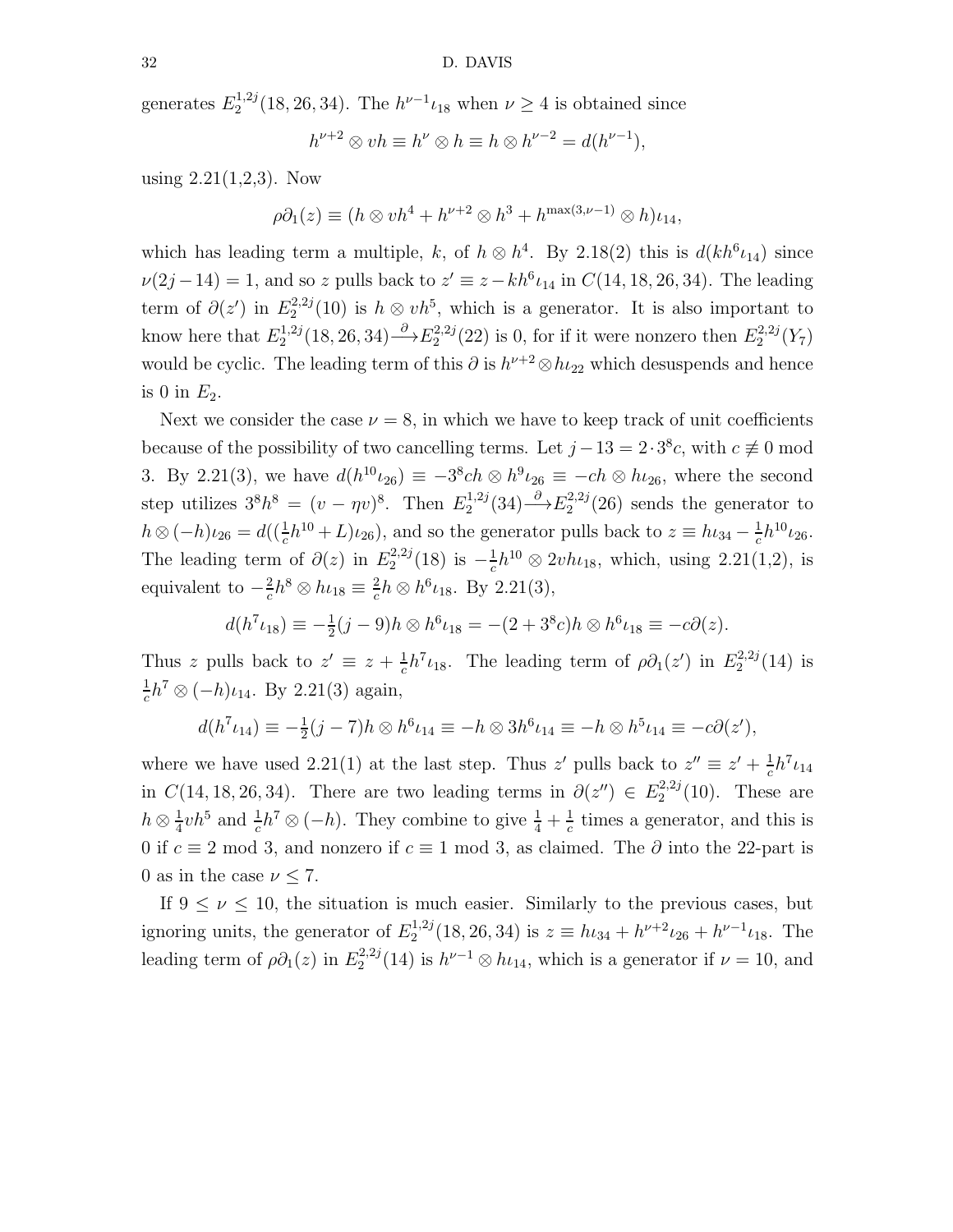is 3 times the generator if  $\nu = 9$ . The boundary  $E_2^{1,2j}$  $2^{1,2j}(18, 26, 34) \rightarrow{0_2} E_2^{2,2j}$  $2^{2,2j}(22)$  is 0 because its leading term is  $h^{\nu+2} \otimes h_{22}$  which is 0 in  $E_2$  for  $\nu \leq 10$ .

When  $\nu = 11$ , the boundary from  $E_2^{1,2j}$  $E_2^{1,2j}(26,34)$  to  $E_2^{2,2j}$  $2^{(2,2)}(18)$  is now nonzero. Indeed, its image, given in (5.26), has leading term

$$
h^{13} \otimes 2v h \iota_{18} \equiv 2h^{11} \otimes h \iota_{18} \equiv h \otimes h^9 \iota_{18},
$$

which is a generator. Here we have used  $2.21(1)$  and  $2.21(2)$ . The boundary from  $E_2^{1,2j}$  $2^{1,2j}(26,34)$  to  $E_2^{2,2j}$  $2^{2,2j}_{2}(22)$  is also nonzero since the generator  $z \equiv h_{34} + h_{34}$  satisfies  $\partial(z) \equiv h^{13} \otimes h_{22}$ , and this is a generator. The chart would then suggest (accurately) that the boundary hits into the sum of the two classes, and the extension is also into this sum. One way to formalize this uses the exact sequence

$$
(5.27) \qquad E_2^{1,2j}(26,34) \stackrel{\partial}{\longrightarrow} E_2^{2,2j}(10,14,18,22) \to E_2^{2,2j}(Y_7) \to E_2^{2,2j}(26,34).
$$

The first and last groups are  $\mathbb{Z}/3^{13}$ , while the second is  $\mathbb{Z}/3 \oplus \mathbb{Z}/3^4$ . The boundary  $\partial$  hits the sum of the two generators. There is a cycle representative z in  $E_2^{2,2j}$  $2^{2,2j}(Y_7)$ which projects to an element of order 3 in  $E_2^{2,2j}$  $2^{2,2j}(26,34)$  and satisfies that 3 times this generator is the image of the sum of the two generators of  $E_2^{2,2j}$  $2^{2,2j}(10, 14, 18, 22)$ . This implies  $E_2^2(Y_7) \approx \mathbf{Z}/3 \oplus \mathbf{Z}/3^{13}$ .

Actually, a little bit more care is required here with regard to coefficients of the generators. It is conceivable that the boundary could hit the sum of generators but the extension be into their difference, and then the extension group would be cyclic of order  $3^{14}$ . What really happens is that, if c is defined as before by  $j - 13 = 2 \cdot 3^{11}c$ , then a generator  $z \equiv h\iota_{34} - \frac{1}{c}$  $\frac{1}{c}h^{13}\iota_{26}$  satisfies

(5.28) 
$$
\partial(z) \equiv \frac{1}{c} h^{13} \otimes h_{22} - \frac{1}{c} h^{13} \otimes 2v h_{18},
$$

while on the other hand, by the argument of Theorem 3.1, the element  $d(3^{j-27}h^{j-13})\iota_{26}$ of order 3 extends to a cycle  $z'$  in  $C(18, 22, 26)$  such that, mod classes that desuspend farther,  $3z'$  is homologous to

$$
(5.29) \t3^{j-26}h^{j-13} \otimes (-h)\iota_{22} + 3^{j-26}h^{j-13} \otimes 2v h \iota_{18}.
$$

The classes in (5.28) and (5.29) are clearly unit multiples of one another. In each case, we use  $h^{13} \otimes vh \equiv h^{11} \otimes h$  to see that the second term is a generator.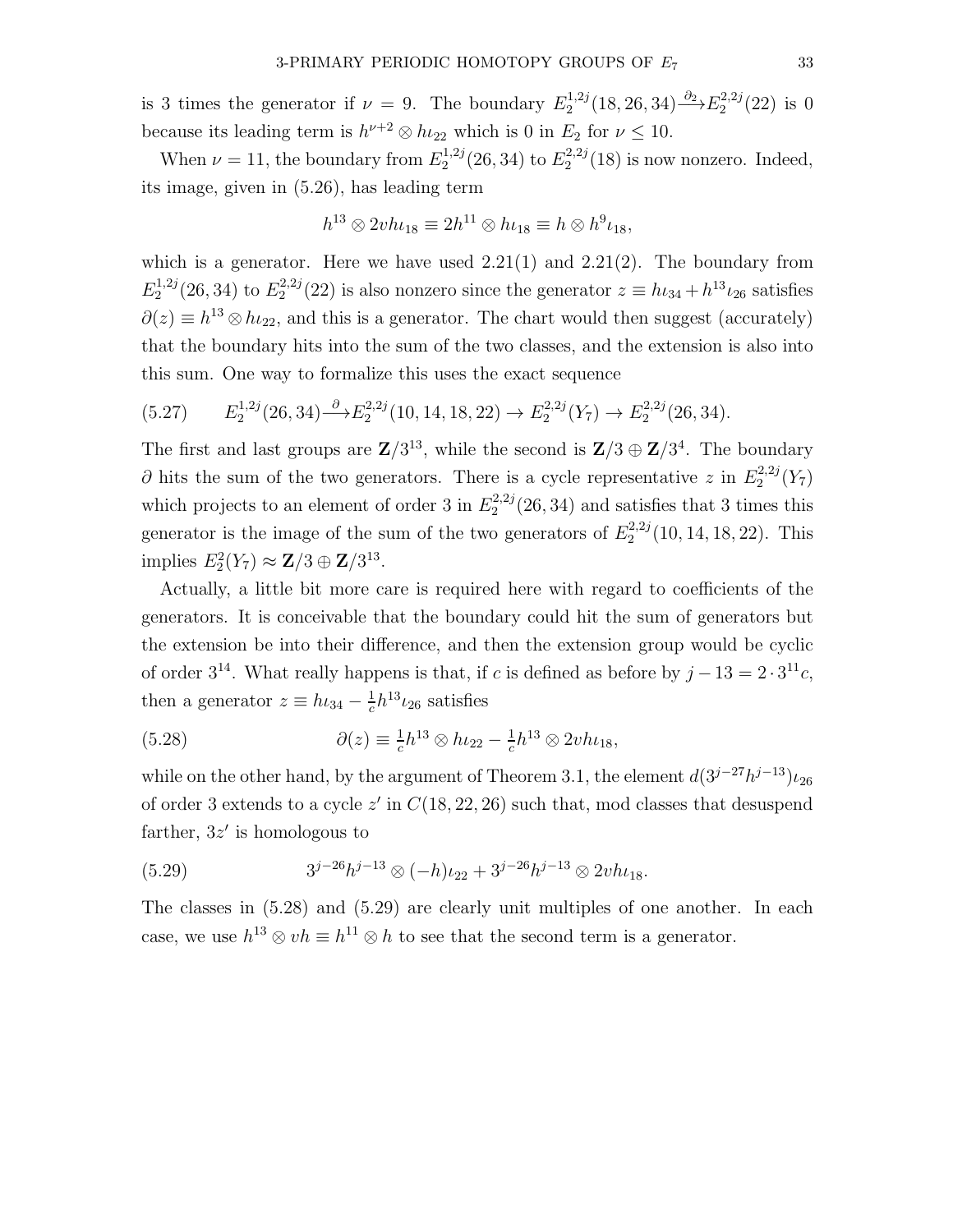#### 34 D. DAVIS

This completes the case  $\nu = 11$ . The case  $\nu \geq 12$  is very similar. Actually it is a bit easier, for the consideration of the previous paragraph need not be addressed, since the initial differential hits into a cyclic group. m

The case  $j \equiv 0 \mod 3$  introduces no new ideas.

**Theorem 5.30.** If j is odd, and  $j \equiv 0 \mod 3$ , then

$$
E_2^{1,2j}(Y_7) \approx E_2^{2,2j}(Y_7) \approx \mathbf{Z}/3 \oplus \mathbf{Z}/3^{\min(10,\nu(j-9-2\cdot3^5)+4)}.
$$

*Proof.* Let j be as in the theorem, and  $\nu = \nu(j-9)$ . We will show that the diagram encapsulating the exact sequences of (5.8), (5.9), and (5.10) is as depicted in Diagram 5.31 for certain values of  $\nu$ . This diagram, together with the subsequent discussion of what happens for values of  $\nu$  not included in the diagram, implies Theorem 5.30.

#### Diagram 5.31.



If  $\nu \geq 8$ , then the group corresponding to the 18-cell has order  $3^9$ , and by [13, 2.4] there is a nonzero boundary morphism from  $E_2^{1,2j}$  $2^{1,2j}(26)$  to  $E_2^{2,2j}$  $2^{2,2j}(18)$  (hitting the element of order 3, of course), and three other boundary morphisms (one below and two above it) follow from it by the extensions in a diagram similar to that of 5.31.

We will show below that the case  $\nu = 5$  is like the case  $\nu \leq 4$  if  $(j - 9)/(2 \cdot 3^5) \equiv 2$ mod 3, while it has no differentials if  $(j-9)/(2 \cdot 3^5) \equiv 1 \mod 3$ . But first we establish that the cases in Diagram 5.31 are as depicted.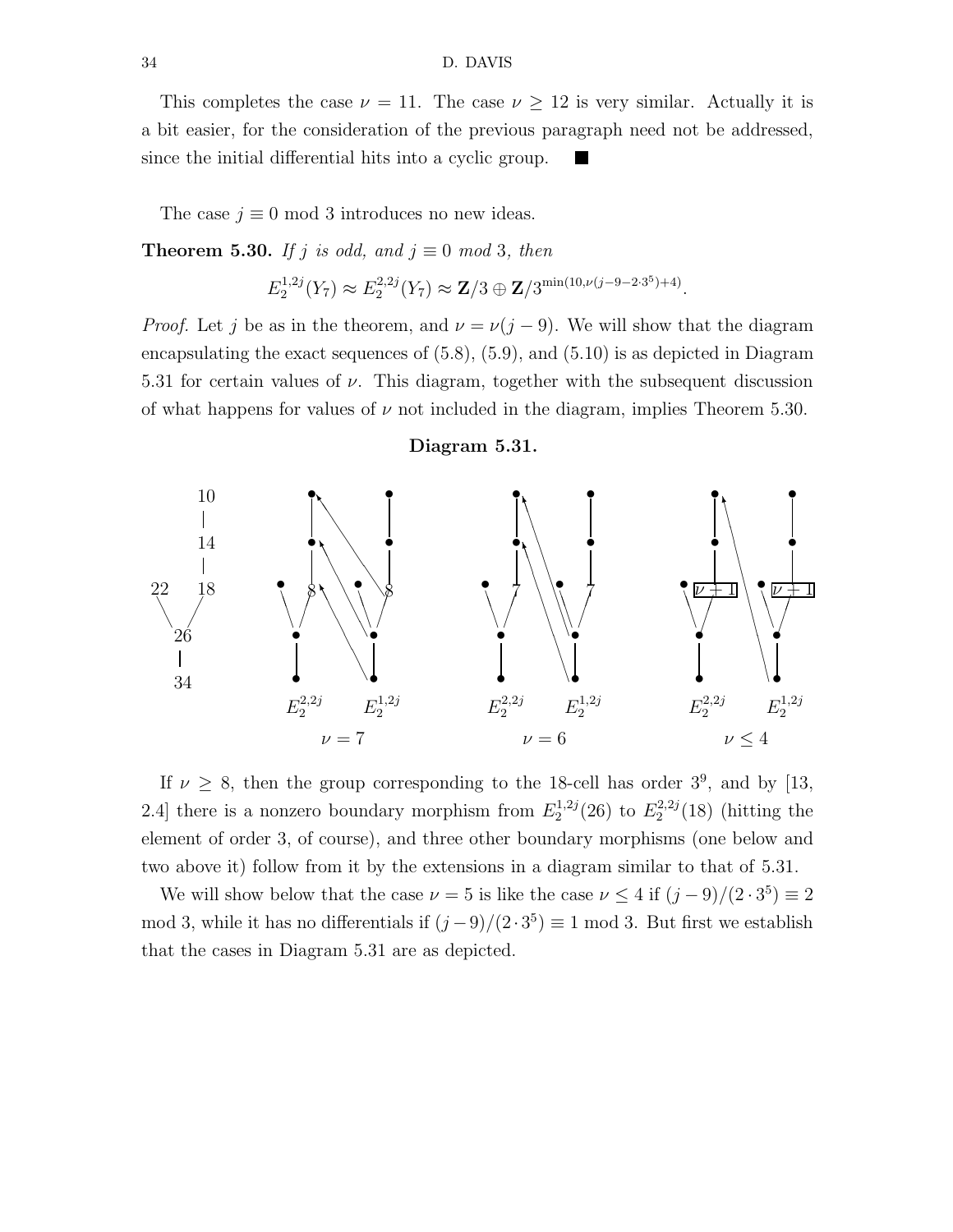Let  $\nu = 7$ . The nonzero differential from  $E_2^{1,2j}$  $2^{1,2j}(34) \approx \mathbf{Z}/3$  to  $E_2^{2,2j}$  $2^{2,2j}(18) \approx \mathbf{Z}/3^8$  is established similarly to that in the case  $\nu = 11$  in the preceding theorem. Indeed, the boundary  $E_2^{1,2j}$  $2^{1,2j}(34) \rightarrow E_2^{2,2j}$  $2^{2,2j}(26)$  sends the generator to

$$
h \otimes \alpha_2 \iota_{26} = h \otimes (2vh - 3h^2)\iota_{26} = (2vh \otimes h - 6h^2 \otimes h - 3h \otimes h^2)\iota_{26} = d(vh^2 - 2h^3)\iota_{26}
$$
, and so it pulls back to  $h\iota_{34} + (2h^3 - vh^2)\iota_{26}$ . This in turn has boundary  $(h \otimes (\frac{1}{2}v^2h^2 + L) + (2h^3 - vh^2) \otimes \alpha_2)\iota_{18}$ , whose leading term  $\frac{1}{2}h \otimes v^2h^2\iota_{18} \equiv \frac{1}{2}h \otimes h^2\iota_{18}$  has order 3 by Theorem 2.18(1). The two differentials above this differential then follow from the extensions. They could also be obtained by the method of pulling back cycles that we have been using.

When  $\nu \leq 6$ , the generator of  $E_2^{1,2j}$  $h_2^{1,2j}(18, 26, 34)$  is  $z \equiv h_{24} + h^3 \iota_{26} + h^{\nu+3} \iota_{18}$ . To obtain the last term, we used 2.21(3) to write  $h \otimes h^2 \iota_{18}$  as  $d(h^{\nu+3} \iota_{18})$  mod lower terms. The leading term of  $\rho \partial_1(z)$  in  $E_2^{2,2j}$  $h^2^{(2,2j)}$  (14) is  $h^{\nu+3} \otimes h^2$ , which is a generator if  $\nu = 6$ . If  $\nu < 6$ , then this is  $d((h^{\nu+2} + L)\iota_{14})$ , and so z pulls back to  $z' \equiv z + h^{\nu+2}\iota_{14}$ . Then  $\partial(z')$  in  $E_2^{2,2j}$  $2^{2,2j}(10)$  is

(5.32) 
$$
(h \otimes v h^5 + h^3 \otimes v h^3 + h^{\nu+3} \otimes h^2 + h^{\nu+2} \otimes h) \iota_{10},
$$

using Proposition 5.11. If  $\nu < 5$ , then the first term is the leading term, and it is a generator. If  $\nu = 5$ , we must keep track of unit coefficients, since the first and last terms have the same excess.

Let  $j - 9 = 2 \cdot 3^5 c$ , with  $c \neq 0 \mod 3$ . We start with  $h_{34}$ . The next term  $(h^3 \iota_{26})$  is insignificant. The leading term of the image under  $\stackrel{\partial}{\longrightarrow} E_2^{2,2j}$  $h_2^{(2,2j)}(18)$  is  $h\otimes \frac{1}{2}$  $\frac{1}{2}v^2h^2 \equiv \frac{1}{2}$  $\frac{1}{2}h\otimes h^2$ . Incorporating coefficients into the analysis of the previous paragraph, 2.21(3) actually says that  $d(h^8 \iota_{18}) \equiv -3^5 ch \otimes h^7 \iota_{18} \equiv -ch \otimes h^2 \iota_{18}$ , and so z is actually equivalent to  $h_{{}^{1}34} + h_{{}^{3}L_{26}} + \frac{1}{24}$  $\frac{1}{2c}h^8\iota_{18}$ . The leading term of  $\rho\partial_1(z)$  is

$$
\frac{1}{2c}h^8 \otimes (-h)\iota_{14} \equiv \frac{1}{2c}h \otimes h^6 \iota_{14} \equiv -d(\frac{1}{2c}h^7 \iota_{14}),
$$

since by 2.21(3)  $d(h^7 \iota_{14}) \equiv -\frac{1}{2}(2 \cdot 3^5 + 2)h \otimes h^6 \iota_{14}$ . Thus the refined form of z' has significant terms  $h_{34} + \frac{1}{2a}$  $\frac{1}{2c}h^7\iota_{14}$ , and so the leading terms of  $\partial(z')$  are

$$
(h \otimes \frac{1}{4}v h^5 + \frac{1}{2c}h^7 \otimes (-h))\iota_{10} \equiv (\frac{1}{4}h \otimes h^5 + \frac{1}{2c}h \otimes h^5)\iota_{10},
$$

and this is 0 in  $E_2$  if  $c \equiv 1 \mod 3$ , and is a generator if  $c \equiv 2 \mod 3$ .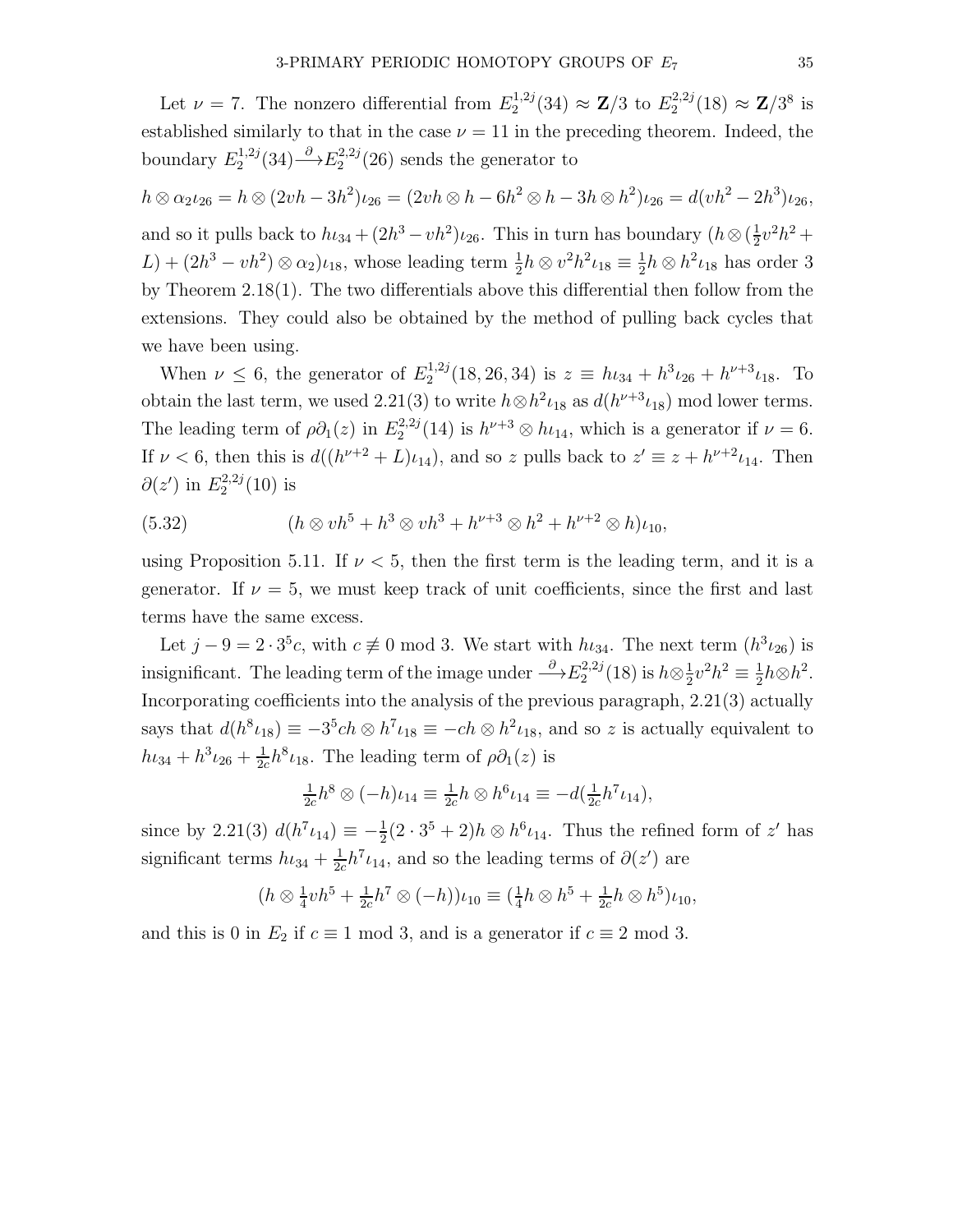#### 36 D. DAVIS

The boundary into  $E_2^{2,2j}$  $h_2^{2,2j}(22)$  is  $(h \otimes h^3 + h^3 \otimes h)\iota_{22}$ , which is 0 when the group is isomorphic to  $\mathbf{Z}/3$ .

The next result also follows by the methods already employed. Note however the excluded case, which requires major refinements, deferred to the next section.

**Theorem 5.33.** If j is odd, and  $j \equiv 5$  or 8 mod 9, but  $\nu(j - 17) \neq 13$ , then

$$
E_2^{1,2j}(Y_7) \approx E_2^{2,2j}(Y_7) \approx \mathbf{Z}/3^2 \oplus \mathbf{Z}/3^{\min(17,\nu(j-17)+4)}.
$$

*Proof.* The proof when  $j \equiv 5$  is particularly simple. The result here is just that  $E_2^{1,2j}$  $E_2^{1,2j}(Y_7) \approx E_2^{2,2j}$  $2^{2,2j}(Y_7) \approx \mathbb{Z}/3^2 \oplus \mathbb{Z}/3^5$ . It is most conveniently seen with charts such as those of the earlier proofs in this section. In this case, the two main towers have groups of exponent 2, 1, 1, 1, and  $\min(\nu(j-5)+1,5)$ , reading from bottom to top. These are the groups corresponding to generators of dimensions 34, 26, 18, 14, and 10, respectively. There is also a group of exponent 2 from the 22-class, and it extends cyclically above the lowest 1.

We will show that the boundary is nonzero from enough of the bottom groups of the  $E_2^{1,2j}$ <sup>1,2j</sup>-tower to just kill the group of exponent  $\min(\nu(j-5)+1,5)$  at the top of the  $E_2^{2,2j}$ <sup>2,2j</sup>-tower. That leaves a  $\mathbb{Z}/3^5$  in each tower, and the  $\mathbb{Z}/3^2$  coming from the 22-class cannot be involved in differentials and must split off for algebraic reasons.

Let  $\nu = \nu(j-5)$ . To see these boundary morphisms, we show that the element at the top of the  $E_2^{2,2j}$ <sup>2,2j</sup>-tower (i.e., the element of order 3 in  $E_2^{2,2j}$  $2^{2,2j}(10)$  is hit by the  $\mathbb{Z}/3$ on 14 if  $\nu \geq 4$ , by the **Z**/3 on 18 if  $\nu = 3$ , and by the **Z**/3 on 26 if  $\nu = 2$ . Other differentials are seen from the cyclic extensions by reading down the towers. The differential when  $\nu \geq 4$  was proved in [13, 2.4]. The differential when  $\nu = 3$  is seen by pulling the generator of  $E_2^{1,2j}$  $2^{1,2j}(18)$  back to  $z \equiv h \iota_{18} + h^2 \iota_{14}$  and then using 5.11 to obtain  $\partial(z) \equiv h \otimes \frac{1}{2}$  $\frac{1}{2}v^2h^2\iota_{10}$ . The  $v^2$  can be moved to the left using 2.20(1), and by  $2.18(1) \frac{1}{2}h \otimes h^2 \iota_{10}$  is an element of order 3 in  $E_2^{2,2j}$  $2^{(2,2j)}_{2}(10) \approx \mathbf{Z}/3^4$ . The case  $\nu = 2$  is similar, with the leading term of  $\partial (h_{{}^26} + h^2 \iota_{18} + h^4 \iota_{14})$  being  $h \otimes v h^3 \iota_{10}$ , which has order 3 in  $E_2^{2,2j}$  $2^{2,2j}(10) \approx \mathbb{Z}/3^3$ . This completes the proof when  $j \equiv 5 \text{ mod } 9$ .

Now suppose  $j \equiv 8 \mod 9$ , and let  $\nu = \nu(j - 17)$ . The picture is similar to that just described, with groups of exponent  $\min(17, \nu + 1)$ , 1, 1, 1, and 2, from bottom to top, and a group of exponent 2 extending just above the lowest 1. These groups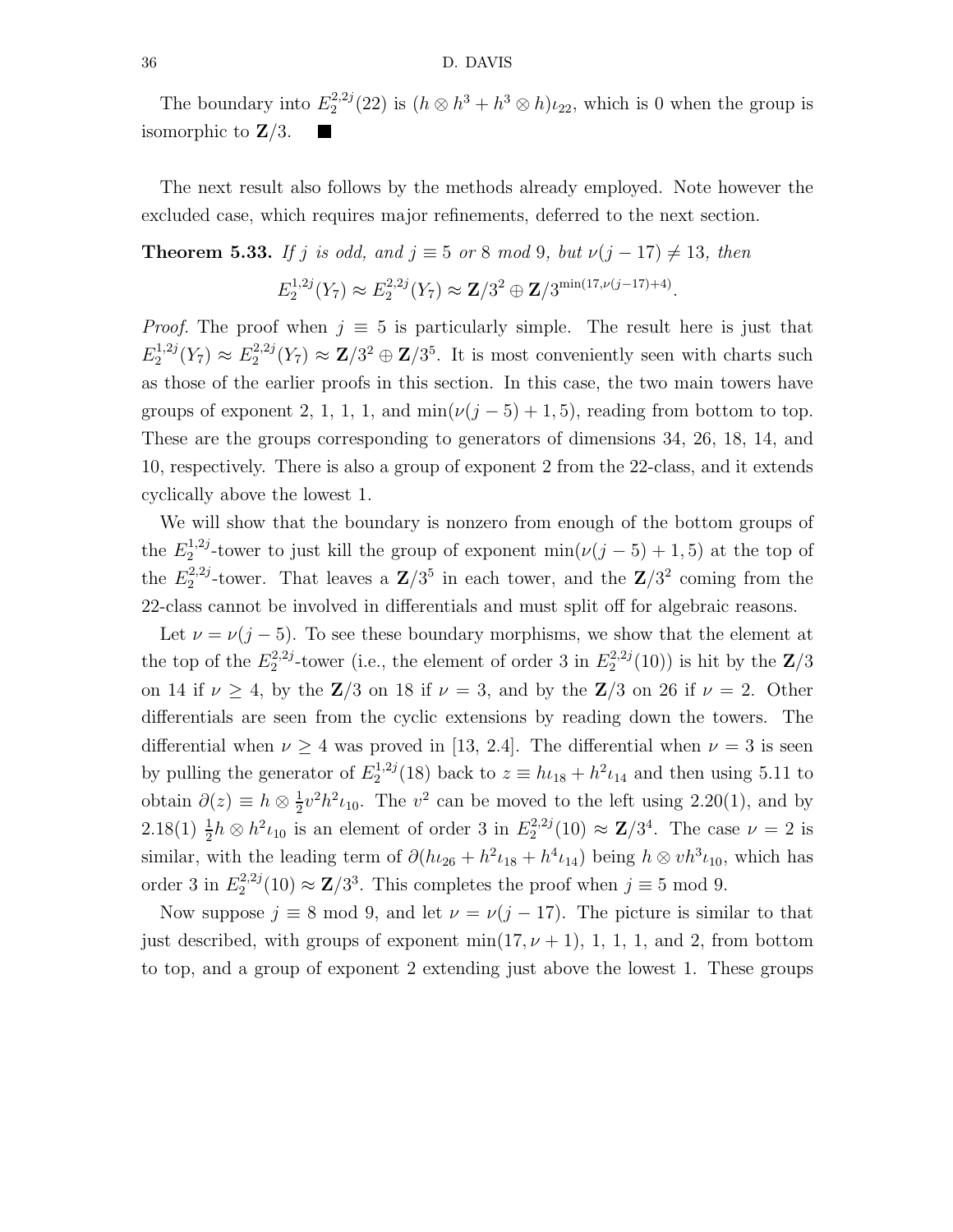correspond to generators of dimensions 34, 26, 18, 14, 10, and 22, as in the case  $j \equiv 5$ just considered. The claim is that differentials from the  $E_2^{1,2j}$  $2^{1,2j}$ -tower kill all but the bottom  $3^{17}$  elements in the  $E_2^{2,2j}$ <sup>2,2j</sup>-tower if  $\nu \ge 14$ , and that they kill the top  $\mathbb{Z}/3^2$  if  $\nu \leq 12$ . Actually, when  $\nu \geq 14$ , the initial element hit also involves a summand in the 22-summand, but these elements hit are just the appropriate 3-power times the element at the bottom of the  $E_2^{2,2j}$  $2^{2,2j}$ -tower. The  $E_2^{2,2j}$  $2^{(2,2j)}_{2}(22) \approx \mathbf{Z}/3^2$  is a split summand in  $E_2^{2,2j}$  $22^{2,2j}(Y_7)$  even though it may be a summand of a class hit by a boundary. We will illustrate this carefully in the case  $\nu = 15$  below.

When  $\nu \geq 16$ , the differential from the bottom of the tower into the class on the 26-class follows from [13, 2.4]. Of course, the remaining differentials in this case follow from the extensions.

When  $\nu = 15$ , the generator of  $E_2^{1,2j}$  $h_2^{1,2j}(34)$  has leading term  $h^{16}\iota_{34}$  by 2.15(2), and this pulls back to  $z \equiv h^{16} \iota_{34} + u h^{13} \iota_{26}$ , where u is a unit in  $\mathbb{Z}_{(3)}$ . Usually we don't bother to list these unit coefficients, and here the value of  $u$  will not be important, but because cancellation issues will come into play, we feel that the unit should at least be given lip service. The leading term of  $\partial(z)$  in  $E_2^{2,2j}$  $E_2^{2,2j}(18) \oplus E_2^{2,2j}$  $2^{2,2j}(22)$  is

(5.34) 
$$
uh^{13} \otimes 2vh_{18} + uh^{13} \otimes (-h)_{22}.
$$

Using 2.21, each of these terms is a generator of its summand. On the other hand, as in the case  $\nu = 11$  of the proof of 5.24, there is a cycle z' in  $C(18, 22, 26)$  which restricts to a generator of  $E_2^{2,2j}$  $2^{2,2j}(26)$ , and has  $3z'$  homologous to a unit times (5.34). To clarify the splitting, that  $E_2^{2,2j}$  $2^{2,2j}(22) \approx \mathbb{Z}/3^2$  splits as a direct summand of  $E_2^{2,2j}$  $2^{2,2j}(Y_7)$ , we again use the exact sequence (5.27). The argument following (5.27) applies verbatim, with  $\mathbb{Z}/3^{13}$  and  $\mathbb{Z}/3$  replaced by  $\mathbb{Z}/3^{17}$  and  $\mathbb{Z}/3^2$ , respectively.

The case  $\nu = 14$  is similar, but involves a 2-step extension process. In the diagram of the type 5.31,  $E_2^{2,2j}$  $E_2^{2,2j}(26)$  extends into  $E_2^{2,2j}$  $2^{2,2j}(22) \approx \mathbf{Z}/3^2$  and into a  $\mathbf{Z}/3^2$  built from  $E_2^{2,2j}$  $E_2^{2,2j}(18)$  and  $E_2^{2,2j}$  $2^{2,2j}(14).$ <sup>1</sup> The boundary hits into an element of order 3 in each of these summands, which in the case of the second summand means that it hits a generator of  $E_2^{2,2j}$  $2^{2,2j}(14)$ . In order to know that the splitting is as claimed, we must verify that the element hit is  $3^2$  times a generator of  $E_2^{2,2j}$  $2^{2,2j}(26)$ . This is the same sort of verification that we have been making in some other cases, i.e. that the boundary

 ${}^{1}E_{2}^{2,2j}(10)$  is in the image of  $\partial$ , and hence does not figure into the extension question being considered here.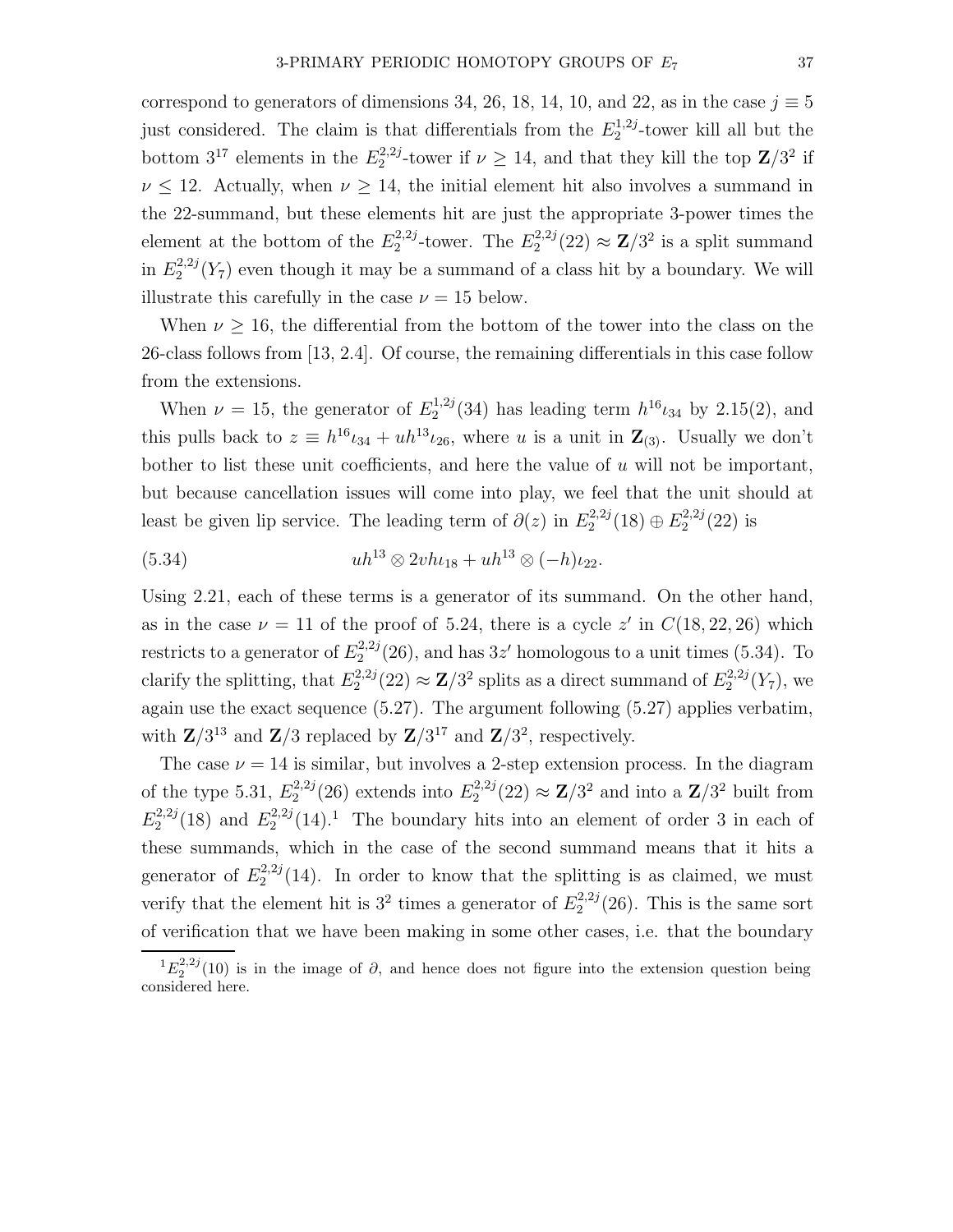and the extension involve classes that are unit multiples of one another, but here the extension is a 2-step process.

**Boundary:** The generator of  $E_2^{1,2j}$  $2^{1,2j}(34)$  pulls back to  $z \equiv h^{15} \iota_{34} + u h^{12} \iota_{26}$ , with u a unit. The component of the boundary of this in  $E_2^{2,2j}$  $u_2^{(2,2)}(22)$  is  $uh^{12} \otimes (-h)\iota_{22}$ . On the other hand, the boundary into  $E_2^{2,2j}$  $2^{2,2j}(18)$  satisfies

$$
\partial(z) \equiv uh^{12} \otimes v h_{18} \equiv 2uh^{10} \otimes h_{18} \equiv -2uh \otimes h^{8} u_{18} = d(2uh^{9} u_{18}).
$$

Here we have used the three parts of 2.21, with the last step using that  $2j - 18 =$  $2(2 \cdot 3^{14}c + 8)$ , and so  $\frac{1}{4}(2j - 18) \equiv 1 \mod 3$ . Thus z pulls back to  $z' \equiv z - 2uh^9\iota_{18}$ , and the leading term of  $\partial(z')$  is  $2uh^9 \otimes h \iota_{14}$ .

**Extension:** Similarly to (5.29),  $d(h^{14})_{l_{26}}$  is an element of order 3 in  $E_2^{2,2j}$  $2^{2,2j}(26)$ , and it extends to a cycle  $z'$  in  $C(18, 22, 26)$  such that, mod lower classes,  $3z'$  is homologous to

$$
h^{13} \otimes (-h)\iota_{22} + h^{13} \otimes 2vh\iota_{18}.
$$

To evaluate  $3^2z'$ , we use the second 3 to reduce each  $h^{13}$  to  $h^{12}$ . The second term becomes

$$
2h^{10} \otimes h\iota_{18} \equiv -2h \otimes h^8 \iota_{18} \equiv d(2h^9)\iota_{18} \equiv -2h^9 \otimes (-h)\iota_{14}.
$$

Here we have applied (3.2) at the last step.

Thus we have a unit times  $h^{12} \otimes (-h)\iota_{22} + 2h^9 \otimes h\iota_{14}$  as the leading term of both the image of the boundary, and the  $3^2$ -multiple of the generator.

The case  $\nu \leq 12$  is much easier. The generator of  $E_2^{1,2j}$  $2^{1,2j}(34)$  pulls back to  $z \equiv$  $h^{\nu+1} \iota_{34} + h^{\nu-2} \iota_{26} + h^{\nu-5} \iota_{18} + h^{\nu-6} \iota_{14}$  and this satisfies  $\partial(z) \equiv h^{\nu+1} \otimes v h^5 \iota_{10}$ , which is a generator since it does not desuspend.  $\blacksquare$ 

The final case differs from the others in that  $E_2^{1,2j}$  $E_2^{1,2j}(Y_7)$  and  $E_2^{2,2j}$  $2^{2,2j}(Y_7)$  are not isomorphic.

**Theorem 5.35.** Assume j is odd and  $j \equiv 2 \mod 9$ . Then  $E_2^{2,2j}$  $\mathbf{Z}_2^{(2,2j)}(Y_7) \approx \mathbf{Z}/3^2 \oplus$  $Z/3^{\min(13,\nu(j-11)+4)}$ , while

$$
E_2^{1,2j}(Y_7) \approx \begin{cases} \mathbf{Z}/3^3 \oplus \mathbf{Z}/3^5 & \text{if } \nu(j-11) = 2\\ \mathbf{Z}/3^4 \oplus \mathbf{Z}/3^{\min(11,\nu(j-11)+2)} & \text{if } \nu(j-11) > 2. \end{cases}
$$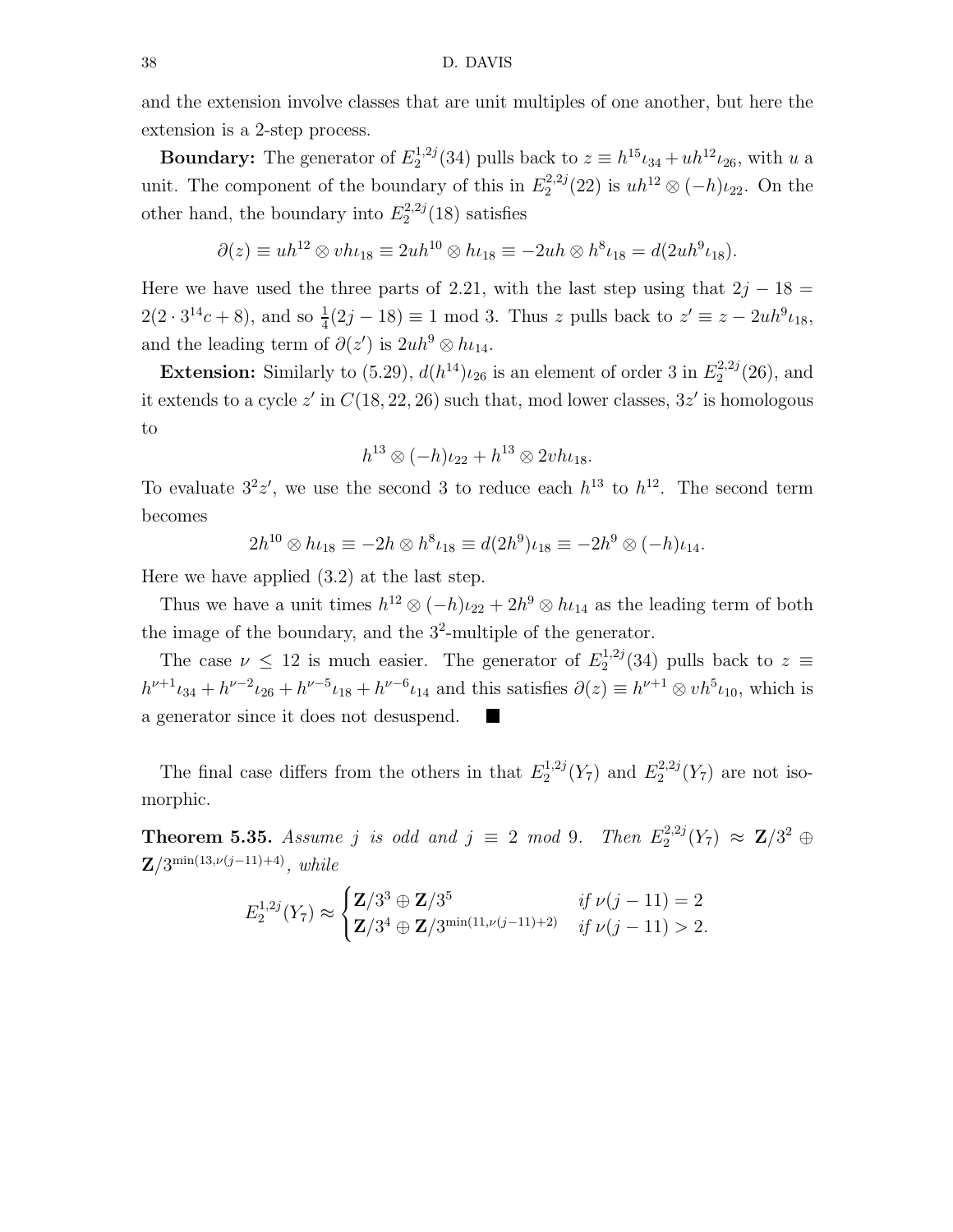



The indicated boundary is seen by pulling back the generator  $\alpha_{m/2}$ <sub>24</sub> to a cycle z on  $C(14, 18, 22, 26, 34)$ , and then obtaining  $\alpha_{m/2} \otimes v h^5 \iota_{10}$  as the leading term of  $\partial(z)$ . This generates  $E_2^{2,2j}$  $2^{2,2j}(10)$ . This generator  $\alpha_{m/2}$  is as described in 2.15(1). The slash does not mean division; this notation was introduced in papers preceding [8], where it was first applied unstably.

The boundary from  $C(26, 34)$  into the large group  $E_2^{2,2j}$  $\alpha_{2}^{(2,2)}(22)$  has leading term  $\alpha_{m/2}$  $h^3 \iota_{22}$ , which is 0 if  $\nu < 8$ . Here we have  $m = \frac{1}{2}$  $\frac{1}{2}(j-17)$ , and we use the argument of 5.11 to see the factor on the RHS of the ⊗. (Because of  $\alpha_2$  and  $\alpha_1$  attaching maps, going from 34 to 22 is like going from 26 to 14, with coefficient  $T_4 \equiv h^3$  in Proposition 5.11.) The claimed splitting when  $\nu < 8$  follows for algebraic reasons from Diagram 5.36.

If  $\nu = 8$ , then  $\alpha_{m/2} \otimes h^3 \iota_{22}$  has order 3 in  $E_2^{2,2j}$  $2^{2,2j}(22)$ , by 2.18(1). If we let g denote a generator of  $E_2^{2,2j}$  $2^{2,2j}(34)$ , then similarly to Diagram 5.36,  $3^{3}g = a + b$ , where a is detected on the 22-class, and b on the 18-class. We have relations in  $E_2^{2,2j}$  $2^{2,2j}(Y_7)$   $3^9a$ ,  $3<sup>4</sup>b$ , and (from the boundary)  $3<sup>2</sup>b + 3<sup>8</sup>ua$ , with u a unit in  $\mathbb{Z}_{(3)}$ . The quotient group is easily seen to be  $\mathbb{Z}/3^{12} \oplus \mathbb{Z}/3^2$ , with generators g and  $(1-3^6u)a - 3^3g$ . The case  $\nu = 9$  is extremely similar.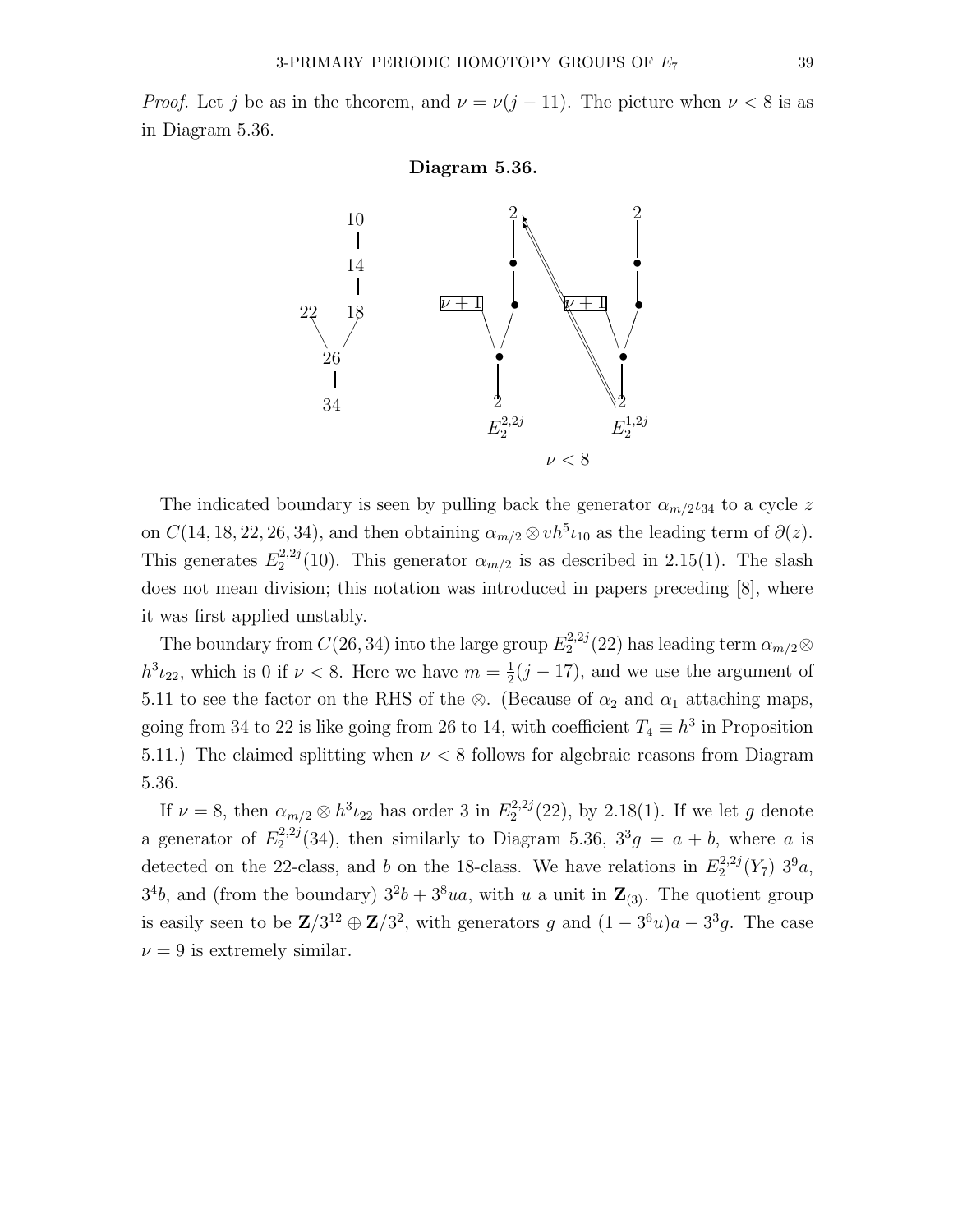### 40 D. DAVIS

If  $\nu \geq 10$ , then  $E_2^{2,2j}$  $2^{2,2j}(22) \approx \mathbb{Z}/3^{11}$ , and the component of the boundary into this part hits 3<sup>8</sup> times the generator, as before. But this implies now that the class on  $E_2^{1,2j}$  $2^{1,2j}(26)$  hits the element of order 3 in  $E_2^{2,2j}$  $2^{2,2j}(22)$ . Whereas in the cases  $\nu = 8$  and 9, the hitting into the 22-part was without much consequence, because it just adjoined another summand to the classes on the 10-cell which were being hit, the boundary described in the preceding sentence causes one less element in the kernel and cokernel. In the sort of description given in the previous paragraph, the relation  $3<sup>9</sup>a$  is changed to  $3^{11}a$ . Now we have

$$
3^{13}g = 3^{10}a = -\frac{1}{u}3^4b = 0,
$$

L.

and the claimed splitting follows.

## 6. The final case

In this section, we establish the final and most difficult case of  $E_2^{1,2j}$  $2^{(1,2j)}(Y_7)$ , with  $\nu(j - 17) = 13$ . We will explain why we cannot say for exactly which such values of j the maximal order is achieved.

**Theorem 6.1.** If j is odd, and  $\nu(j-17) = 13$ , then for  $\delta$  equal to one of the numbers 2, 5, or 8,

$$
E_2^{1,2j}(Y_7) \approx E_2^{2,2j}(Y_7) \approx \mathbf{Z}/3^2 \oplus \mathbf{Z}/3^{\min(19,\nu(j-17-2\delta\cdot 3^{13})+4)}.
$$

The methods of this paper do not allow us to determine which of the three numbers equals  $\delta$ .

*Proof.* Let  $j - 17 = 2 \cdot 3^{13}c$ , with  $c \neq 0 \mod 3$ . The proof begins just like that of the case  $j \equiv 8 \mod 9$  in Theorem 5.33. In the diagram of the type that we have been using, the main tower has groups of exponent 14, 1, 1, 1, and 2, reading from bottom to top, and a group of exponent 2 extending above the lowest 1. We choose as the generator of  $E_2^{1,2j}$  $2^{1,2j}(34)$  the element  $-\alpha_{m/14}t_{34}$ , where  $m=\frac{1}{2}$  $\frac{1}{2}(j-17)$ . We use  $(2.16)$  to write it as  $(h^{14} + L)\iota_{34}$ , with L defined on  $S^{27}$ . (We choose the minus on  $\alpha$  to remove the minus signs in  $(2.16)$  and  $(2.17)$ .

The boundary  $E_2^{1,2j}$  $L_2^{1,2j}(34) \longrightarrow E_2^{2,2j}$  $2^{2,2j}(26)$  sends this generator to a class congruent mod lower terms to

$$
h^{14} \otimes 2v h \iota_{26} \equiv 2h^{12} \otimes h \iota_{26} \equiv -2h \otimes h^{10} \iota_{26} = d((h^{11} + L') \iota_{26}).
$$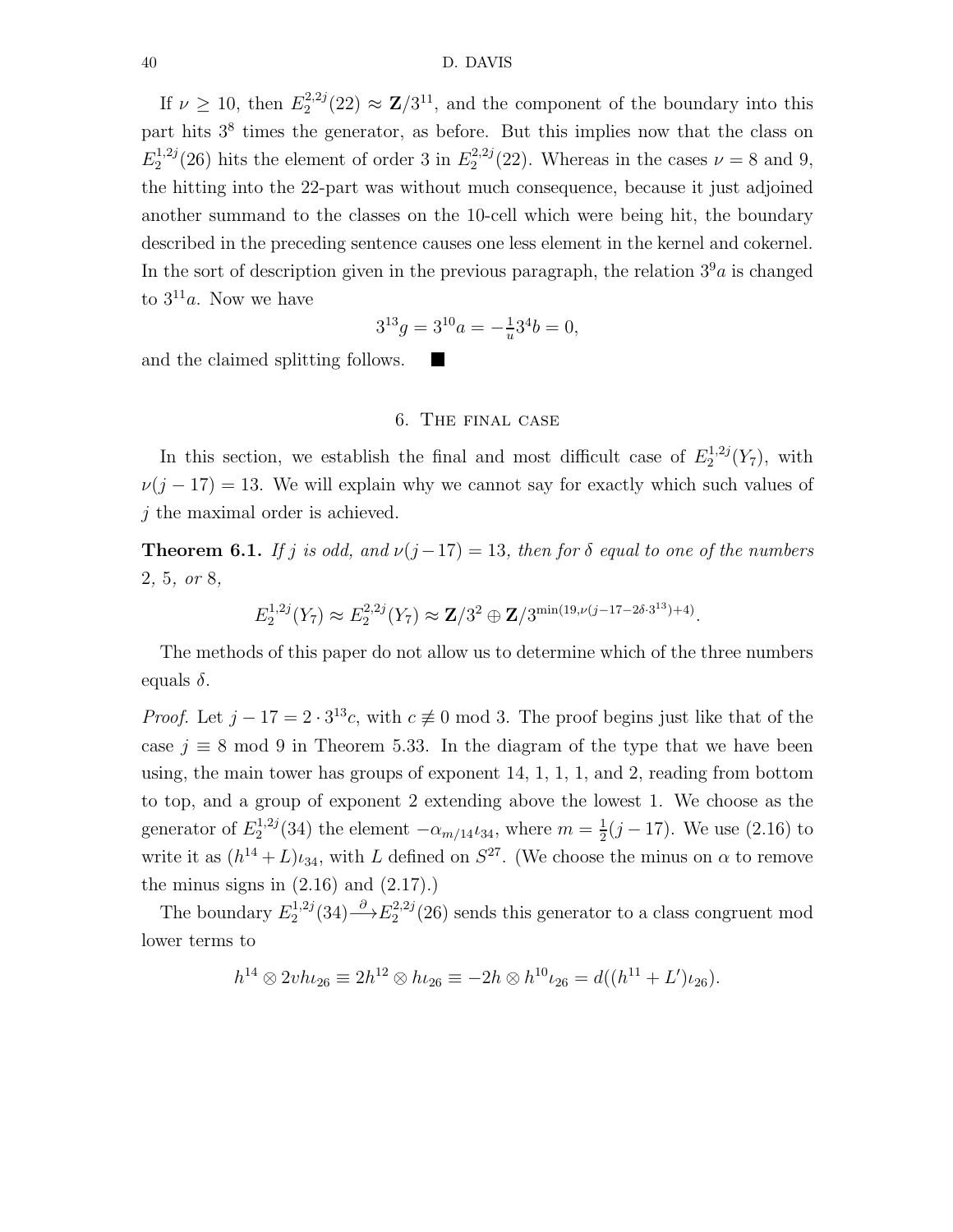Here we use all three parts of 2.21, with the last step using that  $j - 13 = 2c3^{13} + 4$ , and so  $\frac{1}{2}(j-13) \equiv 2 \mod a$  high power of 3. Thus the generator pulls back to  $z \equiv h^{14} \iota_{34} - h^{11} \iota_{26}.$ 

Next we consider  $\partial(z)$  in both  $E_2^{2,2j}$  $2^{2,2j}(22)$  and in  $E_2^{2,2j}$  $2^{2,2j}(18)$ . The former has leading term  $(h^{14} \otimes h^3 - h^{11} \otimes (-h))_{22}$ . This desuspends to  $S^{19}$  and hence is 0 in  $E_2^{2,2j}$  $2^{12,2j}(22) \approx$  $\mathbb{Z}/3^2$ . Since the 22-cell factor is split from  $C(10, 14)$ , we do not need to write this as a boundary and append to z. In  $C^2(18)$ , we have

$$
\partial(z) \equiv (h^{14} \otimes \frac{1}{2}v^2h^2 - h^{11} \otimes 2vh)\iota_{18} \equiv -2h^9 \otimes h\iota_{18} \equiv 2h \otimes h^7 \iota_{18} = d(-\frac{1}{2}h^8 \iota_{18}),
$$

similarly to the previous paragraph. Thus z pulls back to  $z' \equiv z + \frac{1}{2}$  $\frac{1}{2}h^8\iota_{18}.$ 

The leading term of  $\partial(z')$  in  $E_2^{2,2j}$  $\frac{1}{2}$ <sup>2,2j</sup>(14) is  $\frac{1}{2}h^8 \otimes (-h)\iota_{14} \equiv \frac{1}{2}$  $\frac{1}{2}h \otimes h^6\iota_{14}$ , and so  $\partial(z') = d\left((- \frac{1}{10}h^7 + L)\iota_{14}\right)$ , since  $\frac{1}{2}(j - 7) \equiv 5 \pmod{a}$  high power of 3. As we will be working at most mod 9, we replace the 10 by 1. Thus  $z'$  pulls back to

(6.2) 
$$
z'' \equiv -\alpha_{m/14} \iota_{34} - h^{11} \iota_{26} + \frac{1}{2} h^8 \iota_{18} + h^7 \iota_{14}.
$$

Now we use (2.17) for  $\alpha_{m/14}$ , and obtain terms in  $\partial(z'')$  due to the first and last terms of (6.2):

(6.3) 
$$
\partial(z'') \equiv (ch \otimes \frac{1}{4}vh^5 + h^7 \otimes (-h))\iota_{10} \equiv (\frac{1}{4}c + 1)h \otimes h^5 \iota_{10}.
$$

This is a generator if  $c \equiv 1 \mod 3$ , in which case the diagram described at the beginning of the proof has differential from the generator of  $E_2^{2,2j}$  $2^{2,2j}(34)$  and 3 times the generator killing  $E_2^{2,2j}$  $2^{2,2j}(10)$ , yielding  $\mathbb{Z}/3^2 \oplus \mathbb{Z}/3^{17}$  as the groups  $E_2^{1,2j}$  $2^{(1,2j)}(Y_7)$  and  $E_2^{2,2j}$  $2^{2,2j}(Y_7)$ , as claimed in this case. The splitting is true for algebraic reasons.

If  $c \equiv 2 \mod 3$ , then  $\partial(z'')$  is not a generator of  $E_2^{2,2j}$  $\mathbf{Z}_2^{(2,2)}(10) \approx \mathbf{Z}/9$ , but it might be 3 times the generator. This requires second-order information throughout the entire analysis above. This is something that we have not had to do in past applications. In particular, we need finer information in all three parts of Lemma 2.21, in both descriptions of  $\alpha_{m/e}$  in Theorem 2.15(2), and in Proposition 5.11.

We now write  $c = 3k + 2$ . The cycle  $z''$  above can be written as

$$
(6.4)
$$

$$
z'' = -\alpha_{m/14}t_{34} + (-h^{11} + A_{10} + L_{10})t_{26} + (\frac{1}{2}h^8 + A_7 + L_7)t_{18} + (h^7 + A_6 + L_6)t_{14},
$$

where  $A_i$  has excess exactly i, and  $L_i$  has excess less than i. When we evaluate  $\partial(z'')$ , the terms of excess 5 will cancel out as in  $(6.3)$  with  $c \equiv 2$ , and so we can desuspend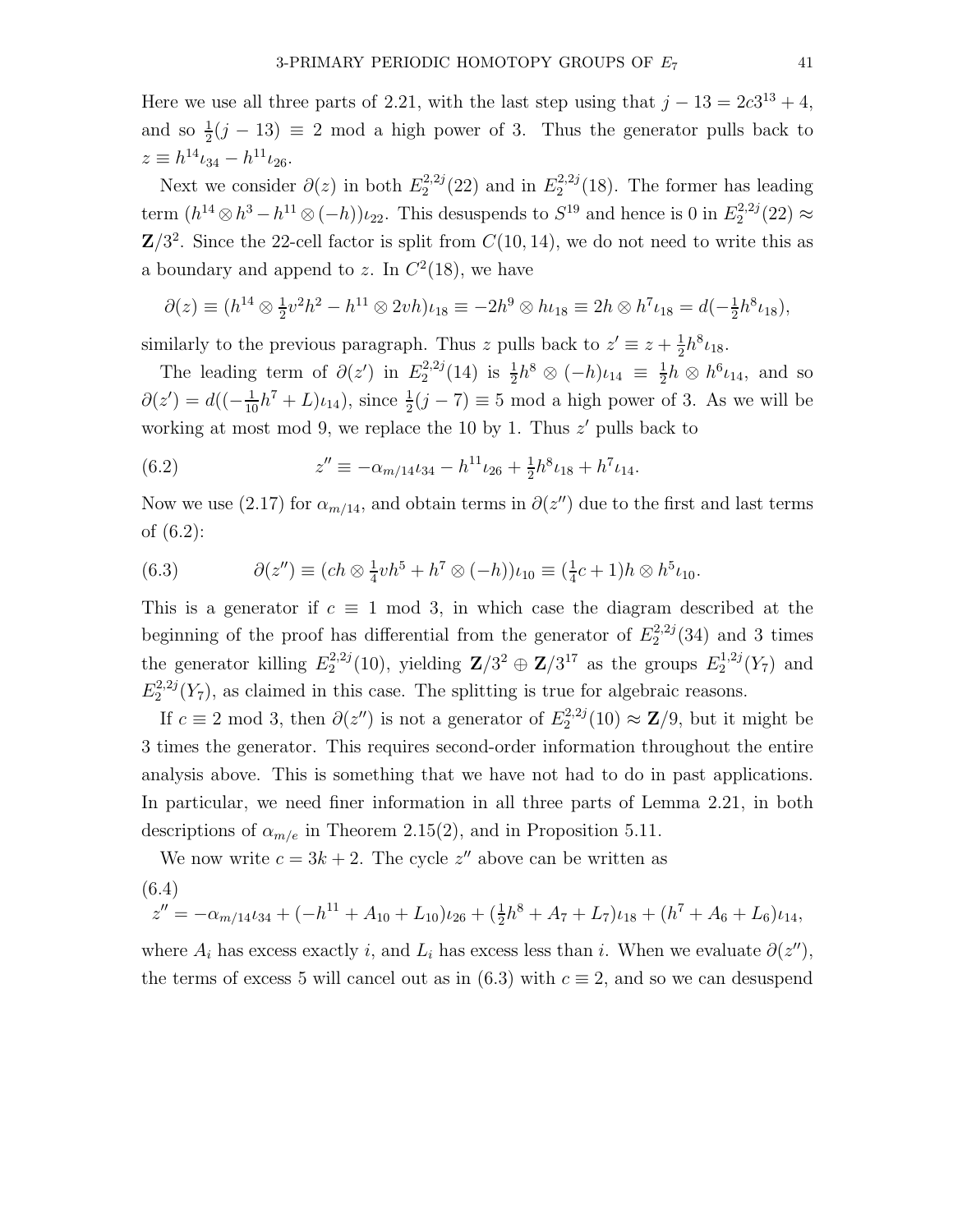$\partial(z'')$  to  $S^9$ . Our differential into  $E_2^{2,2j}$  $2^{2,2j}(10)$  is equal to 3 times the generator if and only if the desuspension of  $\partial(z'')$  yields a generator of  $E_2^{2,2j-1}$  $2^{(2,2j-1)}(S^9).$ 

Let  $B_4$  be the terms of excess exactly 4 in  $T_3$  of Proposition 5.11. The terms of excess 4 or 5 in  $\partial(z'')$  are

(6.5) 
$$
- \alpha_{m/14} \otimes (\frac{1}{4}v h^5 + B_4) + \frac{1}{2}h^8 \otimes \frac{1}{2}h^2 + (h^7 + A_6) \otimes (-h).
$$

Note how certain terms such as  $\partial A_{10}$  and  $\partial A_7$  were dropped because they yield terms whose excess is less than 4.

By an analysis similar to [13, 2.11(5)] we have, when  $p = 3$  and  $c \not\equiv 0 \mod 3$ ,

$$
\alpha_{c3^{e-1}/e} \equiv -ch v^{c3^{e-1}-1} + \frac{3}{2}ch^2 v^{c3^{e-1}-2} - 3ch^3 v^{c3^{e-1}-3} \mod 9.
$$

Let  $h^7 \otimes (-h) = h \otimes h^5 + C_4 + L_4$ , where  $C_4$  has excess 4, and  $L_4$  excess less than 4. Omitting terms of excess less than 4, (6.5) becomes

(6.6)

$$
((3k+2)(h+3h^2)-3h^2+6h^3)\otimes(\frac{1}{4}vh^5+B_4)+\frac{1}{4}h^8\otimes h^2+h\otimes h^5+C_4-A_6\otimes h
$$
, where the  $(h+3h^2)$  comes from  $hv^{cs^{e-1}-1} = (v-3h)^{cs^{e-1}-1}h$ . Now write  $h\otimes vh^5$  as  $h\otimes h^5-3h^2\otimes h^5$ . Using coefficients of 3 to reduce the excess of terms on the right side of the  $\otimes$ , we can rewrite (6.6) in excess 4 as

$$
(6.7) \quad \frac{3}{4}kh \otimes h^5 + \frac{3}{2}(h + \frac{1}{2}h^2 + h^3) \otimes h^5 + 2h \otimes B_4 + \frac{1}{4}h^8 \otimes h^2 + C_4 - A_6 \otimes h,
$$

where the  $\frac{3}{2}h \otimes h^5$  comes from the  $2h \otimes \frac{1}{4}$  $\frac{1}{4}h^5$  and  $h \otimes h^5$  in (6.6). Let  $D_4 = \frac{3}{2}$  $\frac{3}{2}(h + )$ 1  $\frac{1}{2}h^2 + h^3$   $\otimes h^5 + \frac{1}{4}$  $\frac{1}{4}h^8 \otimes h^2 + C_4$ , a specific class of excess 4, independent of the value of k and of any choices of the sort that we are about to mention.

The term  $B_4$  is the terms of excess 4 in (5.18). It could also have included any terms of excess 4 in the homogeneous part of  $T_3$  discussed in the paragraph after  $(5.18)$ , but as discussed there, this homogeneous part has excess less than 4. Then  $B_4$ contains a term  $-\frac{1}{2}$  $\frac{1}{2}v^2h^4$  which appears in (5.18), and it could contain a term  $9c_2h^6$ if  $c_2 \neq 0$  mod 3. However, because of a term with coefficient  $\frac{59}{6}$  which has  $c_2$  as coefficient, we can infer that  $c_2 \equiv 0 \mod 3$ . Thus  $B_4 = -\frac{1}{2}$  $\frac{1}{2}v^2h^4$ , and so we can let  $D'_4 = D_4 - h \otimes v^2 h^4$ , still a specific element of excess 4, and we have

$$
(6.8)\qquad \qquad \frac{1}{4}kh \otimes h^4 + D_4' - A_6 \otimes h
$$

as our new expression for  $\partial(z'') \text{ mod } L$ .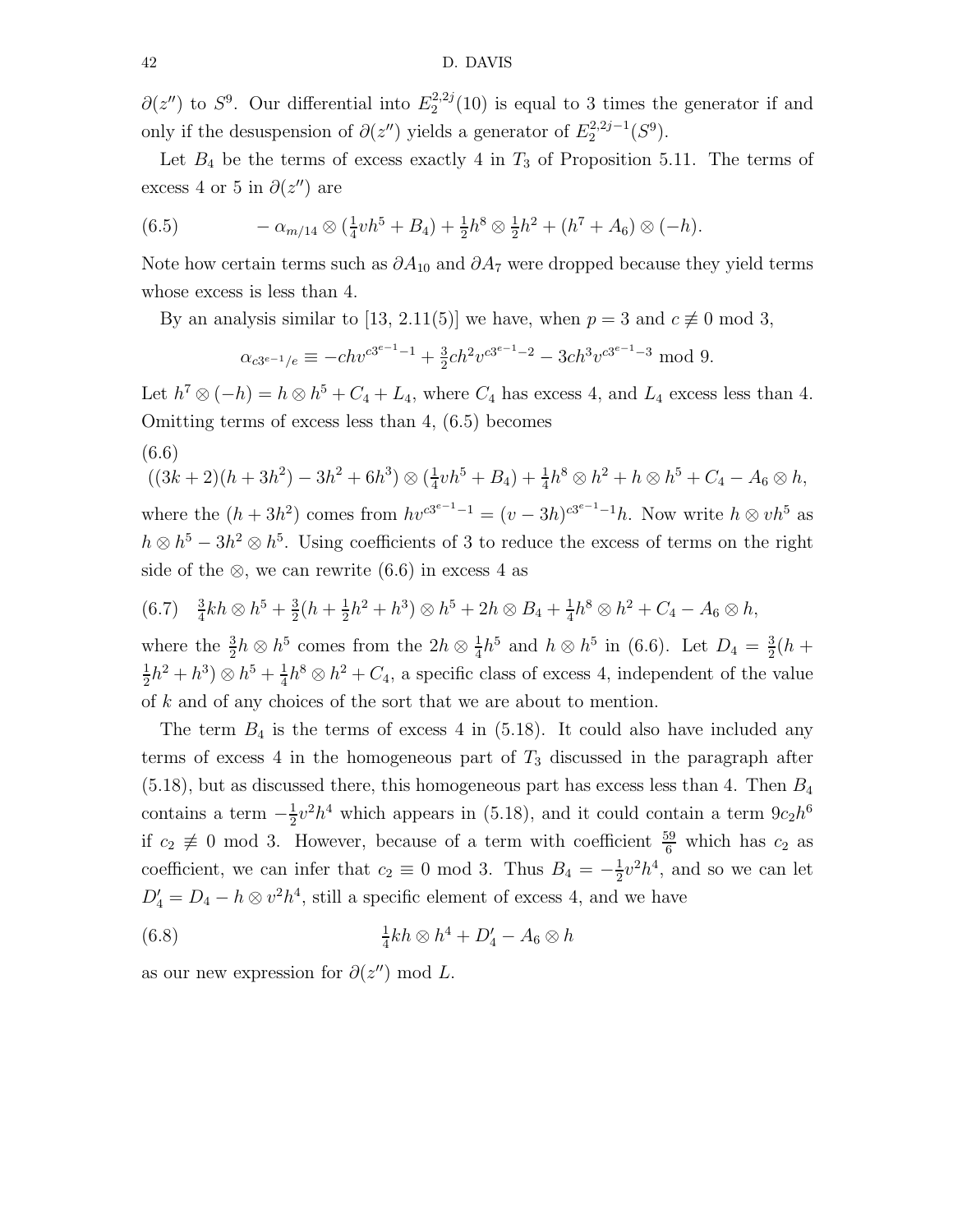Next we study  $A_6$ . To find it, we apply  $\stackrel{\partial}{\longrightarrow} E_2^{2,2j}$  $2^{2,2j}(14)$  to the sum  $z_3 = X_1 + X_2 + X_3$ of the first three terms of (6.4), and write the result as  $d(A_6)$ . The terms in  $\partial(X_1)$ will have excess less than 5, and so may be omitted from the analysis. There is one term,  $\frac{1}{2}h^8 \otimes (-h)$ , of excess 6, which accounts for the  $h^7$  in (6.2). There are a number of terms of excess 5, which contribute toward  $A_6$ . In particular, note that  $d(h^6) \equiv h \otimes h^5$ , and so each occurrence of  $h \otimes h^5$  in  $\partial(z_3)$  affects the coefficient of  $h^6$ in  $A_6$ . The leading part of  $\partial(X_2)$  is  $-h^{11} \otimes T_4$ , where  $T_4$  is as in 5.11. The full form of  $T_4$  is given in (5.14) and involves a homogeneous part whose coefficient c we do not know. Two parts of this homogeneous part have a factor of 3, which can be used to reduce the excess, but  $ch^{11} \otimes v^2 h \equiv ch^7 \otimes h \equiv -ch \otimes h^5$  will cause a  $ch^6$ -term in  $A_6$ , and hence a  $ch \otimes h^4$  in (6.8). Thus the coefficient of  $h \otimes h^4$  in (6.8) is  $k+D+c \in \mathbb{Z}/3$ , where  $D$  is something which we could compute if we really needed to. Note also that for our purposes (6.8) lies in  $\mathbb{Z}/3$  generated by  $h \otimes h^4$ . The coefficient c has a value; we just don't know how to find it. Therefore, there is one value of k in  $\mathbb{Z}/3$ for which (6.8) is 0. (The diligent reader can check that such considerations cannot affect earlier parts of the argument.) Thus the differential into  $E_2^{2,2j}$  $2^{2,2j}(10)$  is 0 if and only if k, defined by  $j - 17 = 2(3k + 2)3^{13}$ , has this value mod 3. Letting  $\delta = 3k + 2$ mod 9, this establishes the theorem.

## 7. PERIODIC HOMOTOPY OF  $E_7$

In this section we use the results for  $E_2^{s,2j}$  $2^{(8,2)}(Y_7)$  already achieved to deduce that  $v_*(E_7)$  is as claimed in Theorem 1.1. The first result almost finalizes  $v_*(Y_7)$ , given the results for  $E_2^{s,2j}$  $2^{s,2}Y_7$  determined in the previous two sections.

**Theorem 7.1.** The v<sub>1</sub>-periodic UNSS of  $Y_7$  converges to  $v_*(Y_7)$ . If j is odd, then  $v_{2j+1}(Y_7) = 0, v_{2j}(Y_7) \approx v_{2j}(S^7), v_{2j-2}(Y_7) \approx E_2^{2,2j}$  $2^{2,2j}(Y_7)$ , and there is an exact sequence  $0 \to v_{2j-1}(S^7) \to v_{2j-1}(Y_7) \to E_2^{1,2j}$  $i^{1,2j}(Y_7) \to 0.$ 

*Proof.* The main thing that we have to worry about in proving convergence of the  $v_1$ periodic UNSS is to rule out the possibility of a  $v_1$ -periodic homotopy class which is not seen in  $v_1$ -periodic  $E_2$ . This could come about by having a sequence of homotopy classes related by a filtration-increasing  $v_1$ -multiplication. Such a class could also be the target of a "differential" from an element of  $v_1$ -periodic  $E_2$ . The way that we will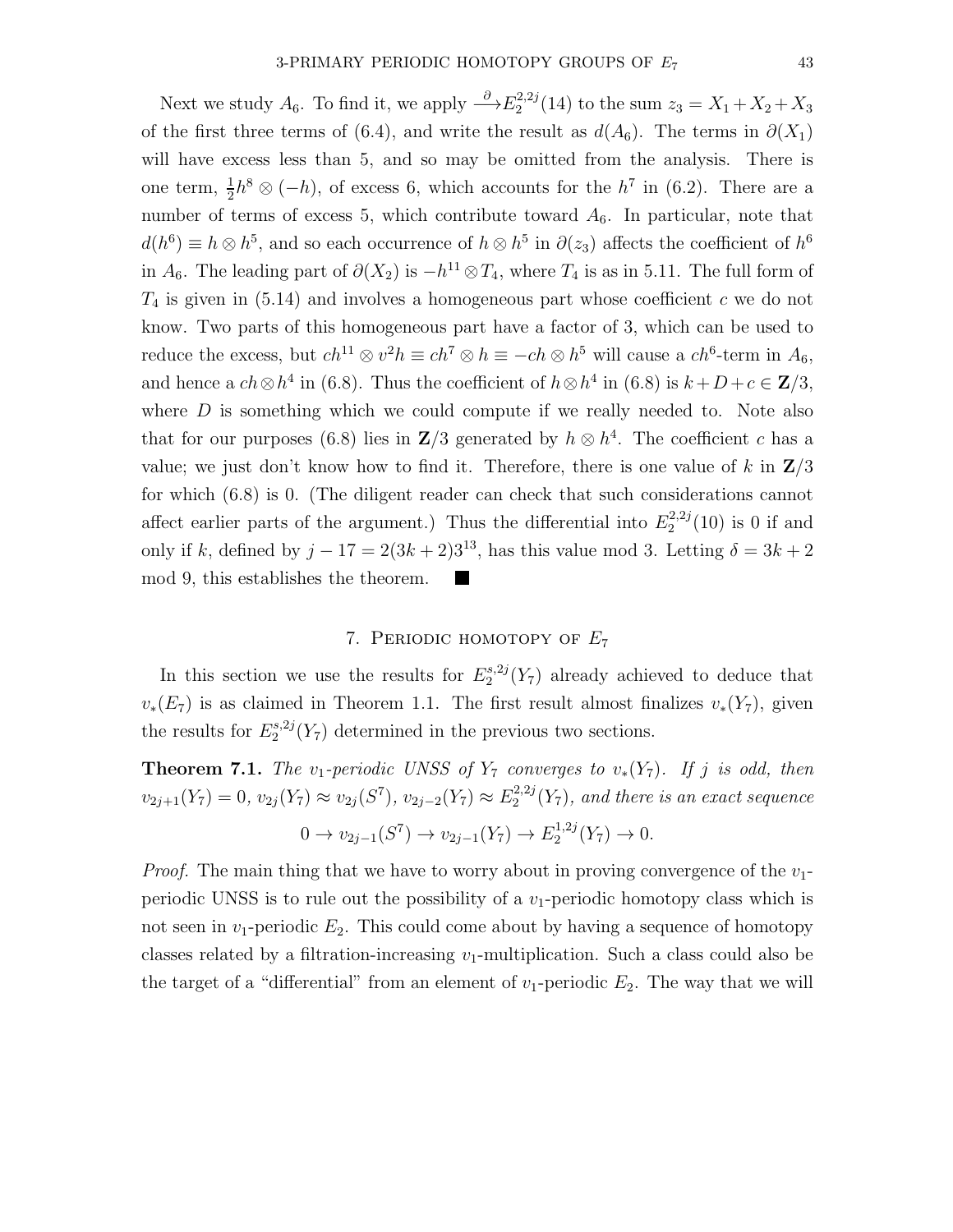show that these things cannot happen for  $Y_7$  is to note that  $Y_7$  is built by fibrations from spaces where we have already established convergence.

In (5.7), it was noted how the  $v_1$ -periodic UNSS of  $Y_7$  splits into the part from  $S^7$ and the part from even-dimensional classes. As all of this is confined to filtrations 1 and 2, we obtain the following schematic picture for  $E_2^{s,t}$  $2^{s,t}(Y_7)$ , which must necessarily equal  $E_{\infty}$ .

$$
s = 2 \quad \text{ev} \quad S^7
$$
\n
$$
s = 1 \quad \text{ev} \quad S^7
$$
\n
$$
t - s = \boxed{2j - 2 \mid 2j - 1 \mid 2j \mid 2j + 1 \mid j \text{ odd}}
$$

Here a box labeled  $S^7$  means the corresponding group  $E_2^{s,t}$  $2^{s,t}(S^7)$ , while a box labeled "ev" (for "even") means the corresponding group  $E_2^{s,t}$  $2^{s,t}(10, 14, 18, 22, 26, 34)$ , as computed in Section 5. This  $E_2$  calculation is consistent with the fibrations (5.5) and  $S^7 \to \Omega W \to \Omega S^{23}$  of Proposition 5.1.

For  $X = \Omega S^{23}$ ,  $\Omega B(11, 15)$ , or  $\Omega E_7/F_4$ , the v<sub>1</sub>-periodic UNSS collapses to isomorphisms, if  $j$  is odd,

$$
v_1^{-1}\pi_{2j+\epsilon}(X) \approx \begin{cases} 0 & \text{if } \epsilon = 0 \text{ or } 1\\ E_2^{2,2j}(X) & \text{if } \epsilon = -2\\ E_2^{1,2j}(X) & \text{if } \epsilon = -1. \end{cases}
$$

This is true for  $\Omega S^{23}$  by [9, 6.1], for  $\Omega B(11, 15)$  by the fibration  $\Omega S^{11} \to \Omega B(11, 15) \to$  $\Omega S^{15}$ , and for  $\Omega E_7/F_4$  by Theorem 4.6. (Although 4.6 dealt with convergence for  $E_7/F_4$ , the methods of Section 5 show that the calculation for  $E_2(\Omega E_7/F_4)$  is just that for  $E_2(E_7/F_4)$  shifted back by 1 dimension, and of course the same is true of  $v_1$ -periodic homotopy groups.)

Let j be odd. We can use a Five Lemma argument once we establish that, for  $\epsilon = 1$ or 2, there are morphisms  $v_{2j-\epsilon}(-) \rightarrow E_2^{\epsilon,2j}$  $2^{(\epsilon,2)}$ (-) for these spaces. To see that such morphisms exist, we note that since compact Lie groups and spheres have  $H$ -space exponents  $(27)$ , the spaces with which we deal here all have H-space exponents. By  $[21]$ , this implies that each v<sub>1</sub>-periodic homotopy group is a direct summand of some actual homotopy group, and then we can take the morphism from homotopy to homotopy mod filtration greater than  $\epsilon$ , which is (unlocalized)  $E_{\infty}^{\epsilon}$ , then to (unlocalized)  $E_2^{\epsilon}$  as the kernel of the differentials, and then to  $v_1$ -periodic  $E_2^{\epsilon}$ . This argument is similar to that used in [19].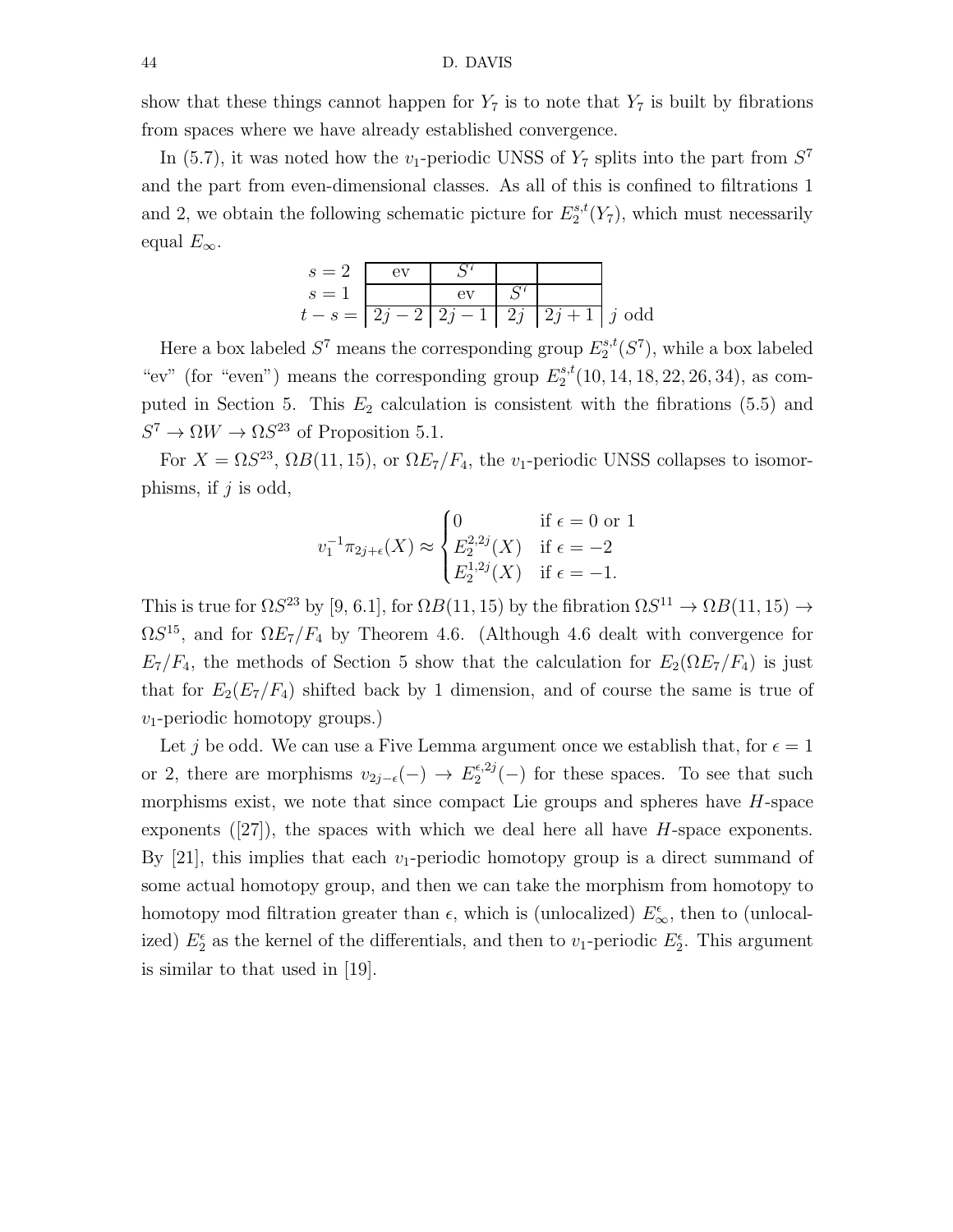Thus, letting  $X = E_7/F_4$  and  $B = B(11, 15)$ , there is a commutative diagram of exact sequences

$$
v_{2j-1}(\Omega X) \longrightarrow v_{2j-2}(\Omega S^{23} \times \Omega B) \longrightarrow v_{2j-2}(Y_7) \longrightarrow v_{2j-2}(\Omega X) \longrightarrow 0
$$
  
\n
$$
\approx \downarrow \qquad \qquad \downarrow \qquad \qquad \sim \downarrow
$$
  
\n
$$
E_2^{1,2j}(\Omega X) \longrightarrow E_2^{2,2j}(\Omega S^{23} \times \Omega B) \longrightarrow E_2^{2,2j}(Y_7) \longrightarrow E_2^{2,2j}(\Omega X) \longrightarrow 0
$$
  
\nwhich implies that  $v \in (Y_1) \longrightarrow E_2^{2,2j}(Y_1)$  is an isomorphism.

which implies that  $v_{2j-2}(Y_7) \rightarrow E_2^{2,2j}$  $2^{2,2j}(Y_7)$  is an isomorphism.

Similarly, there is a commutative diagram with exact rows and the first column exact

$$
0
$$
\n
$$
E_2^{2,2j+1}(S^7) \xrightarrow{\approx} E_2^{2,2j+1}(Y_7)
$$
\n
$$
\downarrow \qquad \qquad \downarrow
$$
\n
$$
0 \longrightarrow v_{2j-1}(\Omega W \times \Omega B) \longrightarrow v_{2j-1}(Y_7) \longrightarrow v_{2j-1}(\Omega X) \longrightarrow v_{2j-2}(\Omega W \times \Omega B)
$$
\n
$$
\downarrow \qquad \qquad \downarrow \qquad \qquad \downarrow \qquad \qquad \downarrow \qquad \qquad \downarrow
$$
\n
$$
0 \longrightarrow E_2^{1,2j}(\Omega S^{23} \times \Omega B) \longrightarrow E_2^{1,2j}(Y_7) \longrightarrow E_2^{1,2j}(\Omega X) \longrightarrow E_2^{2,2j}(\Omega S^{23} \times \Omega B)
$$
\n
$$
\downarrow
$$
\n
$$
0
$$

which implies that the second column fits into a short exact sequence.

The portion of the theorem about  $v_{2j+1}(Y_7)$  and  $v_{2j}(Y_7)$  is immediate from the exact sequence in  $v_*(-)$  associated to the fibration (5.5). Г

We restate the following result from [13, 1.3(1)].

**Lemma 7.2.** The projection map  $B(3,7) \rightarrow S^7$  induces an isomorphism in  $v_{2j-1}(-)$ unless j is odd and  $j \equiv 21 \mod 27$ , in which case it is a surjection  $\mathbb{Z}/3^4 \to \mathbb{Z}/3^3$ . The isomorphic groups are  $0$  if j is even, while if j is odd, they are cyclic of order  $3^{\min(3,1+\nu(j-3))}$ .

The next result, combined with the above results and Theorems 5.19, 5.24, 5.30, 5.33, and 6.1 gives  $v_*(E_7)$  for most values of  $*$ .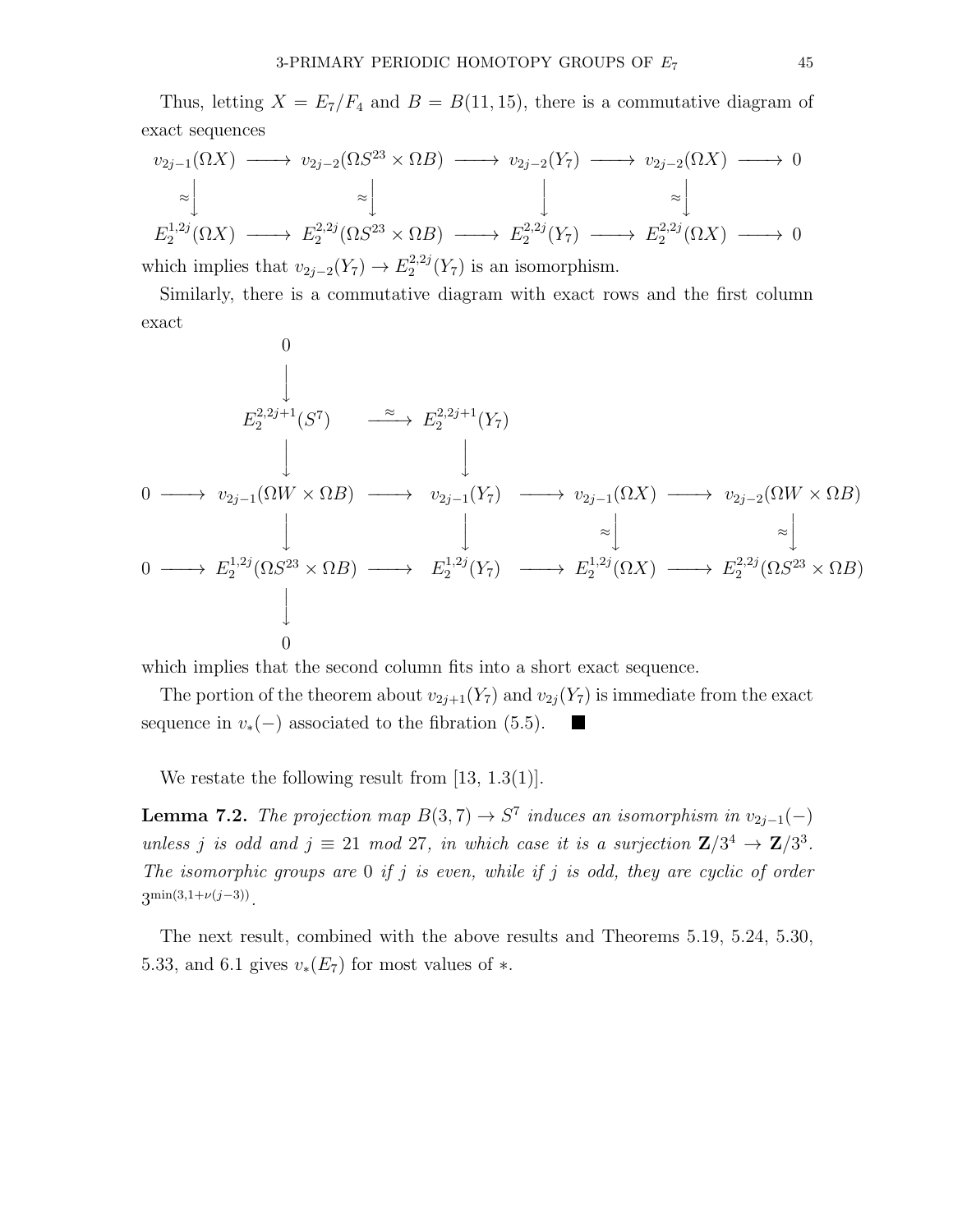**Theorem 7.3.** (a.) If j is odd,  $j \neq 2 \mod 9$ , and  $j \neq 21 \mod 27$ , then the exact sequence of the fibration  $Y_7 \rightarrow B(3, 7) \rightarrow E_7$  breaks up into isomorphisms

$$
v_{2j}(Y_7) \xrightarrow{\approx} v_{2j}(B(3,7)) \quad \text{and} \quad v_{2j-1}(E_7) \xrightarrow{\approx} v_{2j-2}(Y_7)
$$

and a short exact sequence

$$
0 \to v_{2j}(E_7) \to v_{2j-1}(Y_7) \xrightarrow{\phi} v_{2j-1}(B(3,7)) \to 0.
$$

If  $E_2^{1,2j}$  $2^{1,2j}(Y_7) \approx \mathbf{Z}/3^{e_1} \oplus \mathbf{Z}/3^m$ , with  $1 \leq e_1 \leq 2$ , is as given in Theorems 5.19, 5.24, 5.30, 5.33, and 6.1, and  $v_{2j-1}S^7 \approx v_{2j-1}(B(3,7)) \approx \mathbb{Z}/3^{e_2}$  is as in 7.2, then

(7.4) 
$$
v_{2j-1}(Y_7) \approx \mathbf{Z}/3^{e_1+e_2} \oplus \mathbf{Z}/3^m,
$$

and  $\phi$  sends the first summand onto  $\mathbb{Z}/3^{e_2}$ .

(b.) If j is even, then  $v_{2i}E_7 = v_{2i-1}E_7 = 0$ .

Note that even if  $\phi$  sent the second summand nontrivially, its kernel would still be  $\mathbf{Z}/3^{e_1} \oplus \mathbf{Z}/3^m$ , since  $m \ge e_1 + e_2$ . Thus if j is as in Theorem 7.3(a.), there are abstract isomorphisms  $v_{2j}(E_7) \approx E_2^{1,2j}$  $2^{1,2j}(Y_7)$  and  $v_{2j-1}(E_7) \approx E_2^{2,2j}$  $2^{2,2j}(Y_7)$ , with  $E_2^{s,2j}$  $2^{8,2j}(Y_7)$  as given in Theorems 5.19, 5.24, 5.30, 5.33, and 6.1. This implies Theorem 1.1 in these cases.

Proof. There is a commutative diagram of fibrations

(7.5)  
\n
$$
\begin{array}{ccc}\n\Omega W & \to B(3,7) \to & K \\
\downarrow & \qquad \Big\downarrow = & \downarrow \\
Y_7 & \to B(3,7) \to & E_7\n\end{array}
$$

where the last map is the composite  $K \to F_4 \to E_7$ . Since by [10, 2.10(i)] the composite  $S^7 \to \Omega W \to B(3, 7) \to S^7$  has degree 3, we deduce the same of the composite  $S^7 \to Y_7 \to B(3,7) \to S^7$ . We already know that  $v_{2j}S^7 \to v_{2j}Y_7$  is an isomorphism, and  $v_{2j}B(3,7) \rightarrow v_{2j}S^7$  is multiplication by 3 on isomorphic groups. It follows that  $v_{2j}Y_7 \rightarrow v_{2j}B(3, 7)$  is an isomorphism.

There is a commutative diagram of fibrations

$$
S^7 \to \Omega W \to \Omega S^{23}
$$
  
\n
$$
\downarrow \qquad \downarrow
$$
  
\n
$$
S^7 \to Y_7
$$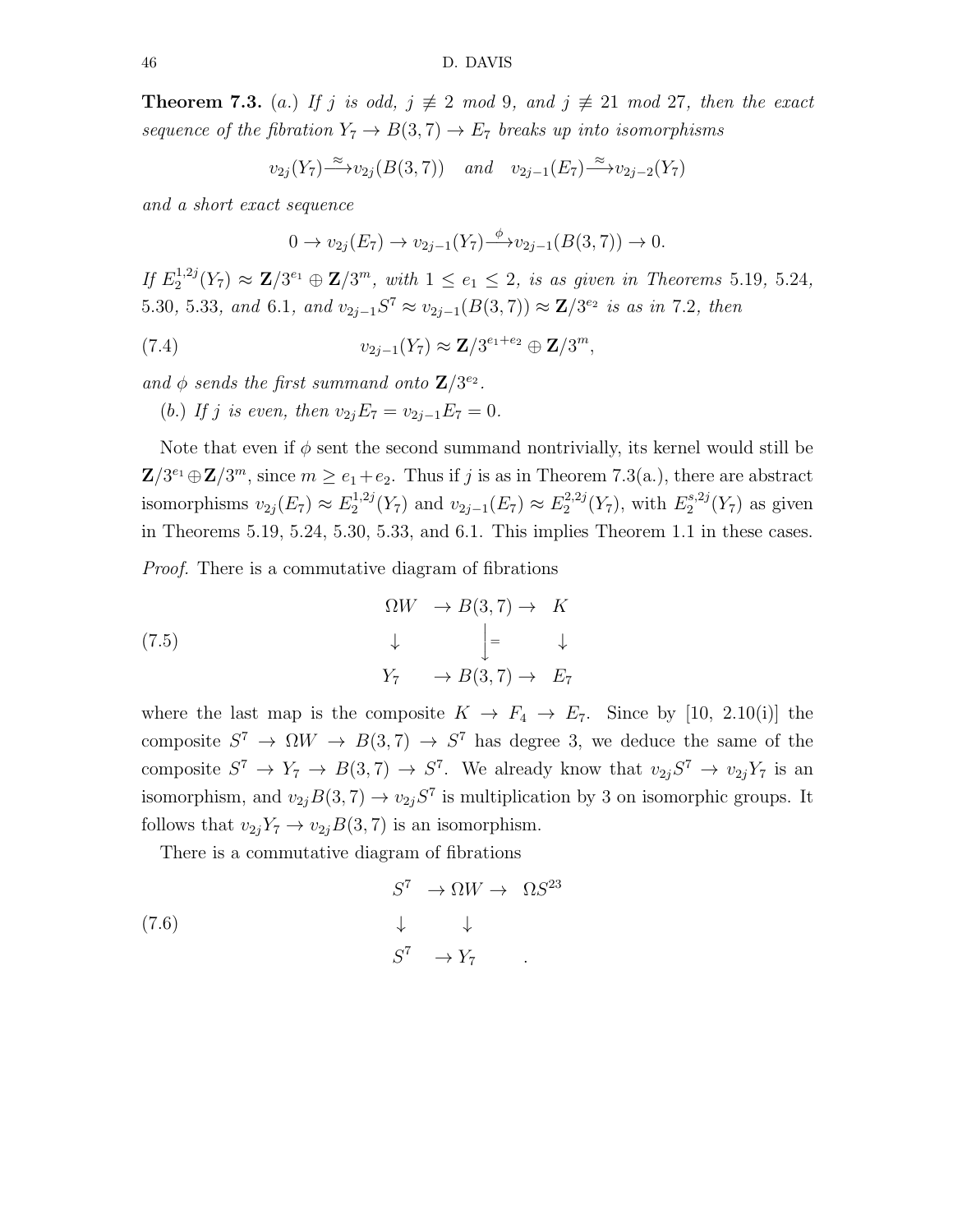The cyclic extension in  $v_{2j-1}(\Omega W)$  was established in [10, pp.294-5]. This implies the nontrivial extension in  $v_{2j-1}Y_7$  claimed in the theorem from the  $\mathbb{Z}/3^{e_1}$  on the 22-class in  $E_2^{1,2j}$  $2^{1,2j}(Y_7)$  to  $v_{2j-1}(S^7)$  in the exact sequence of Lemma 7.1.

There cannot be an extension in  $v_{2j-1}Y_7$  from the  $\mathbb{Z}/3^m$ -summand of  $E_2^{1,2j}Y_7$  because of the splitting  $F_4 = K \times B(11, 15)$ . The element of order 3 in the large summand of  $v_{2j-1}Y_7$  comes from  $B(11, 15)$ , while the  $S^7$  lies in K. This is made explicit in the commutative diagram of fibrations

$$
\Omega B(11, 15) \times \Omega W \rightarrow B(3, 7) \rightarrow F_4
$$
  
\n
$$
\downarrow \qquad \downarrow \qquad \downarrow
$$
  
\n
$$
Y_7 \qquad \rightarrow B(3, 7) \rightarrow E_7
$$

That  $\phi$  sends the first summand of (7.4) onto  $v_{2i-1}B(3, 7)$  follows from the diagram (7.7) and the surjectivity of  $v_{2j-1}(\Omega W) \to v_{2j-1}B(3, 7)$  established in [10, pp.297-8]. **Contract** 

One of the cases omitted in the previous theorem is covered in the following result, the proof of which is very similar.

**Theorem 7.8.** If j is odd and  $j \equiv 21 \mod 27$ , then the exact sequence (with  $B =$  $B(3, 7)$ 

$$
0 \to v_{2j} Y_7 \xrightarrow{\phi_1} v_{2j} B \to v_{2j} E_7 \to v_{2j-1} Y_7 \xrightarrow{\phi_2} v_{2j-1} B \to v_{2j-1} E_7 \to v_{2j-2} Y_7 \to 0
$$

has  $\phi_1$  an injection  $\mathbb{Z}/3^3 \hookrightarrow \mathbb{Z}/3^4$ , and  $\phi_2$  a surjection from the first summand in  $\mathbf{Z}/3^4 \oplus \mathbf{Z}/3^m \rightarrow \mathbf{Z}/3^4$ . Moreover,

 $v_{2j}E_7 \approx \text{coker}\,\phi_1 \oplus \text{ker}\,\phi_2 \approx \mathbf{Z}/3 \oplus \mathbf{Z}/3^m.$ 

*Proof.* Similarly to the previous proof, the morphism  $\phi_1$  follows from [13, 2.5] and [10, 2.10(i)], the structure of  $v_{2j-1}Y_7$  follows from (7.6), and the morphism  $\phi_2$  follows from (7.7). The  $\mathbf{Z}/3^m$  in  $v_{2j-1}Y_7$  cannot extend cyclically with coker  $\phi_1$  in  $v_{2j}E_7$  because the element of order 3 in  $\mathbb{Z}/3^m$  lies in  $v_{2j-1}\Omega B(11, 15)$ , while coker  $\phi_1$  lies in  $v_{2j}K$ , and these cannot be related by a  $\cdot$ 3-extension due to the splitting  $F_4 = K \times B(11, 15)$ .

П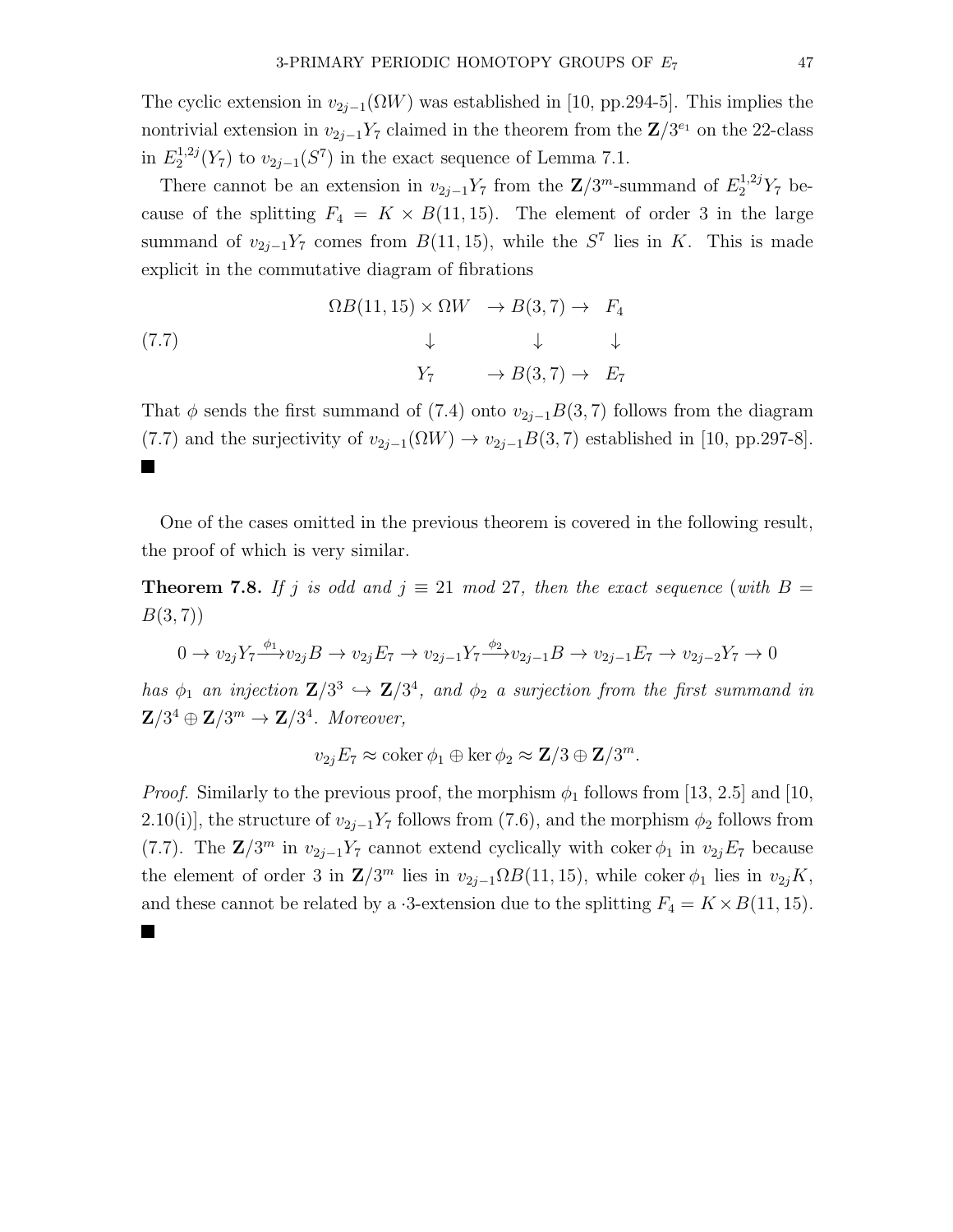We begin working toward determination of  $v_{2j-\epsilon}E_7$  when  $j \equiv 2 \mod 9$  with the following proposition.

**Proposition 7.9.** If j is odd and  $j \equiv 2 \mod 9$ , then the exact sequence of the fibration  $Y_7 \rightarrow B(3, 7) \rightarrow E_7$  yields

- $v_{2i}Y_7 \rightarrow v_{2j}B(3,7)$  is an isomorphism of  $\mathbb{Z}/3$ 's;
- $v_{2j-1}E_7 \rightarrow v_{2j-2}Y_7$  is an isomorphism;
- $v_{2j}E_7 \approx \ker(v_{2j-1}Y_7 \xrightarrow{\phi} v_{2j-1}B(3,7) \approx \mathbf{Z}/3).$

*Proof.* Surjectivity of  $v_{2j-1}Y_7 \to v_{2j-1}B(3, 7)$  follows from (7.7), while  $v_{2j}Y_7 \to v_{2j}B(3, 7)$ is bijective as in the proof of 7.3.  $\blacksquare$ 

By 7.9, 7.1, and 5.35,  $v_{2j-1}E_7$  is seen to be as claimed in Theorem 1.1 when  $j \equiv 2$ . It remains to determine  $v_{2j-1}Y_7$  and  $\phi$ , from which  $v_{2j}E_7$  follows.

**Theorem 7.10.** Let j be odd, and  $\nu = \nu(j-11)$ . If  $2 \le \nu \le 9$ , then

$$
v_{2j-1}Y_7\approx {\bf Z}/3^{\nu+3}\oplus {\bf Z}/3^4
$$

and  $\phi$  sends  $\mathbf{Z}/3^4$  nontrivially. Thus ker  $\phi \approx \mathbf{Z}/3^{\nu+3} \oplus \mathbf{Z}/3^3$ , regardless of  $\phi \mid \mathbf{Z}/3^{\nu+3}$ .

Proof. Similarly to the proof of Theorem 7.3, the extension in

$$
\mathbf{Z}/3 \approx v_{2j-1} S^7 \to v_{2j-1} Y_7 \to E_2^{1,2j} Y_7 \approx \mathbf{Z}/3^{\nu+2} \oplus \mathbf{Z}/3^4
$$

is nontrivial from the first summand. From [10, 2.12],  $v_{2j-1}(\Omega W) \to v_{2j-1}B(3, 7)$  is a surjection  $\mathbb{Z}/3^{\nu+2} \to \mathbb{Z}/3$ , and from (7.5) it factors as

$$
v_{2j-1}(\Omega W) \to v_{2j-1} Y_7 \xrightarrow{\phi} v_{2j-1} B(3,7).
$$

From  $(7.6)$ ,  $v_{2j-1}(\Omega W) \to v_{2j-1}Y_7$  is an injection  $\mathbb{Z}/3^{\nu+2} \to \mathbb{Z}/3^{\nu+3} \oplus \mathbb{Z}/3^4$ , since the element of order 3 in  $v_{2j-1}(\Omega W)$ , which comes from  $v_{2j-1}(S^7)$ , maps nontrivially. The result now follows from elementary algebra.

The same ingredients imply the following result.

**Theorem 7.11.** If j is odd and  $\nu(j-11) \ge 10$ , but  $j \not\equiv 11 + 2 \cdot 3^{10} \mod 2 \cdot 3^{11}$ , then  $v_{2j-1} Y_7 \approx {\bf Z}/3^{12} \oplus {\bf Z}/3^4$ 

and  $\phi$  is surjective in Proposition 7.9.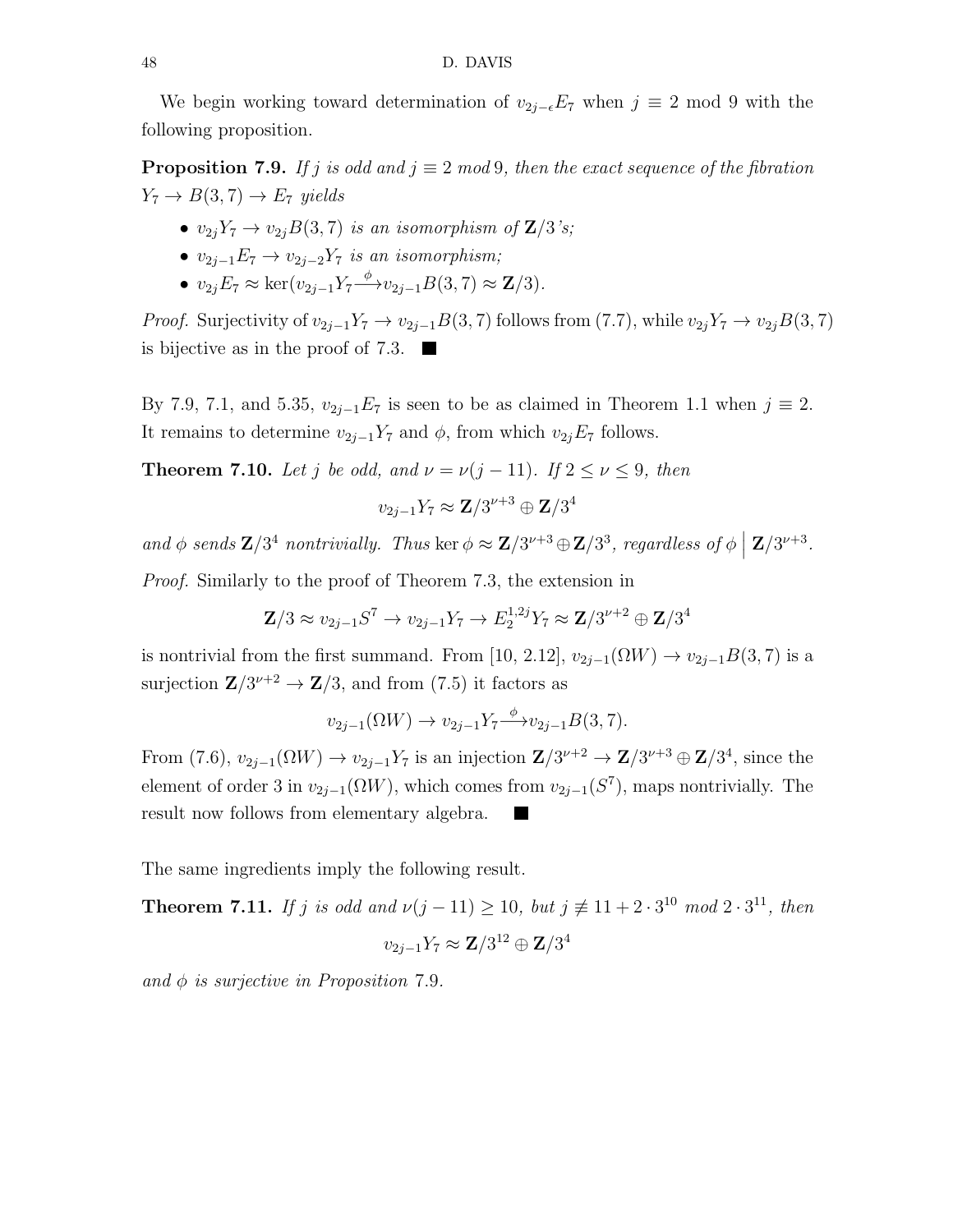We cannot deduce from this which summand(s) of  $v_{2j-1}Y_7$  maps nontrivially under  $\phi$ , and so we cannot tell whether ker  $\phi$  is  $\mathbb{Z}/3^{12} \oplus \mathbb{Z}/3^3$  or  $\mathbb{Z}/3^{11} \oplus \mathbb{Z}/3^4$ . We suspect that  $\mathbb{Z}/3^4$  maps across, which would imply the first splitting.

Finally we have the following result in the exceptional case. In order to keep the statement of Theorem 1.1 readable, we did not distinguish there between this case, in which we know the precise structure of  $v_{2j-1}E_7$ , and the case of Theorem 7.11, where we do not.

**Theorem 7.12.** If  $j \equiv 11 + 2 \cdot 3^{10} \mod 2 \cdot 3^{11}$ , then

$$
v_{2j}E_7 \approx \mathbf{Z}/3^{12} \oplus \mathbf{Z}/3^3.
$$

*Proof.* As in the proof of 7.10,  $v_{2j-1}Y_7 \approx \mathbb{Z}/3^{12} \oplus \mathbb{Z}/3^4$ . It was shown in [10, 2.12] that  $v_{2j-1}(\Omega W) \to v_{2j-1}B(3,7)$  is 0 if  $j \equiv 11 + 2 \cdot 3^{10} \mod 2 \cdot 3^{11}$ .

Let G denote the fiber of  $K \to E_7$ . There is a commutative diagram of fibrations

$$
\begin{array}{ccc}\n\Omega W & \stackrel{=}{\longrightarrow} \Omega W \\
\downarrow & & \downarrow \\
Y_7 & \to B(3,7) \to E_7 \\
\downarrow & & \downarrow \\
G & \to & K \to E_7.\n\end{array}
$$

It follows from the Serre spectral sequence of the fibration  $\Omega W \to Y_7 \to G$  that

$$
BP_*(G) \approx BP_*[x_{10}, x_{14}, x_{18}, x_{26}, x_{34}],
$$

and so charts for  $v_*G$  are like charts for  $E_2^{s,2j}$  $2^{(8,2)}_{2}(Y_7)$  without the part on the 22-class. The chart for  $v_{2j-1}G$  and  $v_{2j-2}G$  whenever  $j \equiv 2 \mod 9$  is like Diagram 5.36 without the  $\nu + 1$ . In particular,  $v_{2j-1}G$  is cyclic with generator on the 26-class. The proof of Theorem 5.35 in the case  $\nu \geq 10$ , where it says that the class on  $E_2^{1,2j}$  $2^{1,2j}(26)$  hits the element of order 3 in  $E_2^{2,2j}$  $2^{2,2j}(22)$ , implies that  $v_{2j-1}G \rightarrow v_{2j-1}K$  sends the generator to the element of order  $3^2$ . Now it follows from the following commutative diagram with exact rows that  $\phi$  is surjective on the  $\mathbb{Z}/3^4$  summand.

$$
0 \to v_{2j}W \to \begin{array}{c} \mathbf{Z}/3^{11} & \mathbf{Z}/3^{4} & \mathbf{Z}/3^{5} \\ v_{2j-1}Y_{7} & \to v_{2j-1}G \to v_{2j-1}W \\ \downarrow^{\phi} & \downarrow^{\phi} \\ v_{2j-1}B & \to v_{2j-1}K \to v_{2j-1}W \\ \mathbf{Z}/3 & \mathbf{Z}/3^{12} & \mathbf{Z}/3^{11} \end{array}
$$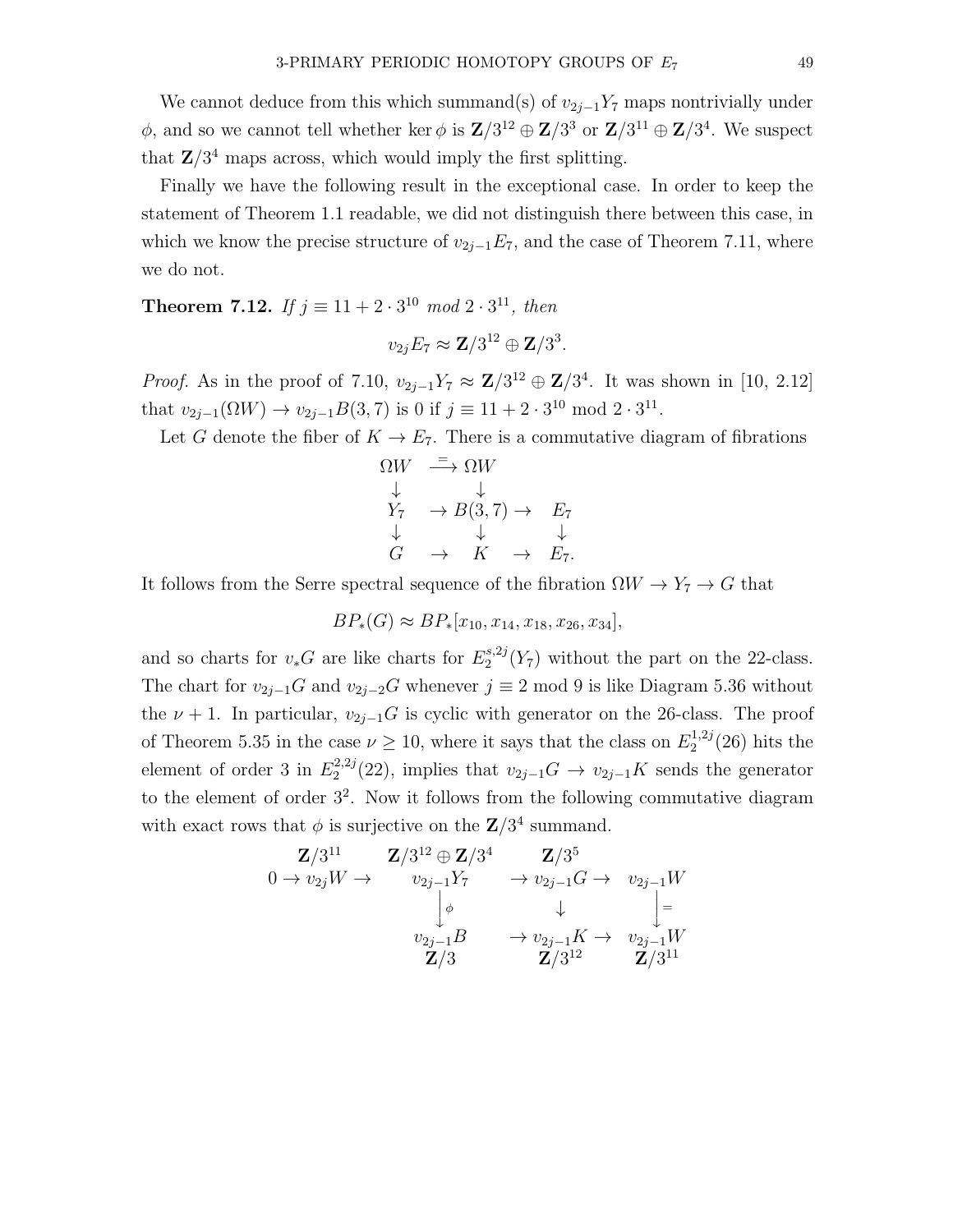#### **REFERENCES**

- 1. M. Arkowitz, *Localization and* H*-spaces*, Aarhus Univ Lecture Note Series 44 (1976).
- 2. M.F. Atiyah, *Thom complexes*, Proc London Math Soc 11 (1961) 291-310.
- 3. M. Bendersky, *Unstable towers in the odd primary homotopy groups of spheres*, Trans Amer Math Soc 276 (1985) 529-542.
- 4. , *The* v1*-periodic unstable Novikov spectral sequence*, Topology 31 (1992) 47-64.
- 5. , *Some calculations in the unstable Adams-Novikov spectral sequence*, Publ RIMS 16 (1980) 739-766.
- 6.  $\_\_\_\_\_\_\_\_\_\_\_\_\_\_\_\.\_\_\_\_\_\.\_\_\_\_\_\_\.\_$ (1983) 599-619.
- 7. , *The* BP *Hopf invariant*, Amer Jour Math 108 (1986) 1037-1058.
- 8. M. Bendersky, E.B. Curtis, and H.R. Miller, *The unstable Adams-Novikov spectral sequence for generalized homology*, Topology 17 (1978) 229-248.
- 9. M. Bendersky, E.B. Curtis, and D.C. Ravenel, *The* EHP *sequence in* BP*-theory*, Topology 21 (1982) 373-391.
- 10. M. Bendersky and D. M. Davis, 3-primary  $v_1$ -periodic homotopy groups of  $F_4$  and  $E_6$ , Trans Amer Math Soc 344 (1994) 291-306.
- 11.  $\frac{1}{2}$ , *2-primary*  $v_1$ -periodic homotopy groups of  $SU(n)$ , Amer Jour Math 114 (1991) 465-494.
- 12. M. Bendersky, D. M. Davis, and M. Mahowald, v1*-periodic homotopy groups of* Sp(n), Pacific Journal of Math 170 (1995) 319-378.
- 13. M. Bendersky, D. M. Davis, and M. Mimura, v1*-periodic homotopy groups of exceptional Lie groups: torsion-free cases*, Trans Amer Math Soc 333 (1992) 115-135.
- 14. M. Bendersky and R.D. Thompson, *The Bousfield-Kan spectral sequence for periodic homology theories*, to appear.
- 15. , *Some properties of the* K*-theory completion*, to appear.
- 16. A. K. Bousfield, *Nice homology coalgebras*, Trans Amer Math Soc 148 (1970) 473-489.
- 17. , *The* K*-theory localizations and* v1*-periodic homotopy groups of* H*-spaces*, to appear.
- 18. F.R. Cohen, J.C. Moore, and J.A. Neisendorfer, *The double suspension and exponents of the homotopy groups of spheres*, Annals of Math 110 (1979) 549-565.
- 19. D. M. Davis, v1*-periodic homotopy groups of* SU(n) *at odd primes*, Proc London Math Society 43 (1991) 529-544.
- 20. , *Elements of large order in* π∗(SU(n)), Topology 37 (1998) 293-327.
- 21. D. M. Davis and M. Mahowald, *Some remarks on* v1*-periodic homotopy groups*, Proc Adams Symposium, London Math Soc Lecture Notes Series 176 (1992) 55-72.
- 22.  $\Box$ , *Three contributions to the homotopy theory of the exceptional Lie groups*  $G_2$  *and*  $F_4$ , Jour Math Soc Japan 43 (1991) 55-72.
- 23. D. M. Davis and H. Yang, *Tractable formulas for* v1*-periodic homotopy groups of* SU(n) *when*  $n \leq p^2 - p + 1$ , Forum Math 8 (1996) 585-619.
- 24. V. Giambalvo, *Some tables for formal groups and* BP, Springer-Verlag Lecture Notes in Math 658 (1978) 169-176.
- 25. H. Hamanaka and S. Hara, *The mod 3 homology of the space of loops on the exceptional Lie groups, and the adjoint action*, Jour Math Kyoto Univ 37 (1997) 441-454.
- 26. J. Harper, H*-spaces with torsion*, Mem Amer Math Soc 223 (1979).